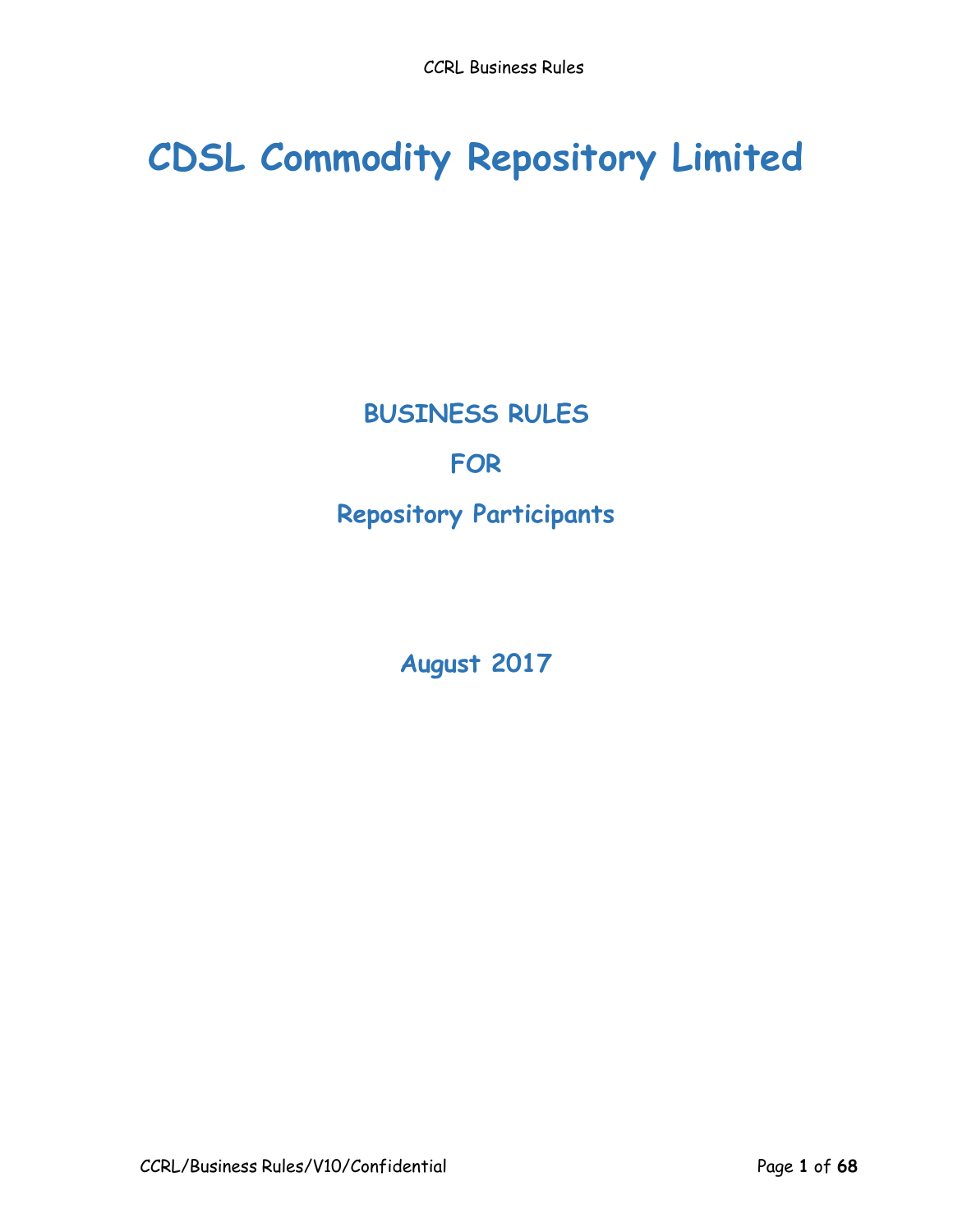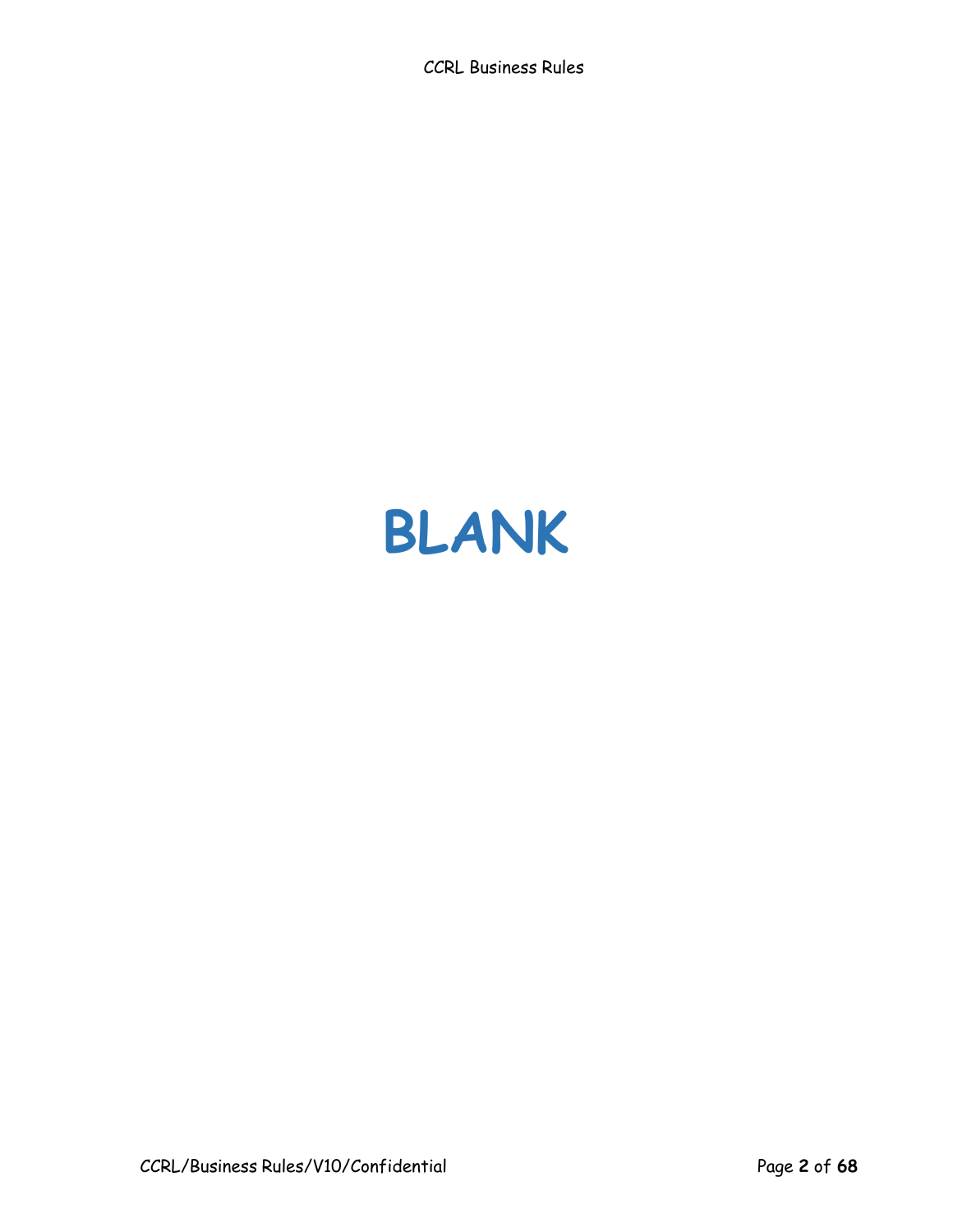CCRL Business Rules

| #              | <b>Abbreviation</b>       | <b>Full form</b>                            |
|----------------|---------------------------|---------------------------------------------|
| 1 <sub>1</sub> | <b>CCRL</b>               | <b>CDSL Commodity Repository Limited</b>    |
| 2.             | CM                        | <b>Clearing Member</b>                      |
| 3 <sub>1</sub> | <b>CMID</b>               | <b>Clearing Member Identity Document</b>    |
| 4.             | eKYC                      | <b>Electronic Know Your Customer</b>        |
| 5.             | <b>eNWR</b>               | Electronic Negotiable Warehouse Receipt     |
| 6.             | <b>eNNWR</b>              | Electronic Non-Negotiable Warehouse Receipt |
| 7.             | <b>FPO</b>                | <b>Farmer Producer Organization</b>         |
| 8.             | <b>KYC</b>                | <b>Know Your Customer</b>                   |
| 9.             | <b>NBFC</b>               | <b>Non Banking Financial Company</b>        |
| 10.            | <b>NGO</b>                | Non Governmental Organization               |
| 11.            | Repository<br>Participant | <b>Repository Participant</b>               |
| 12.            | <b>TM</b>                 | <b>Trading Member</b>                       |
| 13.            | <b>TMID</b>               | <b>Trading Member Identity Document</b>     |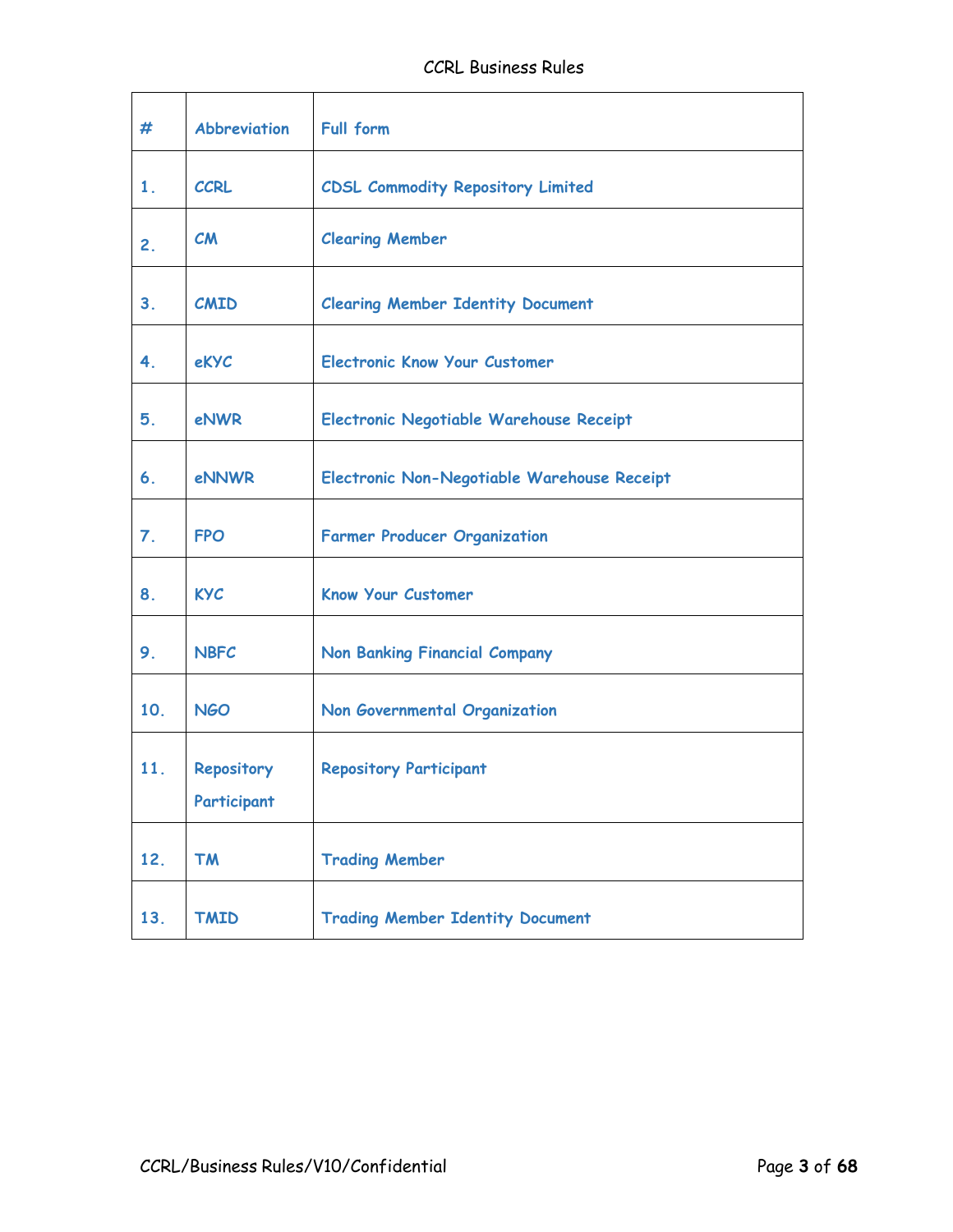# **1. Introduction**

These Business Rules framed hereunder shall be known as CDSL Commodity Repository Limited Business Rules, 2017. These Business Rules shall be in accordance with the provisions of The Warehousing (Development and Regulation) Act, 2007, Rules and Regulations, Guidelines on Repositories and Creation and Management of Electronic Negotiable Warehouse Receipts, the Bye Laws of the Repository, as may be applicable to the Repository Participants and other Users of the Repository. These Business Rules shall come into effect from the date of their publication.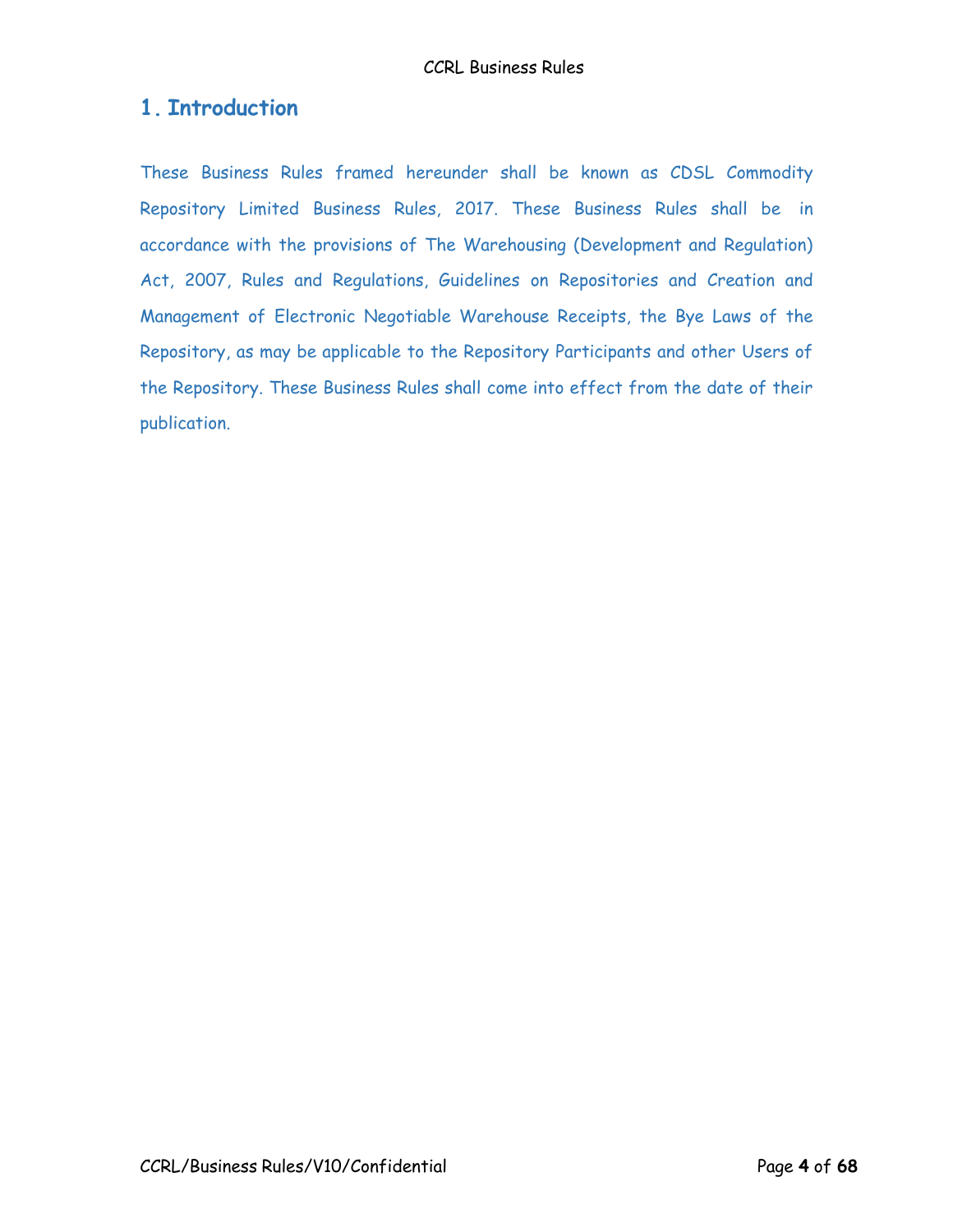# **2. Applicability**

These Business Rules (read in conjunction with the Bye Laws) shall be applicable to all the Users of the Repository as well as the Clients to the extent specified therein. They shall be subject to the jurisdiction of the courts of Mumbai irrespective of the place of business of the Users of the Repository System in India.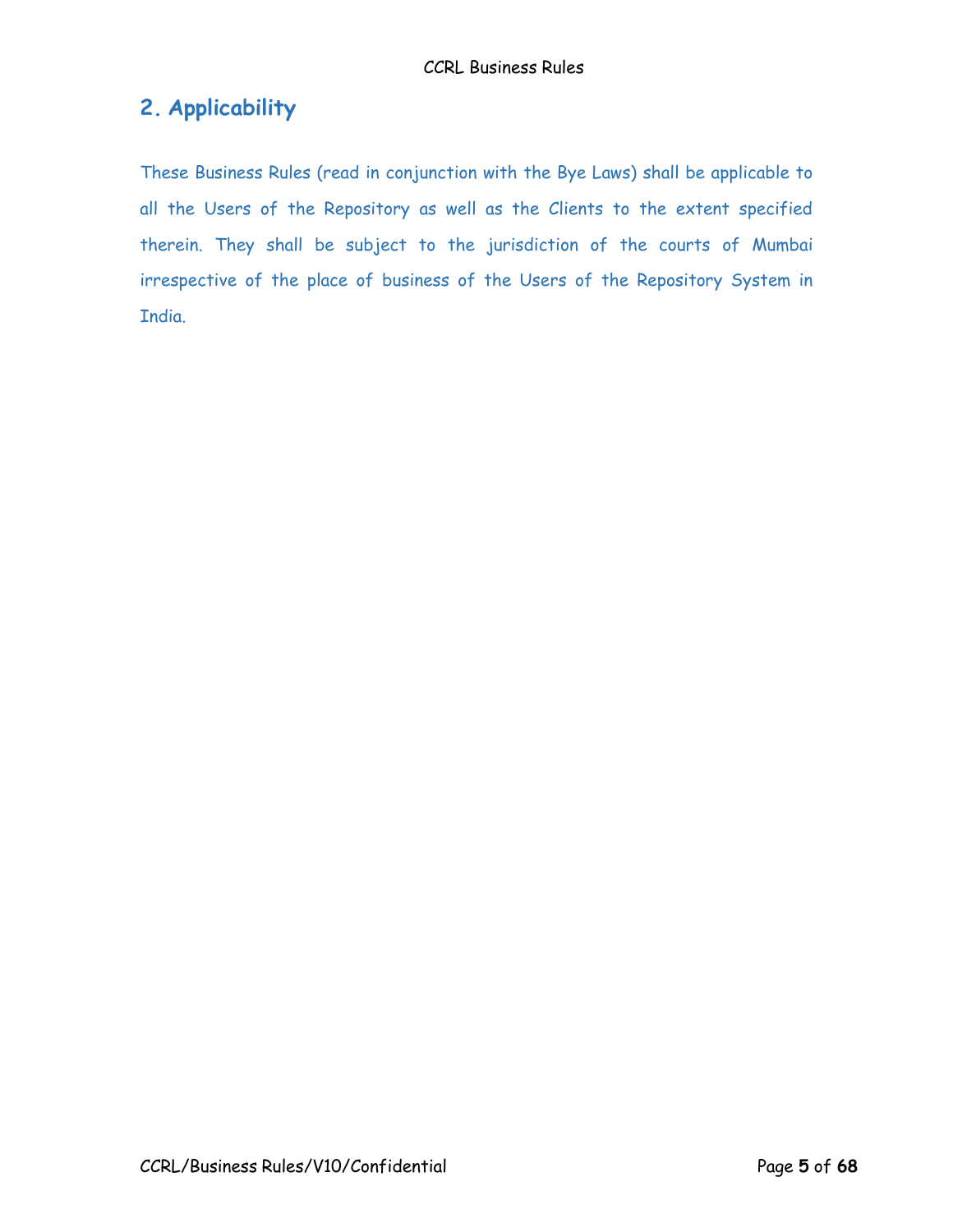# **3. Definitions**

- 3.1. Unless the context otherwise requires:-
	- 3.1.1.BOD Processing means the Beginning-of-Day processing which is carried out before the start of business of each working day by the Repository and the Users. Such processing shall commence at such timeas may be notified by the Repository;
	- 3.1.2. Clearing Members are persons who have been admitted as members by a Clearing Corporation or Clearing House which has been admitted as a User by the Repository;
	- 3.1.3. CM Account means a Clearing Member account with an Repository Participant opened by a Clearing Member in accordance with Rule 13.1 of these Business Rules;
	- 3.1.4. Repository Participant: Any entity registered with Repository in a manner as defined under Byelaws 11 of CCRL.
		- 3.1.4.1. Repository Participant Module (Repository Participant) means the software relating to the Repository operations installed on the hardware system of the Repository Participant
	- 3.1.5. Repository System means the hardware, software and telecommunication network established by the Repository to facilitate the operations of the Repository. This shall include the Repository Module, Repository Participant Module, , User Hardware System and the hardware installed at the Repository
	- 3.1.6. EOD Processing means the processing, which is carried out at the close of each working day by the Repository and the other users viz. Repository Participant, Warehouse Services Provider, and Assayer. Such processing shall commence at such time as may be notified by the Repository;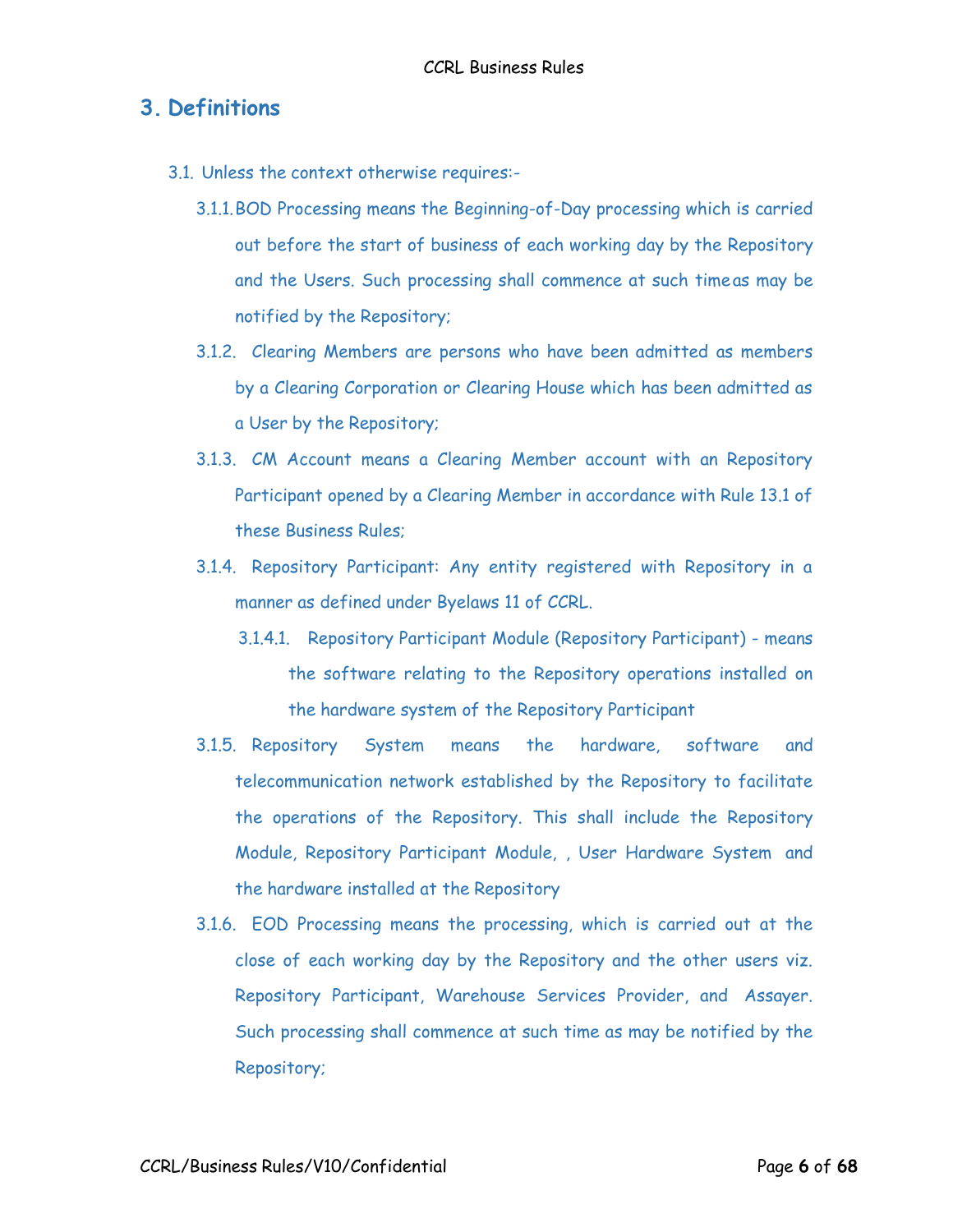- 3.1.7. Market Trades are trades concluded on a Commodity exchange and cleared and settled through a Clearing Corporation or Clearing House which has been admitted as a repository participant by the Repository. Trades which are negotiated privately and reported for clearing and settlement through a Clearing Corporation or Clearing House, which has been admitted as a repository participant by the Repository, shall also be treated as market trades;
- 3.1.8. Off Market Trades means trades that are not cleared and settled through a Clearing Corporation or Clearing House admitted as a repository participant by the Repository;
- 3.1.9. Pool Account means the account of a Clearing Member maintained with a repository participant which is used for the transfer of eNWRs from the accounts of the depositors / Clients to the Clearing Corporation or Clearing House in the case of sale of commodities and from the Clearing Corporation or Clearing House to the accounts of the depositors / Clients in the case of purchase of Commodities;
- 3.1.10. User Hardware System (UHS) means the hardware set up of the User based on the hardware specifications supplied by the Repository consisting of servers, workstations, router and the communication line linking them to the Repository;
	- 3.1.10.1. User Hardware System (Repository Participant)/ Repository Participant Hardware System - means the hardware set up of the Repository Participant relating to Repository operations;
- 3.1.11. Inter Repository Transfer means transfer of commodities, which are available in the form of eNWRs from an account, held in one Repository to an account held in the other Repository.
- 3.1.12. Transaction Statement means a statement giving the details of the commodity-wise transactions (credits and debits) and balances for a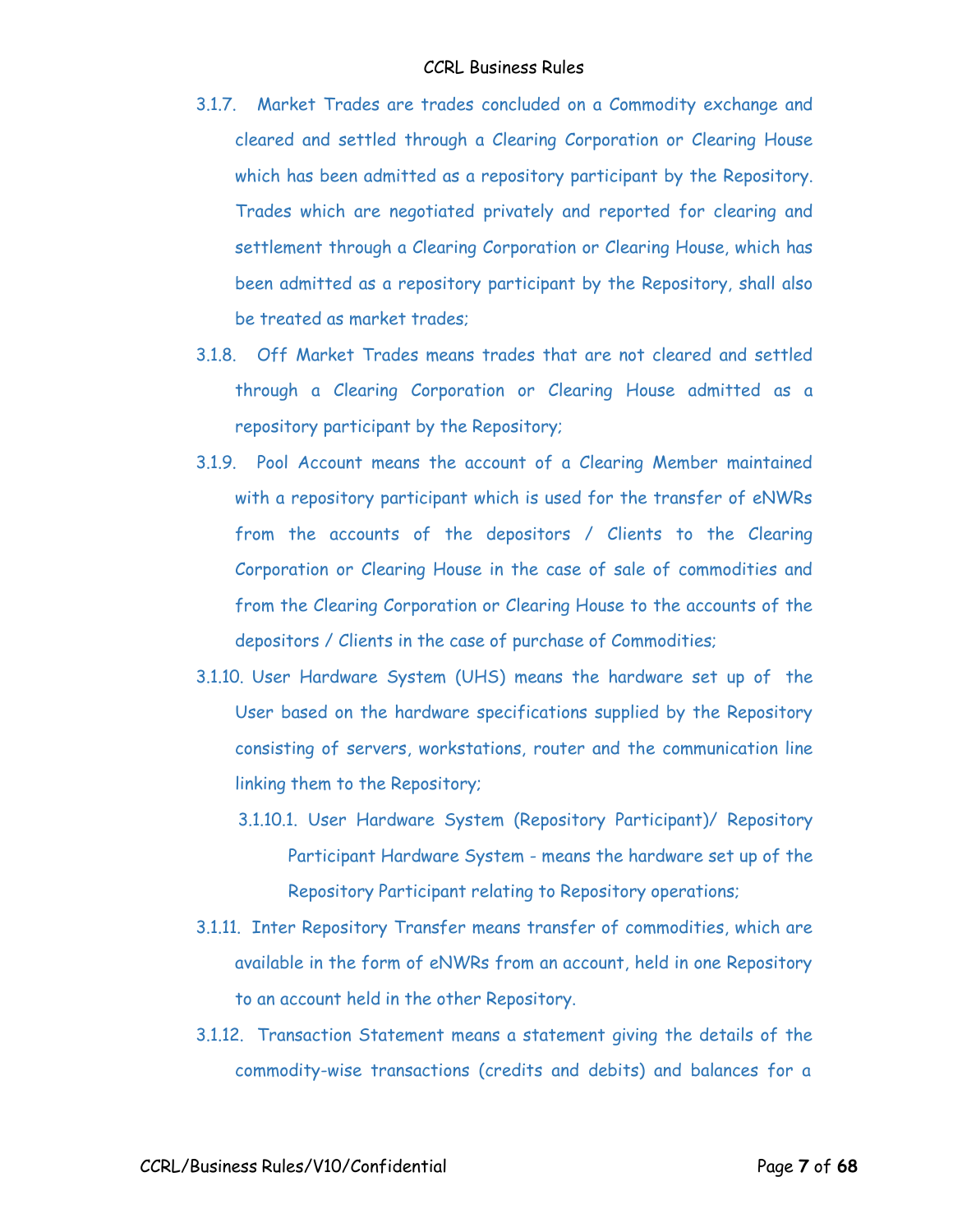given period and is also referred as statement of account including transaction statement and holdings statement.

- 3.1.13. Warehouse Service Provider (WSP): **WSP or Warehouseman** as defined by the Authority vide their Rules, Regulations or Guidelines.
- 3.1.14. Warehouse (WH): Any Warehouse registered with the Authority.
- 3.1.15. Words and expressions used but not defined in the Business Rules but defined under Warehousing (Development and Regulation) Act, 2007, Rules and Regulations issued by the Warehousing Development and Regulatory Authority (the "Authority"), Guidelines on Repository, Companies Act, 2013, Securities Contracts (Regulation) Act, 1956 and any amendments, modifications thereto and the Bye Laws of the Repository shall have the same meaning respectively assigned to them under the aforesaid Acts, Guidelines, Rules and Regulations, as amended from time to time.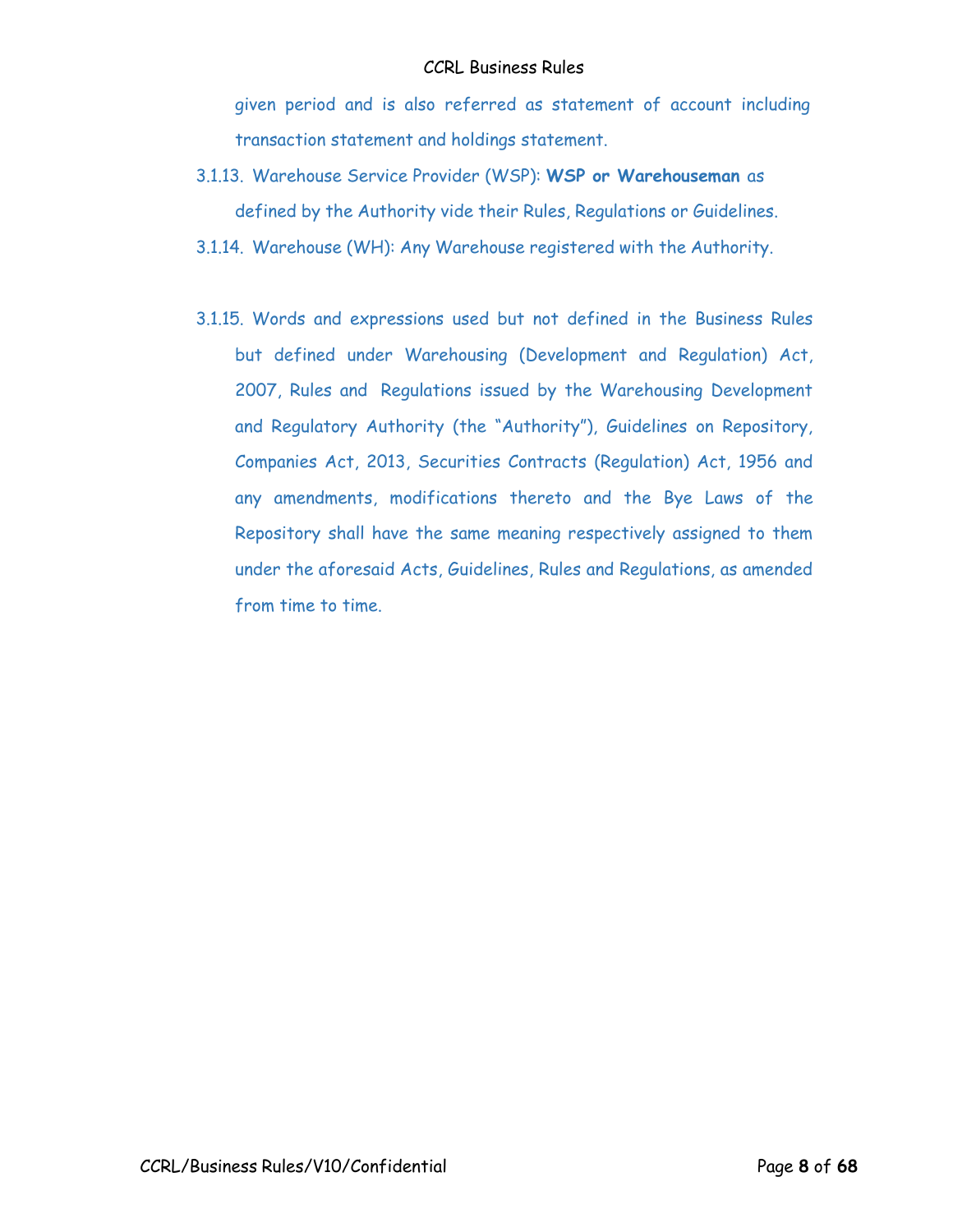## **4. Manner of Dealings on the Repository**

#### 4.1.The Repository System

- 4.1.1. The Repository Participant shall carry out transactions relating to the Repository only through the User Hardware System (Repository Participant) approved by the Repository located at Repository approved locations of the Repository Participant. No other workstation, computer system or hardware may be connected to the user Hardware System (Repository Participant) without the prior approval of the Repository.
- 4.1.2. Each Repository Participant shall have a unique identification number provided by the Repository called the Repository Participant ID which shall be used to identify the Repository Participant by the Repository and by other Users.
- 4.1.3. A Repository Participant shall have a non-exclusive permission to use the Repository Participant Module as provided by the Repository in the ordinary course of its business as such User.
- 4.1.4. The permission to use the Repository Participant Module shall be subject to the payment by the User of such charges as may be specified by the Repository from time to time.
- 4.1.5. A Repository Participant shall not use or permit any other person to: 4.1.5.1. Use the software provided by the Repository for any purpose other than the Repository Participant purpose as approved and specified by the Repository;
	- 4.1.5.2. Use the software provided by the Repository on any equipment other than the Repository Participant Hardware System;
	- 4.1.5.3. Copy, alter, modify or make available to any other person, the software provided by the Repository;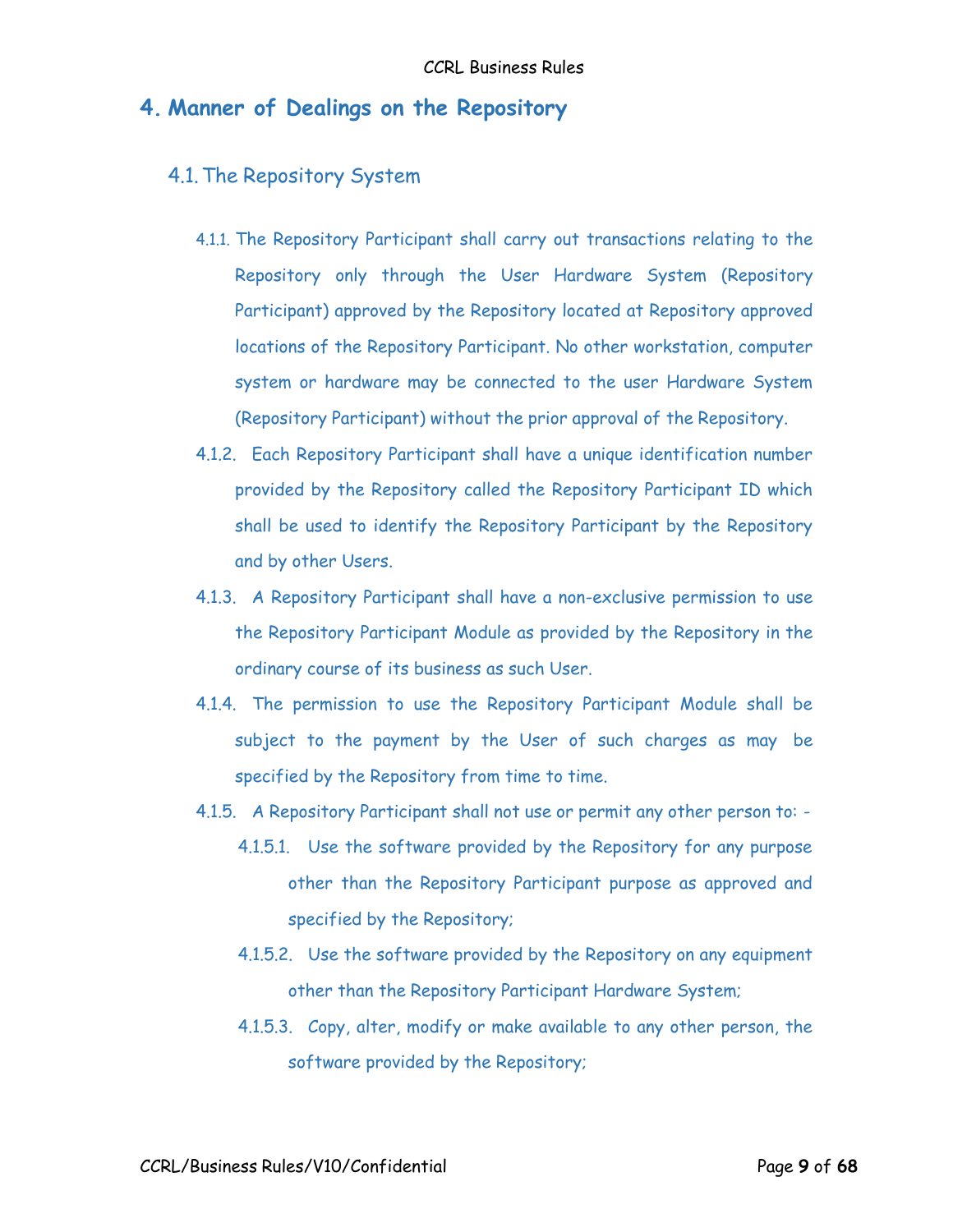- 4.1.5.4. Use the software in any manner other than the manner as may be specified by the Repository;
- 4.1.5.5. Attempt directly/indirectly to decompile, disassemble or reverse engineer the same.
- 4.1.6. A Repository Participant shall not, by itself or through any other person(s) on its behalf, publish, supply, show or make available to any other person or reprocess, retransmit, store or use any information provided by the Repository for any purpose other than in the ordinary course of its business as a Repository Participant of the Repository, except with the explicit approval of the Repository.

#### 4.2. Working Days

- 4.2.1. The Repository shall operate on all days except Saturday &Sundays and such public holidays as notified by the Govt. of Maharashtra under the Negotiable Instruments Act of 1881 as applicable in the state of Maharashtra and published by the Repository from time to time.
- 4.2.2. The Repository may close office on days other than and in addition to the scheduled holidays originally declared under Business Rule 4.2.1 to be called unscheduled opening or closing of the Repository subject to prior intimation to the Authority specifying reasons for such closure.

#### 4.3. Working Hours

- 4.3.1. The Repository working hours would be 09:30 AM to 05:45 PM on each working day as prescribed in 4.2 above.
- 4.3.2. The Repository may extend, advance or reduce the working hours by notifying the Authority in advance specifying the reasons for the same. The Repository shall notify all its Users in this regard.
- 4.3.3. Notwithstanding 4.2 and 4.3.1&4.3.2 above, the Repository System shall continue to be available to the Users at all times except for such periods, as may be specified and notified by the Repository, on account of scheduled downtime with respect to maintenance and end of day functions.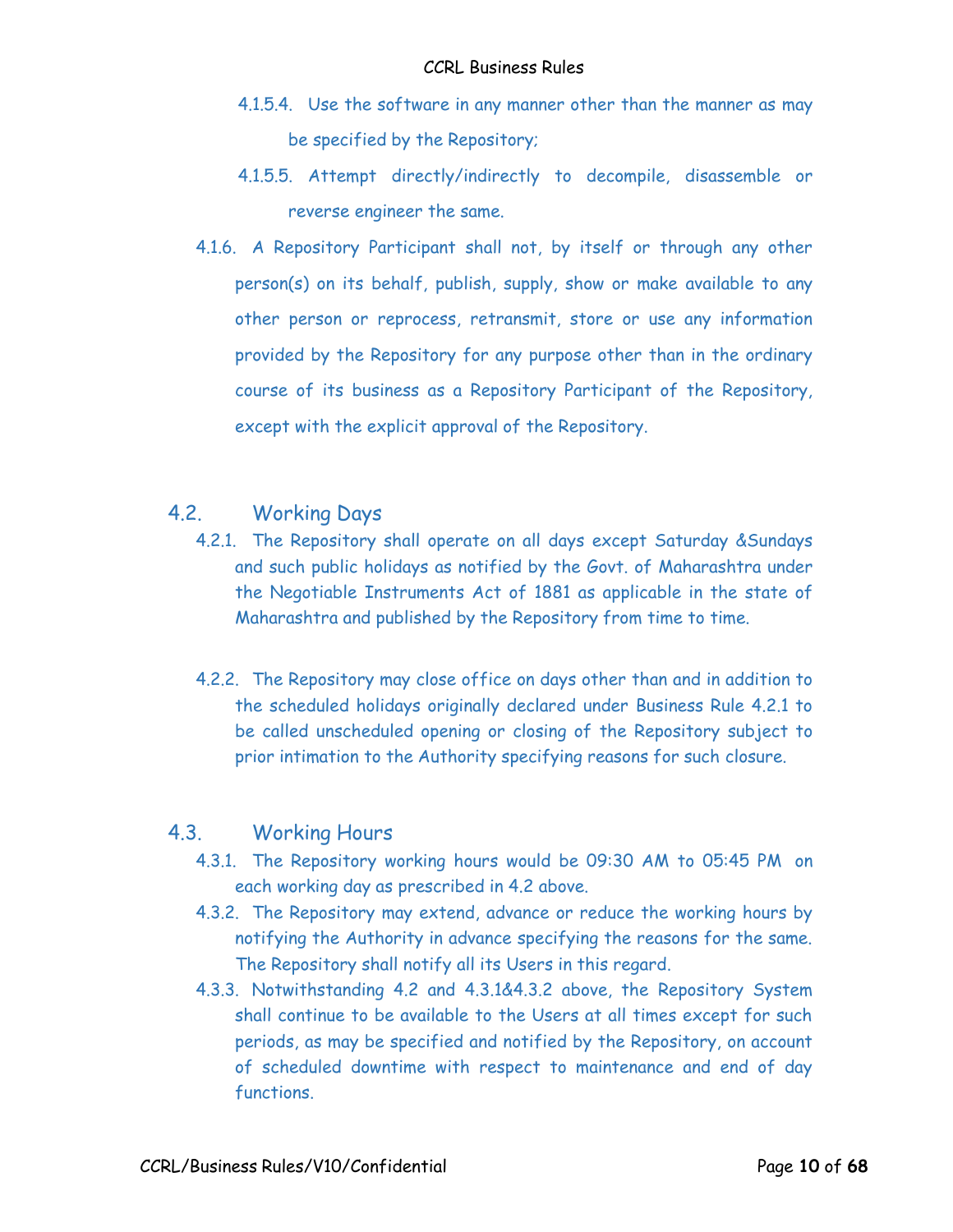## 4.4. Failure of Repository Participant terminal

4.4.1. In the event of failure of the Repository Participant Hardware System and/or loss of access to the Repository Participant Module, the Repository may, at its discretion, undertake on behalf of the Repository Participant to carry out the necessary functions which the Repository Participant is eligible on a valid request from such Repository Participant subject to such terms and conditions which the Repository may deem necessary to be imposed. The Repository may entertain such a request only if such request is made in writing in a clear and precise manner by the Repository Participant as specified by the Repository. The Repository Participant shall be accountable for the functions executed by the Repository on behalf of the Repository Participant and shall indemnify the Repository against any losses or costs arising out of the same.

# 4.5. Mode of Operating accounts and effecting transactions by Book entry

- 4.5.1. The forms laid down under these Business Rules shall be adhered to by the Repository Participants at the time of operating the accounts of their Depositors/Clients and giving effect to the transactions laid down under Clause 10 of the Bye Laws and Clauses 11, 12 and 13 of these Business Rules.
- 4.5.2. Provided however that, to effect such transactions as may be specified by the Repository based on electronic instructions received from the Depositors/Clients, the Repository Participant shall obtain the prior approval of the Repository. The Repository may grant such an approval to the Repository Participant if;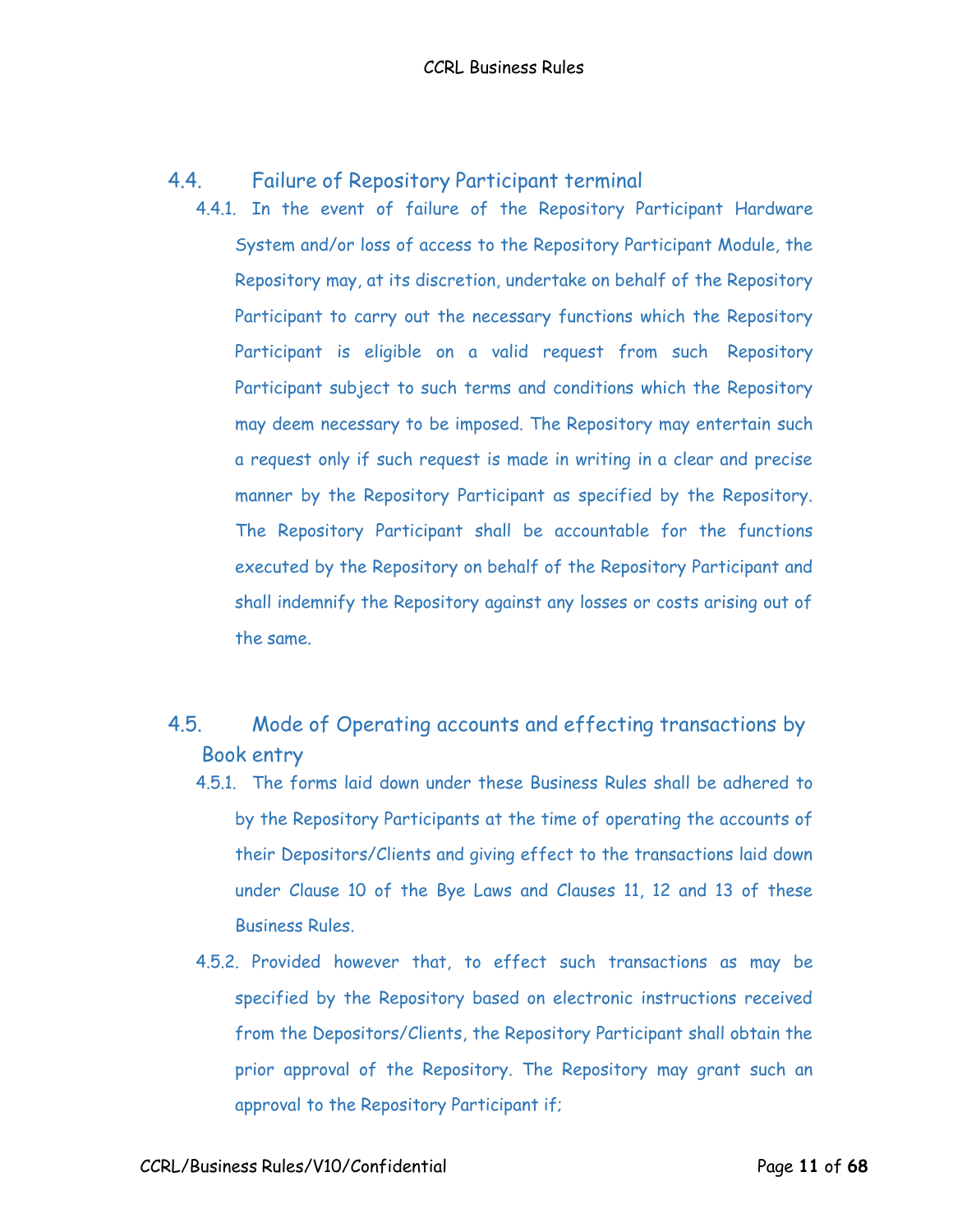- 4.5.2.1. The Repository Participant has adequate systems and security features in place to authenticate the Depositors/Clients and the Depositors/Clients to authenticate the Repository Participant and is able to conclusively prove the origin, destination, date and time of receipt or dispatch of such electronic instructions received by it;
- 4.5.2.2. The Repository Participant retains such electronic instructions in the format in which it was originally received or sent or in a format which can be demonstrated to represent accurately the information which was originally received or sent;
- 4.5.2.3. The instructions received remain accessible and usable for subsequent reference; and
- 4.5.2.4. The Repository Participant fulfills such other conditions as may be specified by the Repository.
- 4.5.3. Provided further that the Repository Participant may operate such accounts or effect such transactions by using any other form or manner of authorization from the Depositors/Clients provided the Executive Committee has approved the same.
- 4.5.4. The Repository Participant shall promptly inform the Depositors/Clients in respect of those instructions which have not been executed.
- 4.5.5. The Repository Participant shall not accept any instruction for debit or pledge of commodity from a Client unless the Repository Participant has fully satisfied that the Depositor/Client itself has given the instruction. In respect of instructions received in paper form, the Repository Participant shall ensure that the Depositor/Client submits the instructions duly complete in all respects.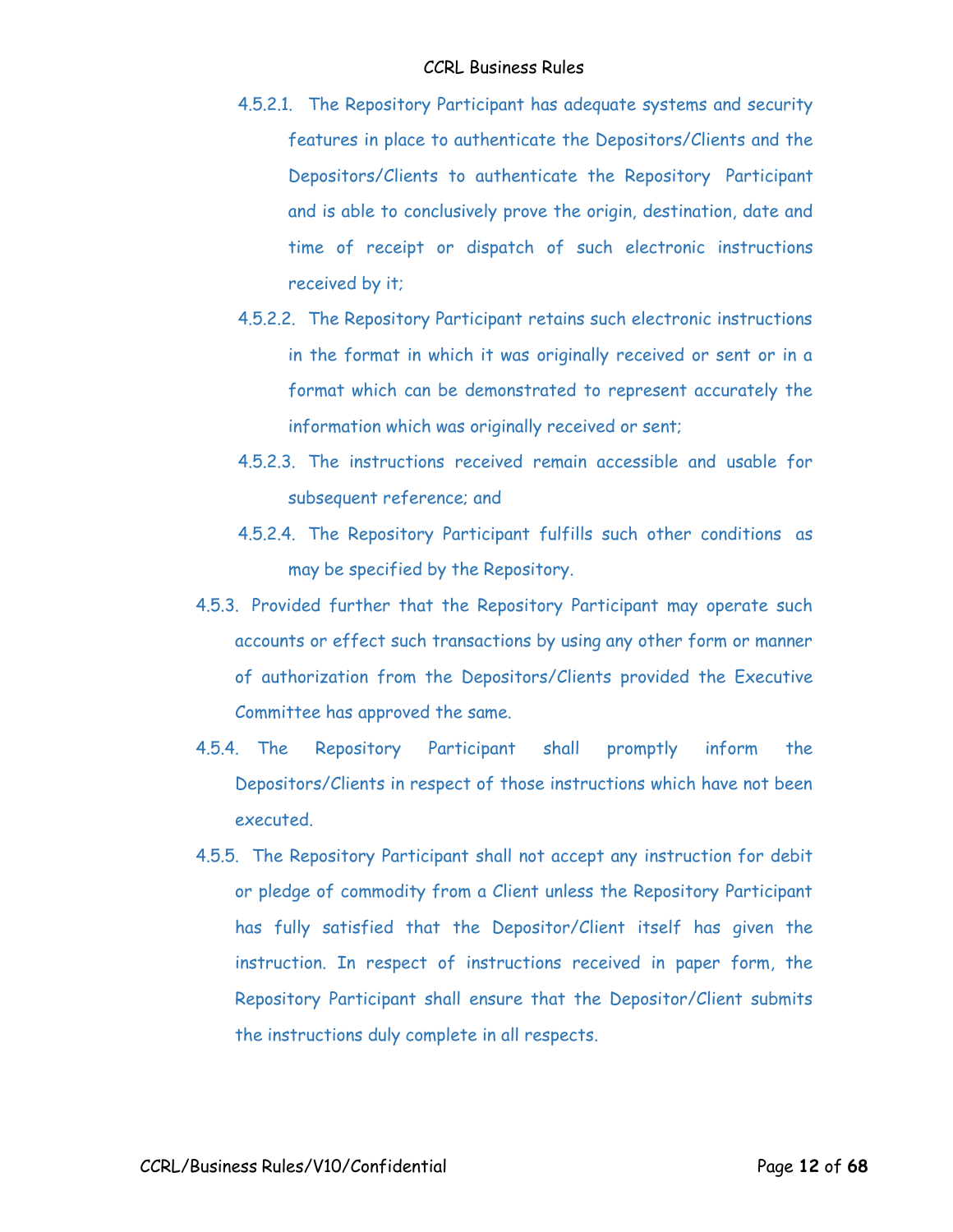# **5. Conduct of Business by Repository Participants and Warehouse Service Providers**

- 5.1.Manner of Dealings by Repository Participants and Warehouse Service Providers
	- 5.1.1.Only those persons who are approved as Repository Participants and Warehouse Service Providers in accordance with the provisions of the Bye Laws and Business Rules of the Repository may be approved as Users of the Repository System.
	- 5.1.2. The release of transactions for execution on the Repository System by the Repository Participants and Warehouse Services Provider for any working day must be completed by the said entities a minimum time period before the EOD process. The Repository shall specify this minimum time period.
	- 5.1.3. At the end of the EOD processing by the Repository, the Repository System shall electronically intimate to the Repository Participant the BOD for the next working day. Any release of transactions for execution made thereafter shall be recorded for the next working day.
	- 5.1.4. Any transactions entered into by the Repository Participant or the Warehouse Service Provider after such period can be released for execution only on the next working day.
	- 5.1.5. The electronic communication link between the Repository Participant and the Warehouseman or Warehouse Service Provider must be maintained at all times unless otherwise agreed upon by the Repository.

#### 5.2. Supervision by Repository Participants

5.2.1. Each Repository Participant shall establish, maintain and enforce procedures to supervise its business and to supervise the activities of its employees that are reasonably designed to achieve compliance with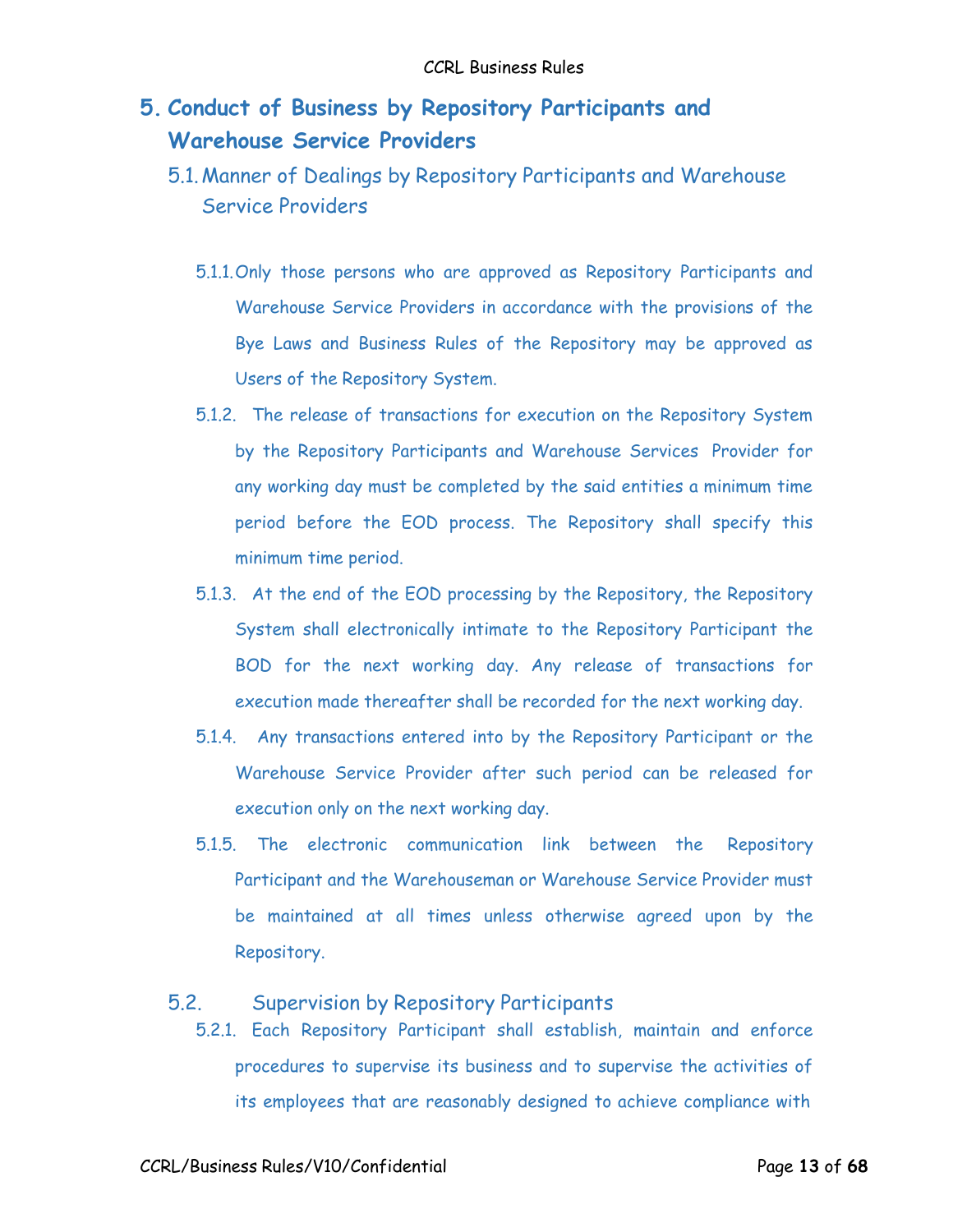the Bye Laws, Business Rules, notifications and directions issued there under by the Repository.

- 5.2.2. The Repository Participant shall maintain an internal record of the names of all persons who are designated as supervisory personnel and dates for which such designation is or was effective. Such record shall be preserved by the Repository Participant for a period not less than three years.
- 5.2.3. Each Repository Participant shall conduct a review, at least annually, of its business relating to its operations as Repository Participant, which shall be reasonably designed to assist in detecting and preventing violation of and achieving compliance of the Bye Laws and Business Rules of the Repository.
- 5.2.4. The Repository Participant shall bring to the notice of the Repository and its Depositors / Clients, any indictments, penalties etc. imposed on it by the Repository or any other regulatory authority within seven days from the date of such indictment or order.

#### 5.3. Fees and Charges

The Repository Participant shall have the discretion to charge any fees to its Clients. Further, the Repository Participant may charge different types of fees to its various Clients. In the event of a Client committing a default in the payment of any of the charges within a period of thirty days from the date of demand, without prejudice to the right of the Repository Participant to close the account of the Client, the Repository Participant may charge interest at a rate not more than 15% p.a. or such other rate as may be specified by the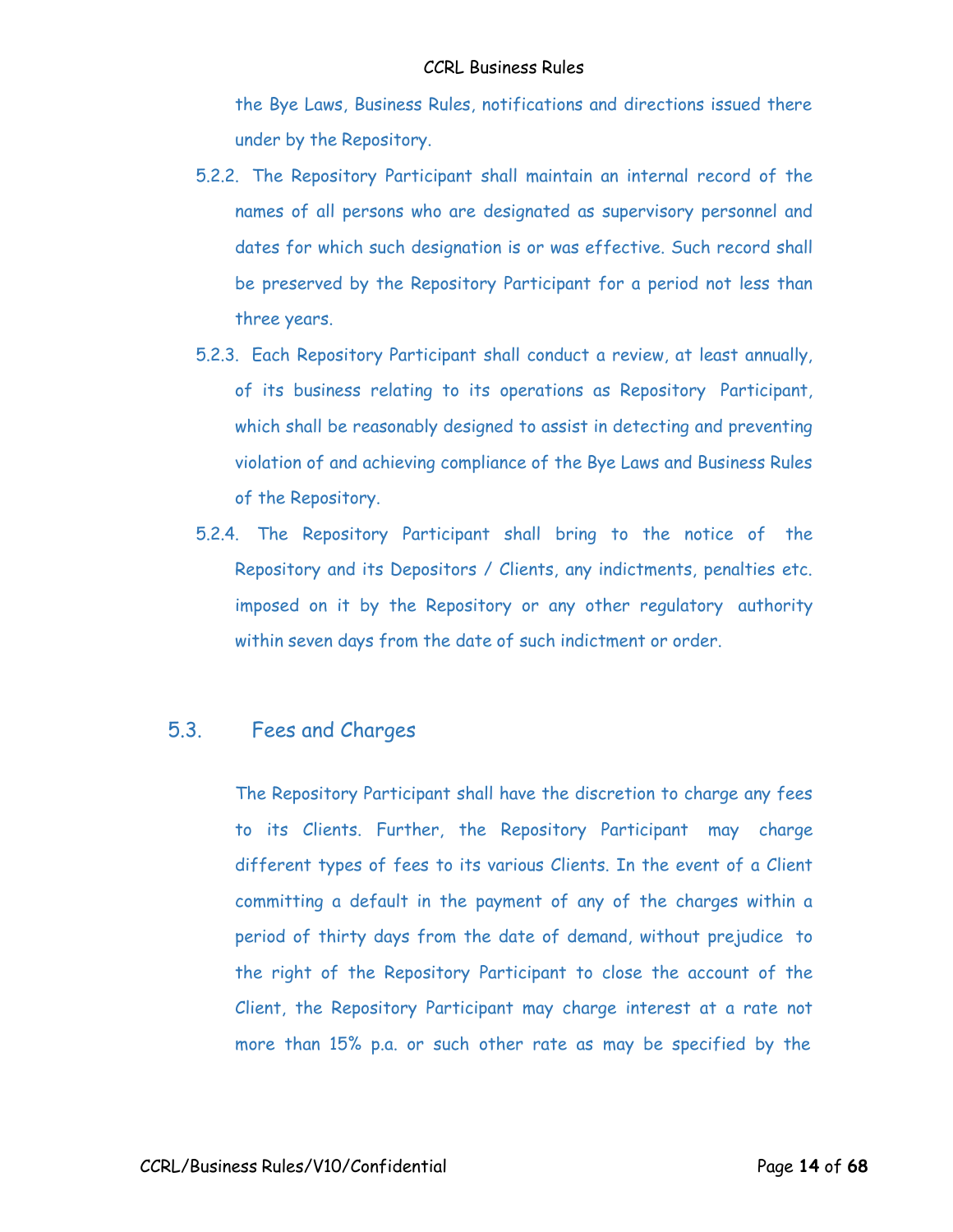Executive Committee of the Repository from time to time for the period of such default.

Provided further that the Repository Participant shall file the charge structure every year, latest by 30th April, with the Repository and also inform the Repository the changes in its charge structure as and when they are affected.

Further if the Repository Participant does not file charge structure on or before 30th April, it would be understood to be carrying the same rate as was prevalent prior to the said date.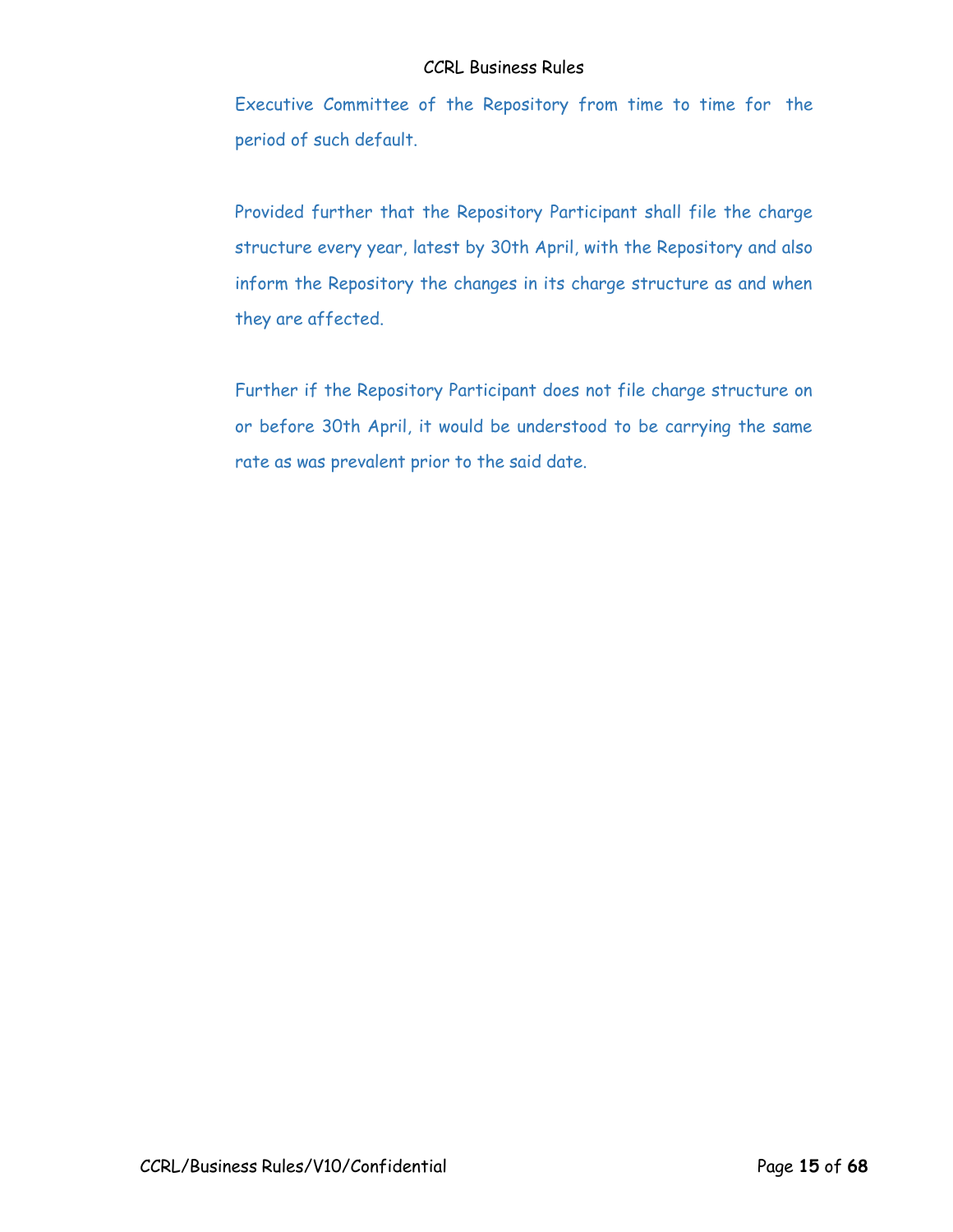# **6. Guidelines governing relationship between Repository Participant and Client**

- 6.1. The Repository Participant shall execute transactions on behalf of its Depositors / Clients only on authorizations from their Depositors / Clients.
- 6.2. A Repository Participant may accept standing instructions from the Depositors / Clients for crediting their accounts without the Repository Participant requiring separate authorization for each credit.
- 6.3. The Repository Participant shall not be required to receive any authorization for receiving credit in the accounts of Client in the following cases:

a) Receipt of credit directly from the Trading Member of an authorized Exchange against a Contract traded by the Client.

6.4.

(a) For the delivery-out instruction received from the Trading Member of any authorized Exchange whose Contract details are already recorded by the client with the Repository.

(b) For accepting the pledge request given by another Depositor / Client in pursuance of Rule 12.16.3.

- 6.5. The Repository Participant may make available to the Depositors / Clients for their reference, the list of Notified Commodities that are available in the e-Auction platforms with which the Repository has arrangements to facilitate the trade.
- 6.6. The Repository Participant shall have a right to provide such information related to the Depositors' / Clients' account as may be requested by the Repository from time to time.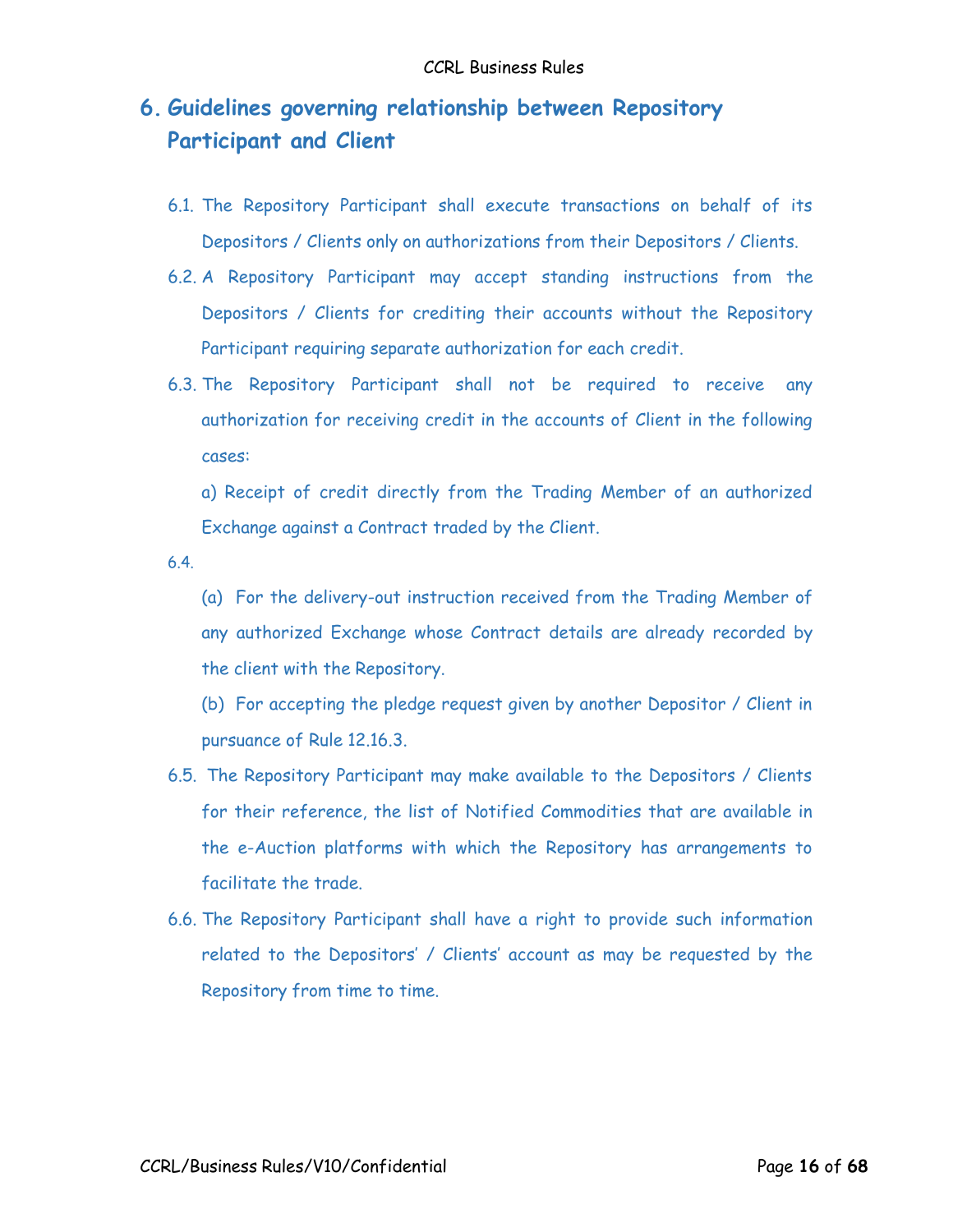## **7. Code of ethics for Repository Participant**

#### 7.1.General Principles

- 7.1.1.**Professionalism**: A Repository Participant in the conduct of its business shall observe high standards of commercial honor and just and equitable principles of business.
- 7.1.2. **Adherence to Bye Laws, Business Rules, Operating instructions and Communiqués / Circulars of the Repository**: A Repository Participant shall adhere to the Bye Laws, Business Rules, Operating instructions and Communiqués / Circulars of the Repository and shall comply with such operational parameters, rulings, notices, guidelines and instructions of the Authority and any other regulatory authority, as may be applicable from time to time.
- 7.1.3. **Honesty and fairness**: In conducting its business activities, a Repository Participant shall act honestly and fairly in the best interests of its Depositors / Clients.
- 7.1.4. **Capabilities**: A Repository Participant shall have and employ effectively the resources and procedures, which are needed for the proper performance of its business activities.

#### 7.2. Operational Principles

- 7.2.1. A Repository Participant shall ensure:-
	- 7.2.1.1. That any employee who commits the Repository Participant to a transaction has the necessary authority to do so;
	- 7.2.1.2. That employees are adequately trained in operating in the relevant areas they are assigned to and are aware of their own, and their organization's responsibilities as well as the relevant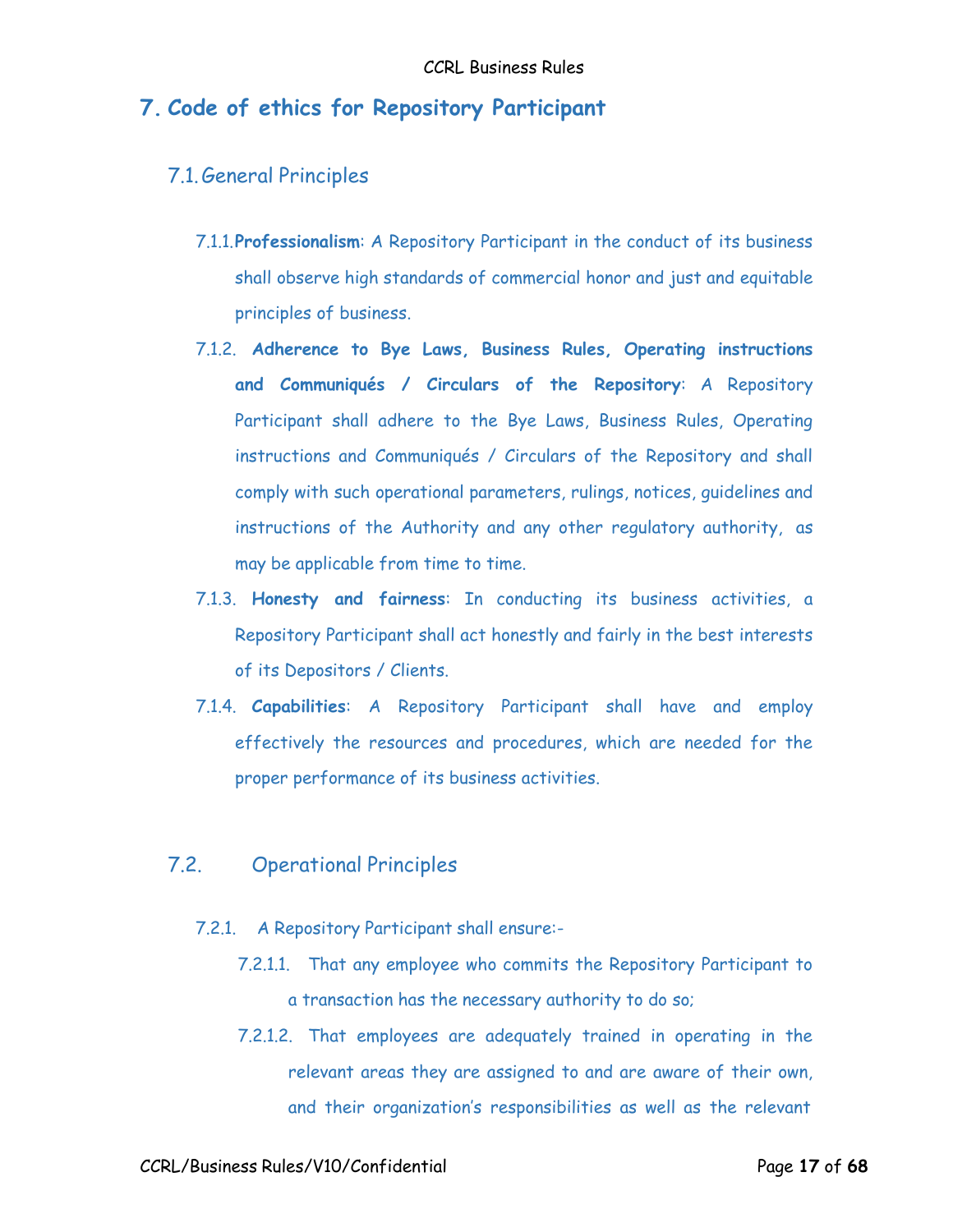statutory acts governing the Repository, the Bye Laws, Business Rules, Regulations, Guidelines and Operating Instructions issued by Repository including any additions or amendments thereof;

- 7.2.2. No Repository Participant or person associated with an Repository Participant shall make improper use of Clients' e-NWRs or e-NNWR details or Clients' funds maintained as advances / deposits.
- 7.2.3. While performing any transaction in the Depositors' / Clients' accounts, the Repository Participant must ensure that, great care is taken at all times not to misrepresent, in any way, the nature of the transaction.
- 7.2.4. No Repository Participant shall exercise any discretionary power in a Depositor's / Client's account unless such Depositor / Client has given prior written authorization in this regard.

#### 7.3. General Guidelines

No Repository Participant shall shield or assist or omit to report about any Repository Participant whom it has known to have committed a breach or evasion of any Rules, Bye Laws, Operating Instructions, or Regulations of the Repository or of any resolution, order, notice or direction there under of the Executive Committee or the Managing Director or any Committee or Officer of the Repository authorised in that behalf.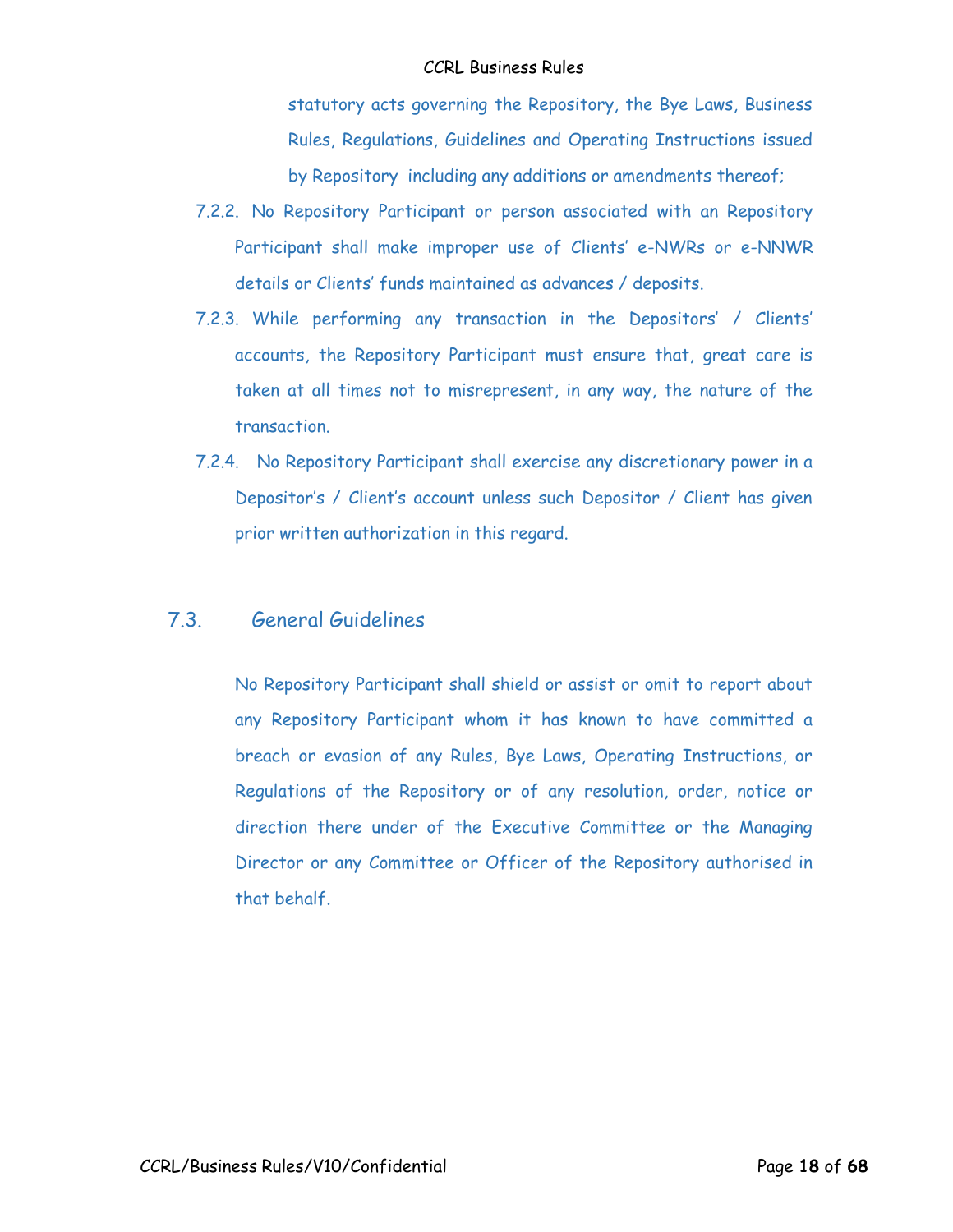# **8. Admission / On-boarding of Repository Participants, Warehouse Service Providers and Warehouse**

- 8.1. An applicant Repository Participant shall submit forms mentioned in Rule 21.1 respectively along with the Annexures specified there under and with the following documents:
	- 8.1.1. Business history of the applicant for the last three years;
	- 8.1.2. Net worth as certified by a Chartered Accountant as per the latest audited accounts in the manner specified in Annexure A of these Business Rules;
	- 8.1.3. Copies of the annual reports of the last three years.
- 8.2. The applicant Warehouse Service Provider or Warehouse shall be on boarded by the Repository on registration with the Authority subject to directions to that effect from the Authority.
- 8.3. The applicant Repository Participant shall have appropriate safekeeping measures (such as vaults and other security measures) to store physical records at its end.
- 8.4. Even after the applicant Repository Participant procures the Certificate of Commencement of Business, the Repository Participant shall not transact the business on the Repository System unless it has paid the security deposit and other fees as stipulated by the Repository for this purpose.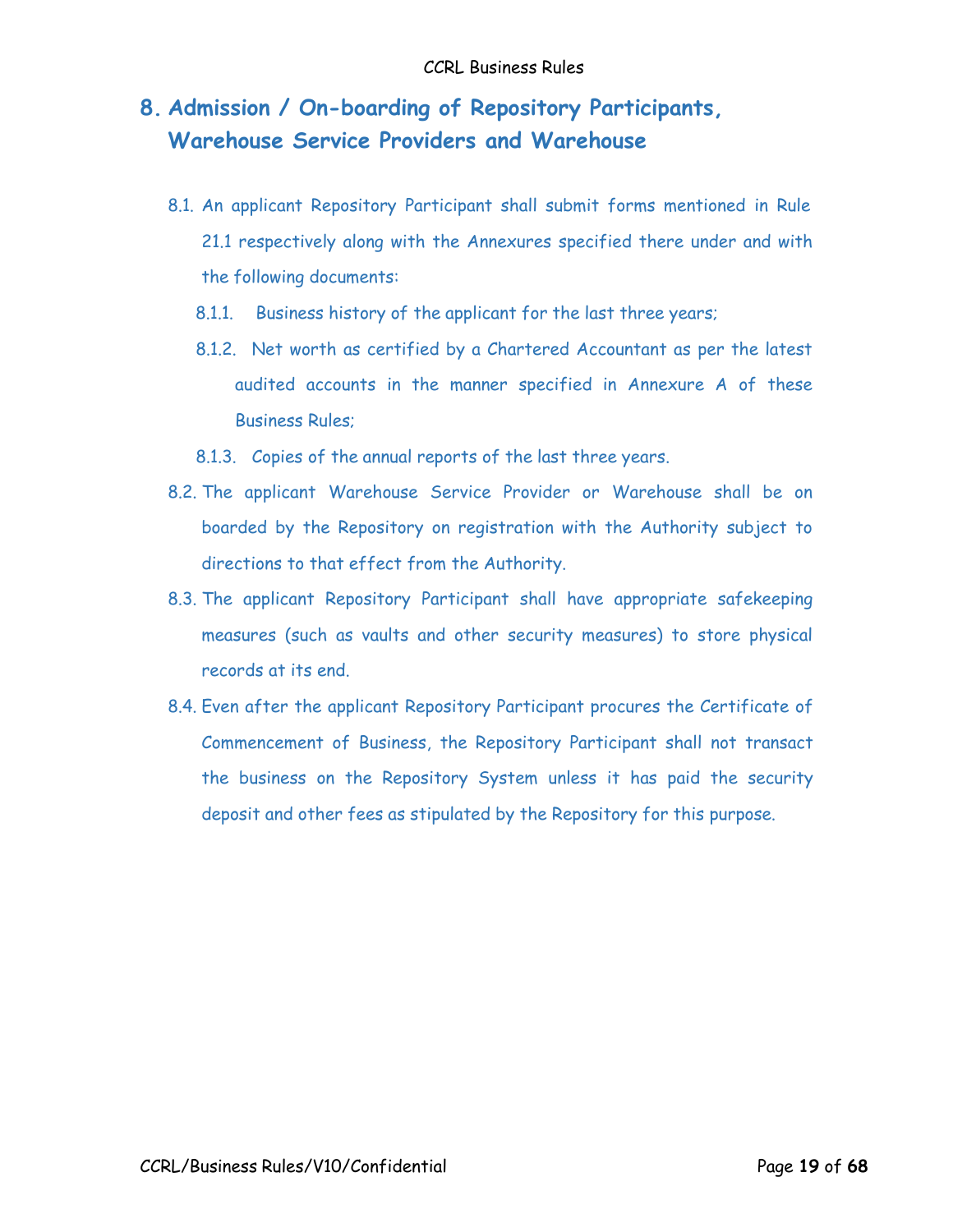# **9. Hardware and Software requirements for a Repository Participant/Warehouse Service Provider**

- 9.1.Repository Participant
	- 9.1.1. The Repository Participant shall install the hardware and software, which shall be in conformity with the configurations specified by the Repository from time to time.
	- 9.1.2. The Repository shall provide to Repository Participant application software called the Repository Participant Module and any up gradations or modifications to such software on payment of such fees as may be determined by the Repository.

#### 9.2. Warehouse Service Provider and Warehouse

9.2.1. The Warehouse Service Provider and Warehouse shall have internet access as the Repository application is web based and accessible through application URL and shall be in conformity with the minimum configuration and browser specifications intimated by the Repository from time to time.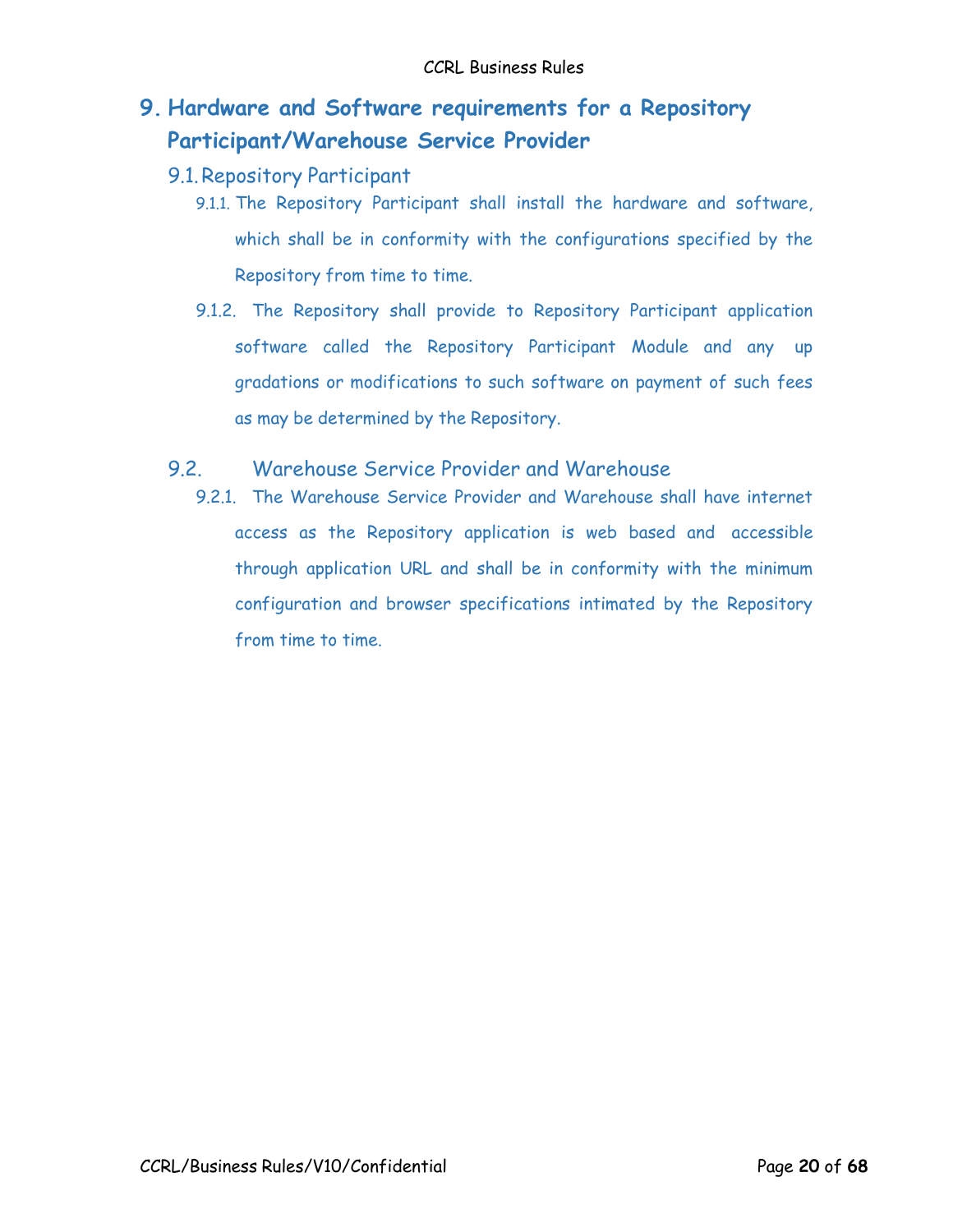# **10. Fees and Deposits**

# 10.1. Repository Participants

The tariff will be separately approved by the Board / Executive Committee and submitted to the Authority.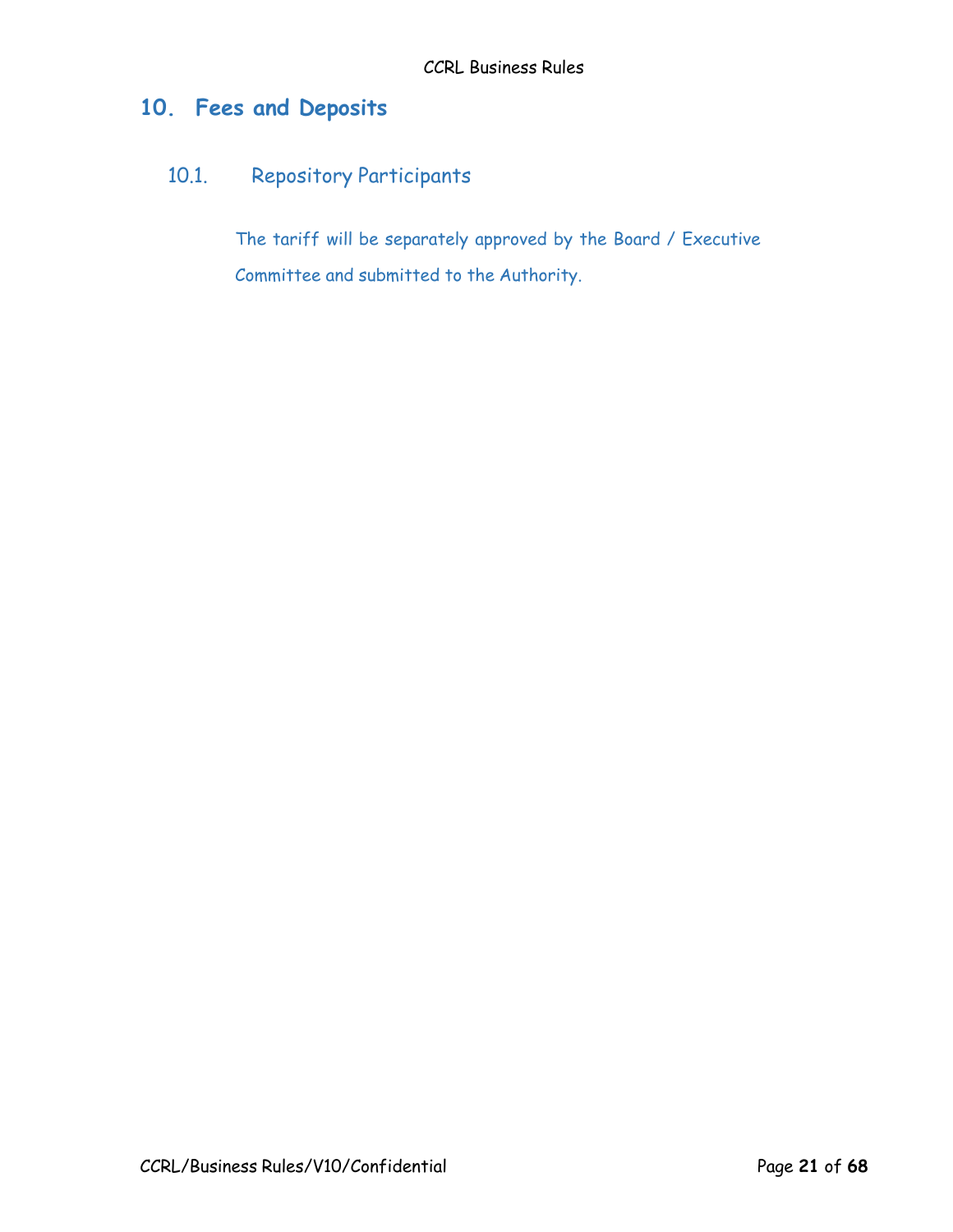# **11. Deposit and Withdrawal of eNNWRs / eNWRs to/from a Client's / Depositor's account**

- 11.1. Deposit of commodities
	- 11.1.1. Every Depositor / Client shall submit to the Repository Participant or Warehouse Service Provider a request for depositing commodities in the Warehouse of his choice along with the Deposit Request Form (DRF). The specimen of the DRF is given in Annexure 21.5.
	- 11.1.2. No deposit request shall be entertained by the Repository Participant or Warehouse Service Provider from any person other than from the Depositor / Client.
	- 11.1.3. The Repository Participant or Warehouse Service Provider shall first ensure that the deposit request submitted by its Depositor / Client pertains to the list of Notified Commodities approved by the Authority and admitted by Repository as eligible for holding in the electronic form as eNNWR or eNWR.
	- 11.1.4. The Repository Participant or Warehouse Service Provider shall ensure that the DRF submitted by its Client is completely filled and duly signed.
	- 11.1.5. The Repository Participant shall forthwith enter the DRF in the Repository Participant Module system.
	- 11.1.6. The Repository Participant or Warehouse Service Provider shall verify the Commodity that is desired to be deposited with the Commodity code that is filled in DRF.
	- 11.1.7. The Repository Participant or Warehouse Service Provider shall ensure that a separate DRF is filled in by the Depositor / Client for commodities having distinct Commodity codes.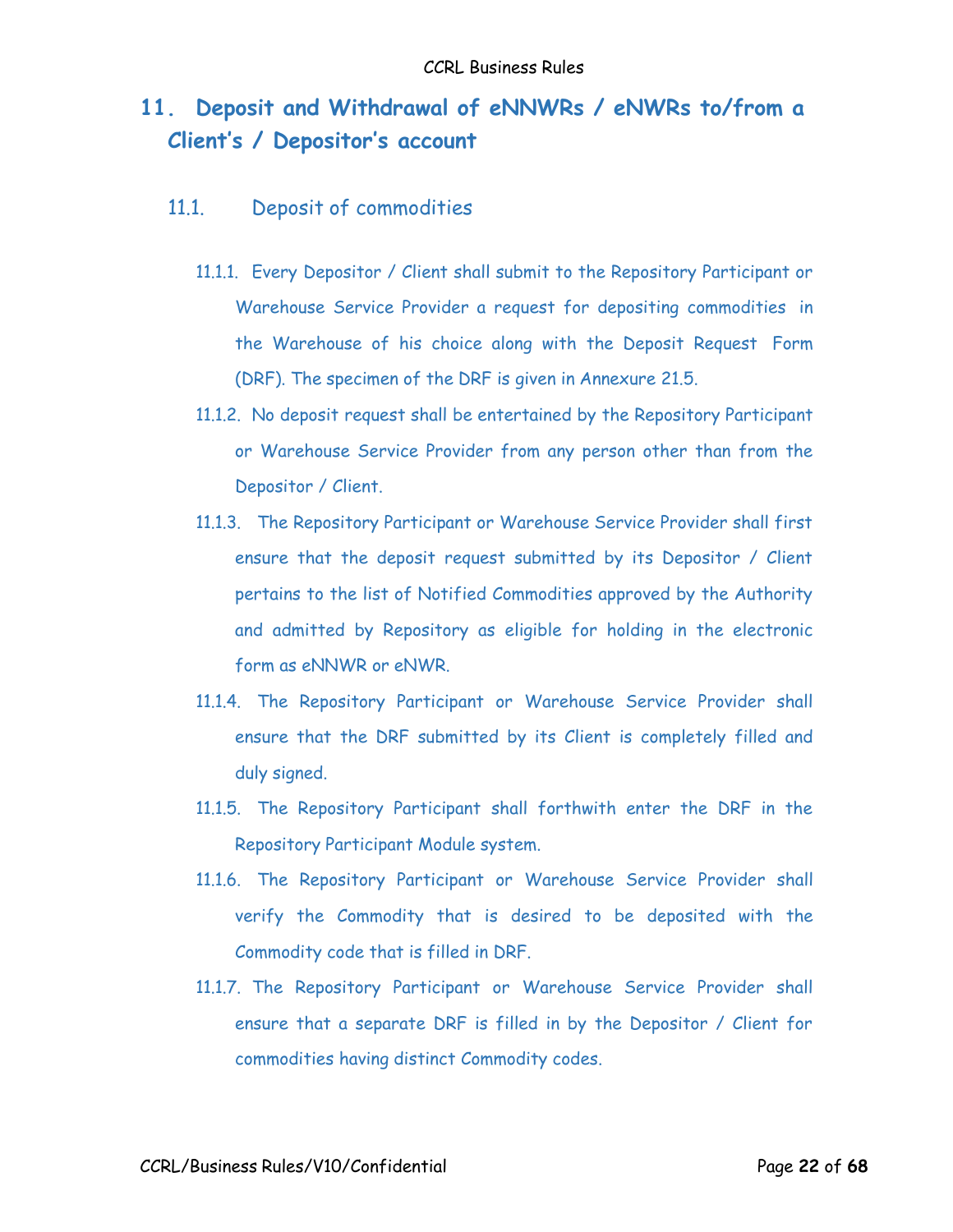- 11.1.8. The Repository Participant or Warehouse Service Provider shall ensure that a separate DRF is filled in by the Client for unencumbered commodities and commodities that are proposed to be pledged from the time of deposit.
- 11.1.9. The Repository Participant or Warehouse Service Provider shall ensure that the Depositor / Client submit a separate DRF for each of its accounts maintained with the Repository Participant.
- 11.1.10. The Warehouse Service Provider shall ensure that the authorization code issued by the Repository for the said deposit is verified in the Repository Participant Module before accepting any fresh deposits in the physical form.
- 11.1.11. The Warehouse Service Provider shall ensure that the Commodity code entered by the Repository Participant at the time of deposit creation is same as that of the commodity that is being deposited.
- 11.1.12. The Warehouse Service Provider shall verify the Know Your Depositor of the person who is depositing the goods on behalf of the Depositor by obtaining the documents of identification and such other documents as prescribed by the Repository. The person depositing the goods should either be the Depositor / Client himself or his authorized person.
- 11.1.13. The Warehouse Service Provider shall verify whether the Depositor / Client wishes to get the eNNWR or eNWR and mark the deposits accordingly in the Repository data base
- 11.1.14. The Warehouse Service Provider shall ensure that incase the Depositor / Client opts for e-NWR or e-NNWR with assaying; the sample as directed by the Authority is drawn from the deposit, coded and then sent to the Assayer for assaying.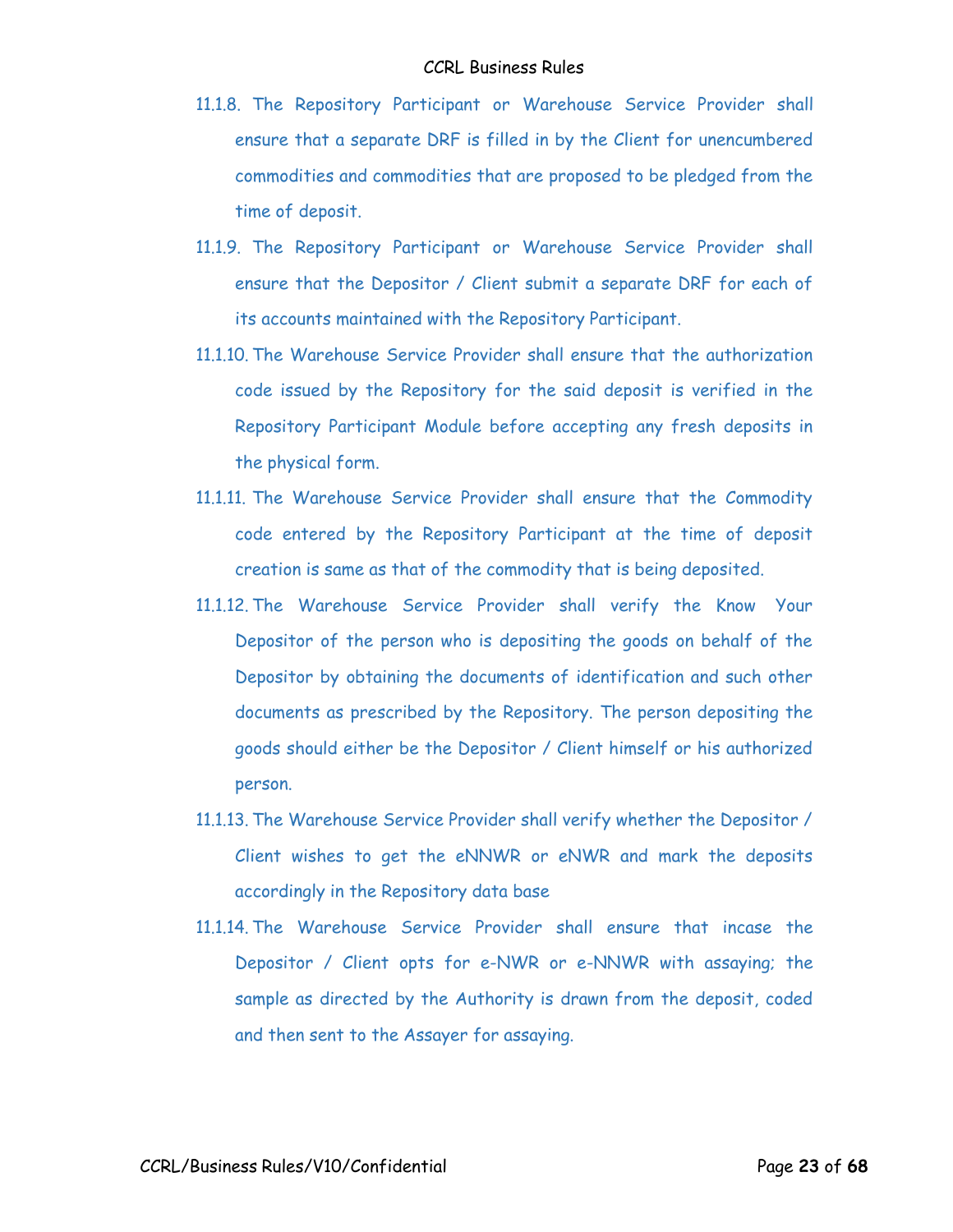- 11.1.15. The Assayer shall ensure that the grade description and other parameters as are relevant of the said commodity are correctly and accurately recorded in the Repository Database.
- 11.1.16. The Warehouse Service Provider shall ensure that after the receipt of grade description and parameter readings from the Assayer, the deposit request are updated as approved and accepted by the Warehouse Service Provider.
- 11.2. Withdrawal
	- 11.2.1. Every Depositor / Client shall submit to the Repository Participant the details of the eNWRs / eNNWRs that it wishes to withdraw along with the Withdrawal Request Form (WRF). The specimen of the WRF is given in Annexure 21.14.
	- 11.2.2. The Repository Participant shall ensure that the Depositor / Client submit a separate WRF for each commodity and for each account and for each e-NWR /e-NNWR maintained by the Client with the Repository Participant.
	- 11.2.3. The Repository Participant shall ensure that the WRF submitted by its Depositor / Client is completely filled and duly signed.
	- 11.2.4. The Repository Participant shall ensure that the Depositor / Client have sufficient holdings in its account maintained in electronic form before sending the WRF to the Warehouseman.
	- 11.2.5. The Repository Participant shall verify the signatures on each withdrawal request with the signatures on the records held with it and authorize each withdrawal form before forwarding it to the Warehouse Service Provider.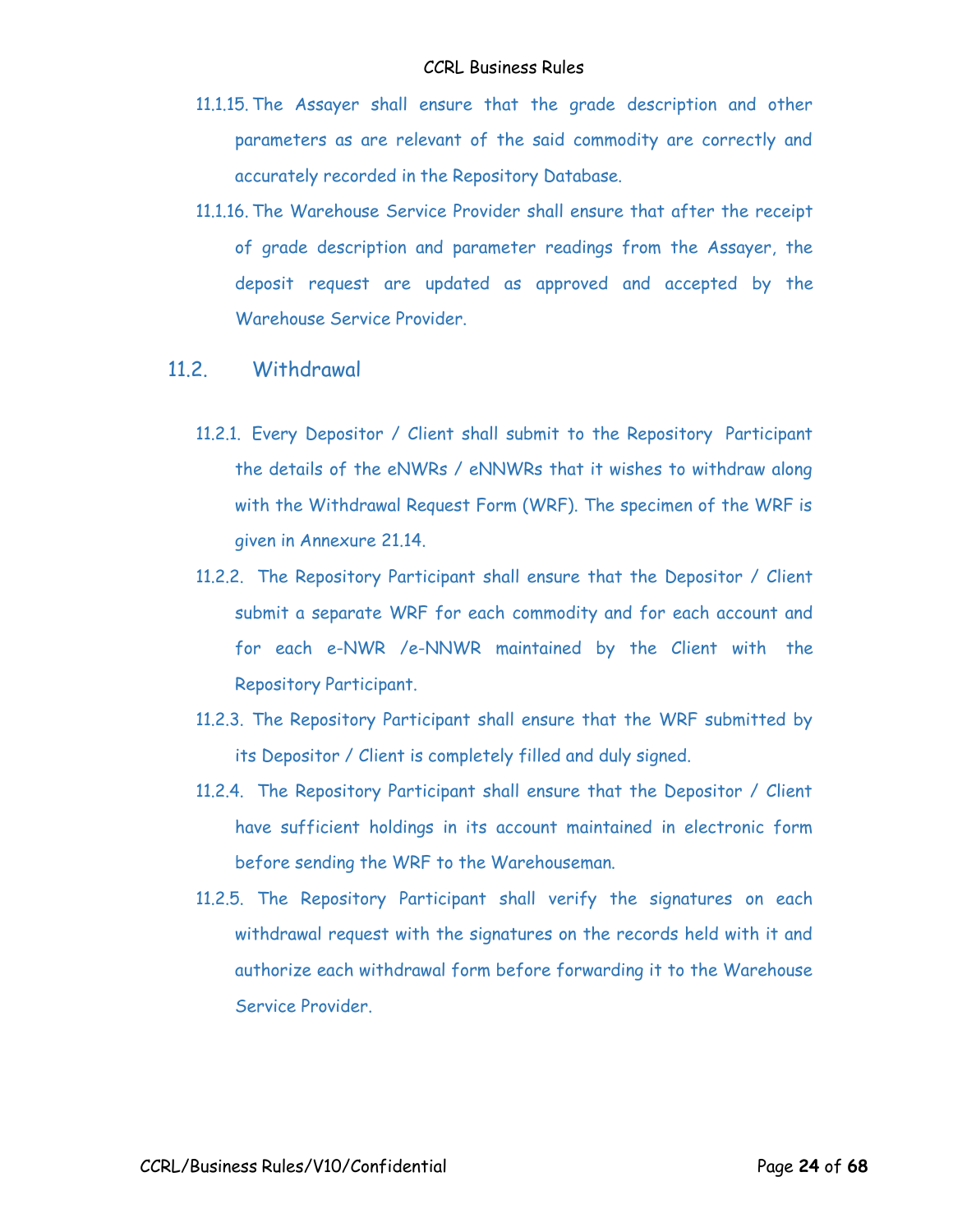- 11.2.6. The Repository Participant shall print the Depositor / Client details from the Repository Participant Module and give it to the Depositor / Client, on request.
- 11.2.7. The Warehouse Service Provider shall ensure that the authorization code issued by the Repository for the said withdrawal is verified in the Repository Participant Module before allowing any withdrawals in the physical form.
- 11.2.8. The Warehouse Service Provider shall ensure that the commodity code entered by the Repository Participant at the time of withdrawal request is same as the commodity that is being withdrawn.
- 11.2.9. The Warehouse Service Provider shall verify the Know Your Depositor / Client (KYD) of the person who is withdrawing the goods on behalf of the Depositor/Client. The person withdrawing the goods should either be the Depositor / Client himself or his authorized person.
- 11.2.10. The Warehouse Service Provider shall ensure that the exact details of number of bags delivered / withdrawn and the net weight as is made available from the weighbridge is updated in the Repository.
- 11.2.11. The Warehouse Service Provider shall verify that in case of multiple withdrawals the cumulative withdrawal quantity does not exceed the requested quantity and ensure to mark each withdrawal of the said withdrawal request entered and authorized by the Repository Participant.

## **12. Transactions in accounts**

The various types of transactions entered into by the Depositor / Client are as detailed below: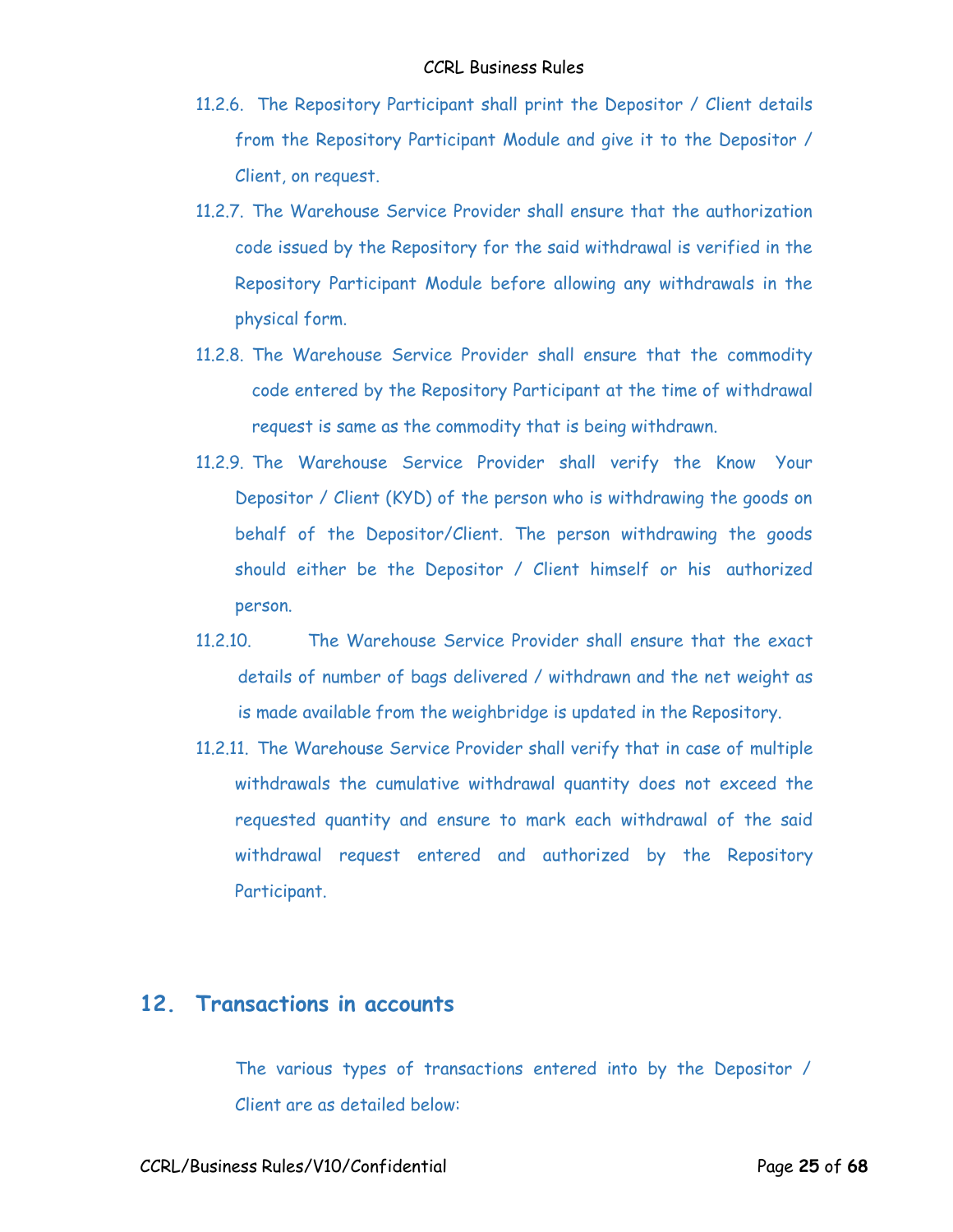#### 12.1. Account Opening

- 12.1.1. Any person desiring to become a Depositor / Client of the Repository Participant shall make an application as per the forms which have been laid out in Annexure 21.3 and Annexure 21.4 of these Business Rules and respective instructions/check list for filling KYD/KYC Form.
- 12.1.2. The Repository Participant shall ensure that the application form submitted by the Depositor / Client is completely filled, including the Bank Account particulars of the Depositor /Client and properly signed.
- 12.1.3. Repository Participant shall provide a copy of Rights and Obligations Document as specified at Annexure 21.2 to the Depositors/Clients and shall obtain an acknowledgement for the same. Repository Participant may provide copy of Rights and Obligations Document to the Depositor/ Client in electronic form, if opted by the Depositor/Client.
- 12.1.4. The Repository Participant shall open/activate Depositors'/Clients' account in the Repository System only after receipt of complete Account opening form, Know Your Client (KYC) and Know Your Depositor (KDC) and supporting documents as specified by Repository from time to time and when the application referred to above has been found to be valid and accepted by the Repository Participant it shall enter the data (on the application form) into the Repository Participant Module and activate the Depositors'/Clients' account.
- 12.1.5. The Depositors'/Clients' account number generated through Repository Participant Module shall be referenced by the Depositors / Clients for all their transactions in the Repository System.
- 12.1.6. The applicant may open an account only as a sole holder /Partnership firm / Association of Persons / Body of Individuals / corporate / trust/ HUF or any other type as intimated by the Authority or the Repository from time to time.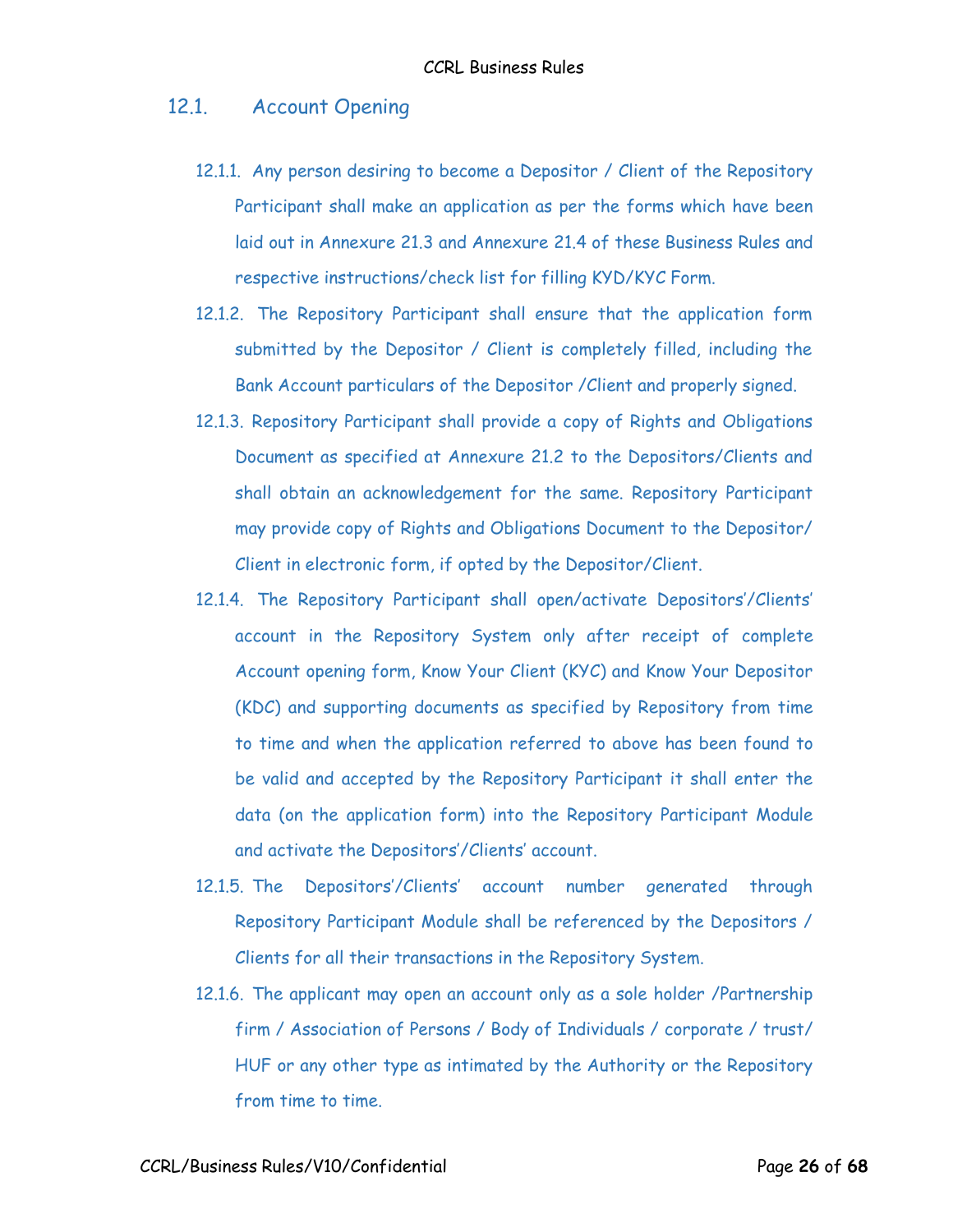12.1.7 Individual clients/depositors are allowed to open repository account in a single name or in joint holder(s)' name with the repositories. Separate KYC for all the holders shall be ensured.

12.1.8 There can be maximum three account holders i.e. one main holder and two joint holders. Main holder to be assigned by the joint holder(s)at the time of account opening.

12.1.9 The applicant shall not open account through its power of attorney holder.

12.1.10 The applicant shall be allowed to appoint any nominee to the said account subject to operation of account by main holder of account. Every transaction related instruction shall be authorized by main holder only and any instruction for account modification, change in nomination and sequence of name for a jointly held repository account shall be signed by all the joint holders.

12.1.11 The applicant shall be allowed to add or include any joint holders to the account subject to a maximum of two, provided minor cannot be a joint holder in a repository account.

12.1.12 Nomination cannot be made by non-individuals including society, trust, body corporate, Karta of HUF, cannot nominate. Only an individual can be a nominee. Nomination can be made only by individuals holding repository accounts either singly or jointly.

12.1.13 A Society, trust, body corporate, partnership firm, Karta of HUF shall not be a nominee. Minor cannot be a nominee.

12.1.14 Only single nomination shall be allowed to individual account holders and can be changed at a later date as desired by the Repository account holder (s).

CCRL/Business Rules/V10/Confidential Page **27** of **68**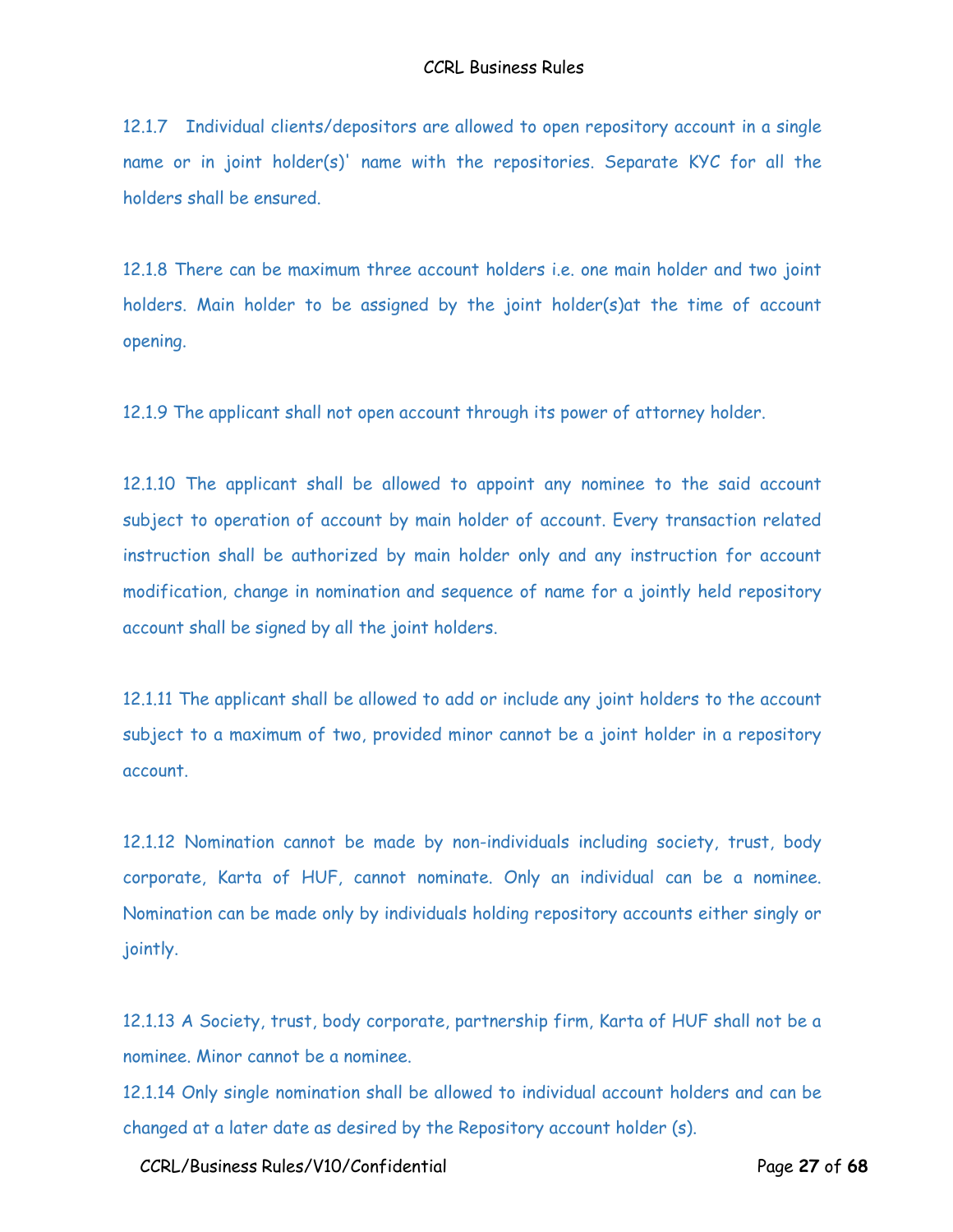12.1.15 Incase nomination facility is not availed by the client at the time of account opening then the same can be availed with a written request to RP(s). In case of account with Joint holder(s), nomination request shall be duly signed by all the holders

12.1.16 (a) The Repository shall open account in the name of HUF entity as the name of the entity appears on the PAN card. The PAN details of both the HUF entity and Karta of HUF along with the following documents shall be submitted to the Repository Participant (RP):

(i) Deed of declaration of HUF / Coparceners details

(ii) Bank Passbook / Bank Statement in the name of HUF.

(iii) Details of KARTA along with photographs and Signature.

(iv) Proof of Address and Proof of identity of KARTA.

(v) All the supporting documents duly attested by the Karta along with the HUF Stamp.

(vi)Transaction instruction slips duly signed by Karta along with HUF stamp.

(c) Declaration by Karta giving details of the family members of the HUF with their names, sex (male/ female), date of birth and relationship with the Karta.

12.1.17 HUF accounts cannot be opened with joint holder(s), cannot appoint a nominee and neither be nominated as a nominee.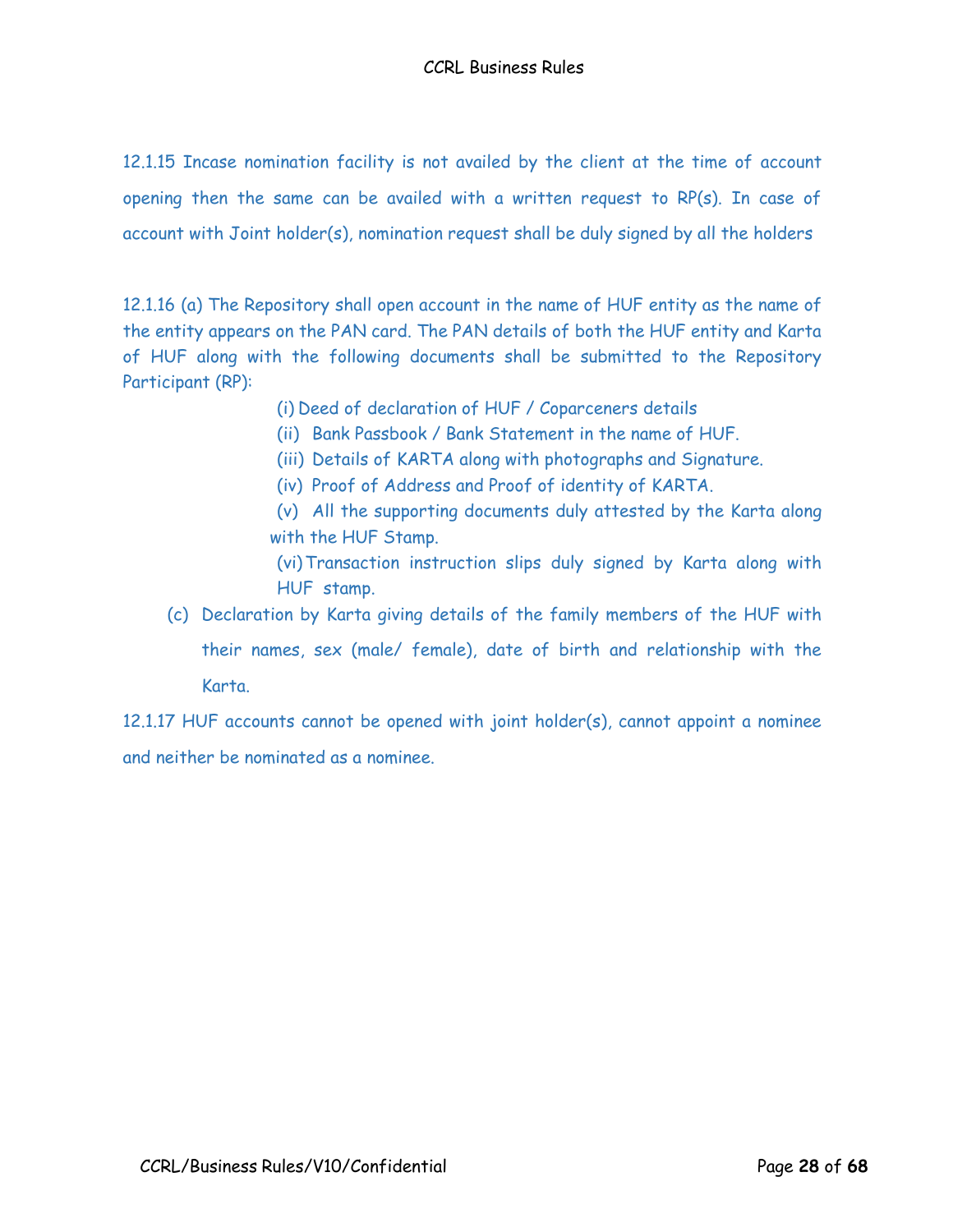## 12.2. Off Market Transactions

- 12.2.1. Transfers of eNWRs in respect of off market transactions shall be affected on receipt of a duly filled in Transfer Instruction Form from the Depositors / Clients for delivery as well as receipt. The specimens of these forms have been laid out in Annexure 21.6.
- 12.2.2. Alternatively, a Client may give standing instructions to its Repository Participant to credit its account.
- 12.2.3. The Repository Participant should check for the completeness of the form and validity of the signature of the Client before affecting such transfers.

#### 12.3. On Market Transactions

- 12.3.1. The Repository Participant shall affect a debit or credit to the accounts of its Clients only on receipt of proper authorization from the Clients in the forms laid out in Annexure 21.6
- 12.3.2. Alternatively, a Client may give standing instructions to its Repository Participant to credit its account. In case the Depositor / Client does not have sufficient balance in its account, the debit to the account shall be effected to the extent of balance available.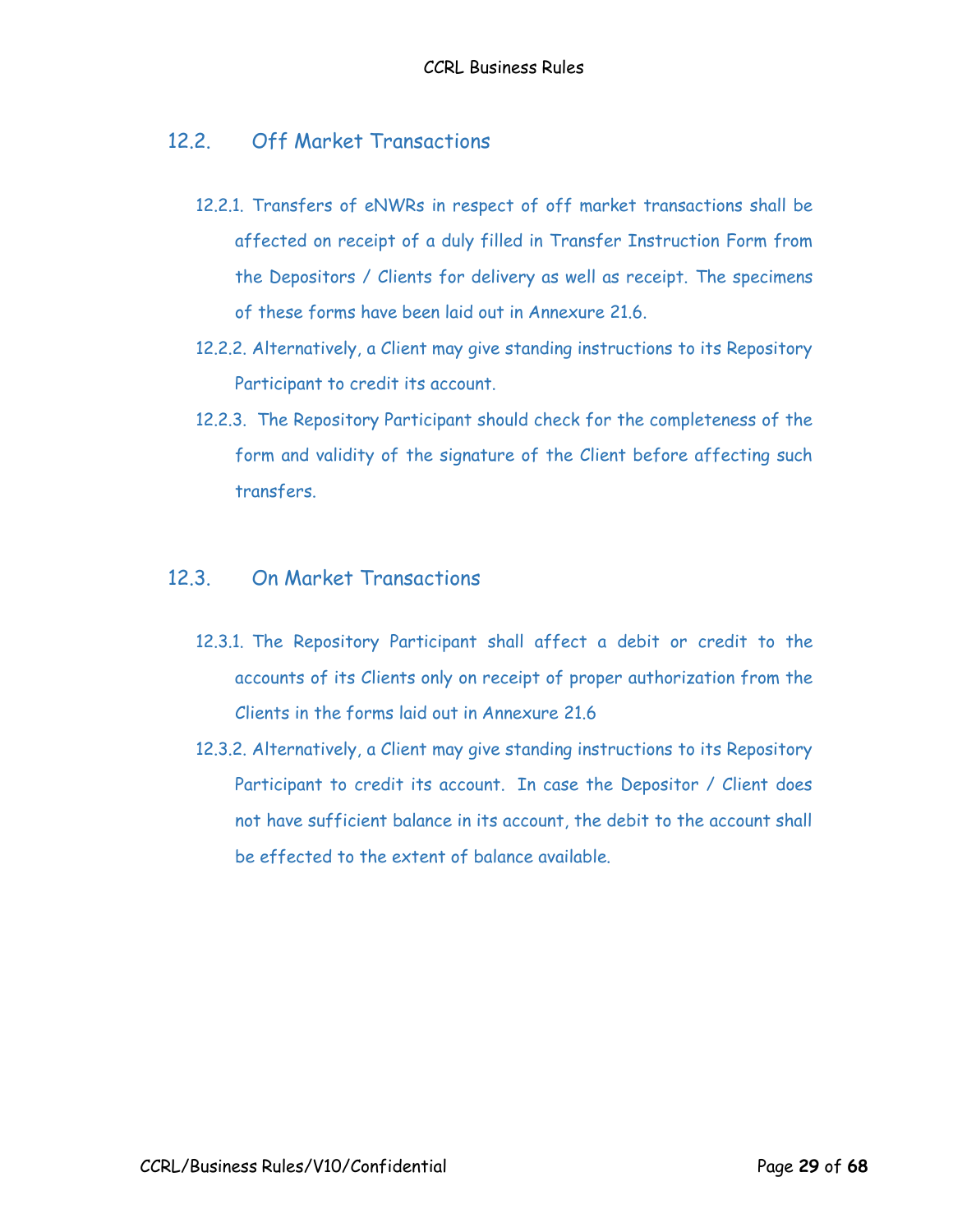12.3.3. The aforementioned forms submitted by the Depositors / Clients, or by their representative Trading Member of the Authorized Exchange along with Contract Details shall be checked by the Repository Participant to ensure the completeness of the form and validity of the signature of the Depositors/Clients, Trading Members before the requests on these forms are executed.

#### 12.4. Inter repository transfers

- 12.4.1. Instruction in respect of inter-repository transfers shall be executed by the Repository Participant on receipt of a duly filled in inter-repository transfer instruction forms from Clients for delivery and receipt of Commodity as per Annexure 21.6. However,
	- 12.4.1.1. for receiving credits to its account, a Depositor / Client may give standing instructions to its Repository Participant.
	- 12.4.1.2. The Repository Participant should check for the completeness of the forms and validity of the signature of the Depositor / Client or Trading Member representing the Depositor/Client before the instructions are executed.

# 12.5. Transmission of eNWRs/eNNWRs in case of deceased Individual holder or Proprietor

- 12.5.1. In case of death of a Depositor / Client, the legal heir(s) or legal representative(s) of the deceased shall request the Repository Participant to transmit the balances lying in the account of the deceased to the account of the legal heir(s) or legal representative(s).
- 12.5.2. The legal heir(s) or the legal representative(s) of such deceased Depositor/Client shall make an application to the Repository Participant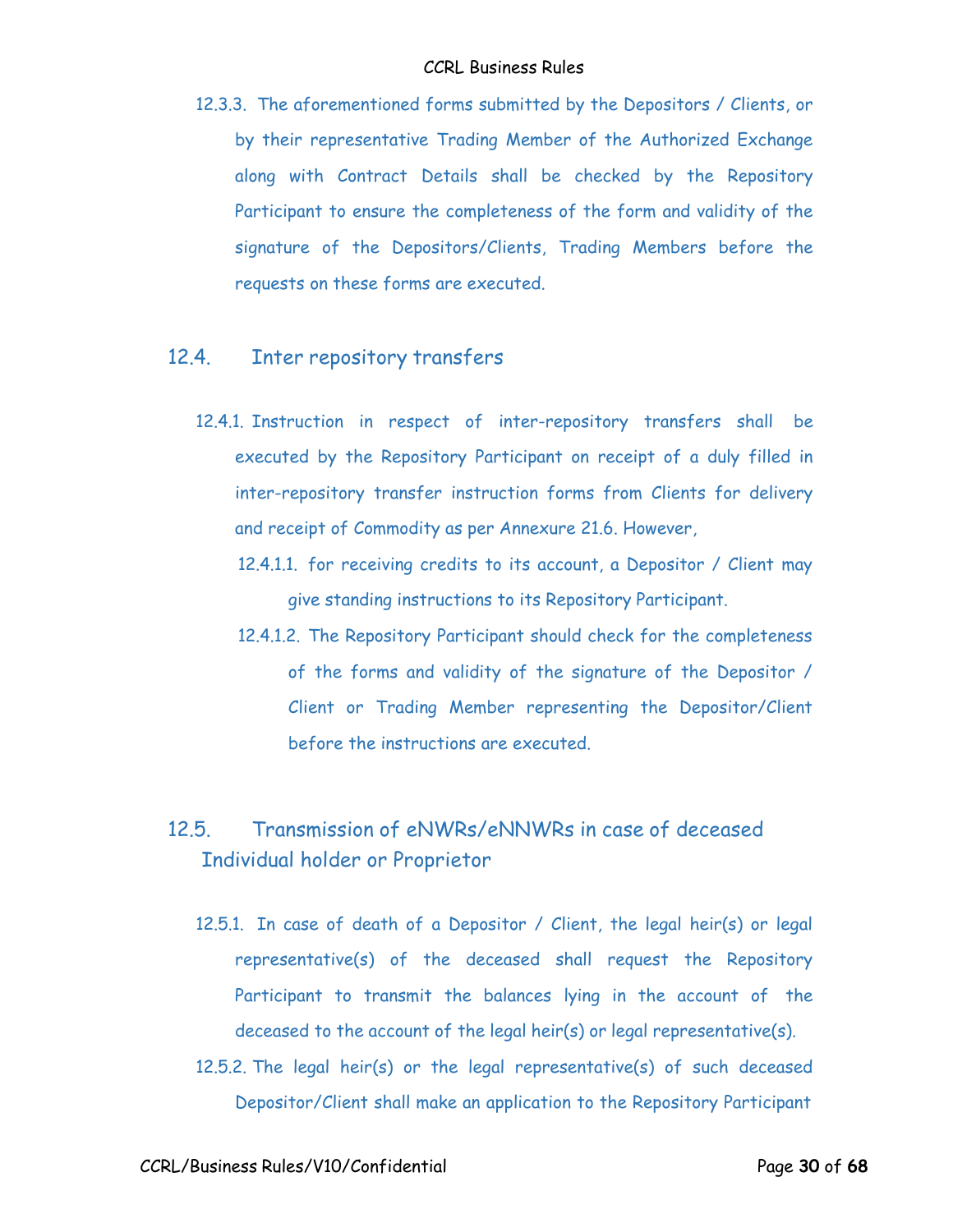in the form specified in Annexure 21.17 along with the following documents:

12.5.2.1. An original copy of the death certificate or a photocopy of the death certificate duly attested by a Notary Public or by a Gazetted Officer.

12.5.2.2. One of the following documents:

12.5.2.2.1. A certified copy of the Succession Certificate;

- 12.5.2.2.2. An original copy of the Probate of Will or a photocopy of the Probate of Will duly attested by a Notary Public or by a Gazetted Officer.
- 12.5.2.2.3. An original copy of the Letter of Administration or a photocopy of the Letter of Administration duly attested by a Notary Public or by a Gazetted Officer.
- 12.5.2.3. In case the account of the legal heir(s) / legal representative(s) account is not with the Repository Participant, copy of Client Master Report of the account of legal heir(s) / legal representative(s).
- 12.5.3. However, if the legal heir(s) or the legal representative(s) express inability to produce either of the documents mentioned under 12.5.2, and the value at the time of deposit of the commodities held in the account of the deceased as on the date of application for transmission does not exceed Rs.5,00,000 or any such amount as may be notified by Repository from time to time then the Repository Participant shall process the transmission request on the basis of the following documents:

12.5.3.1. Request for transmission as per Annexure 21.17;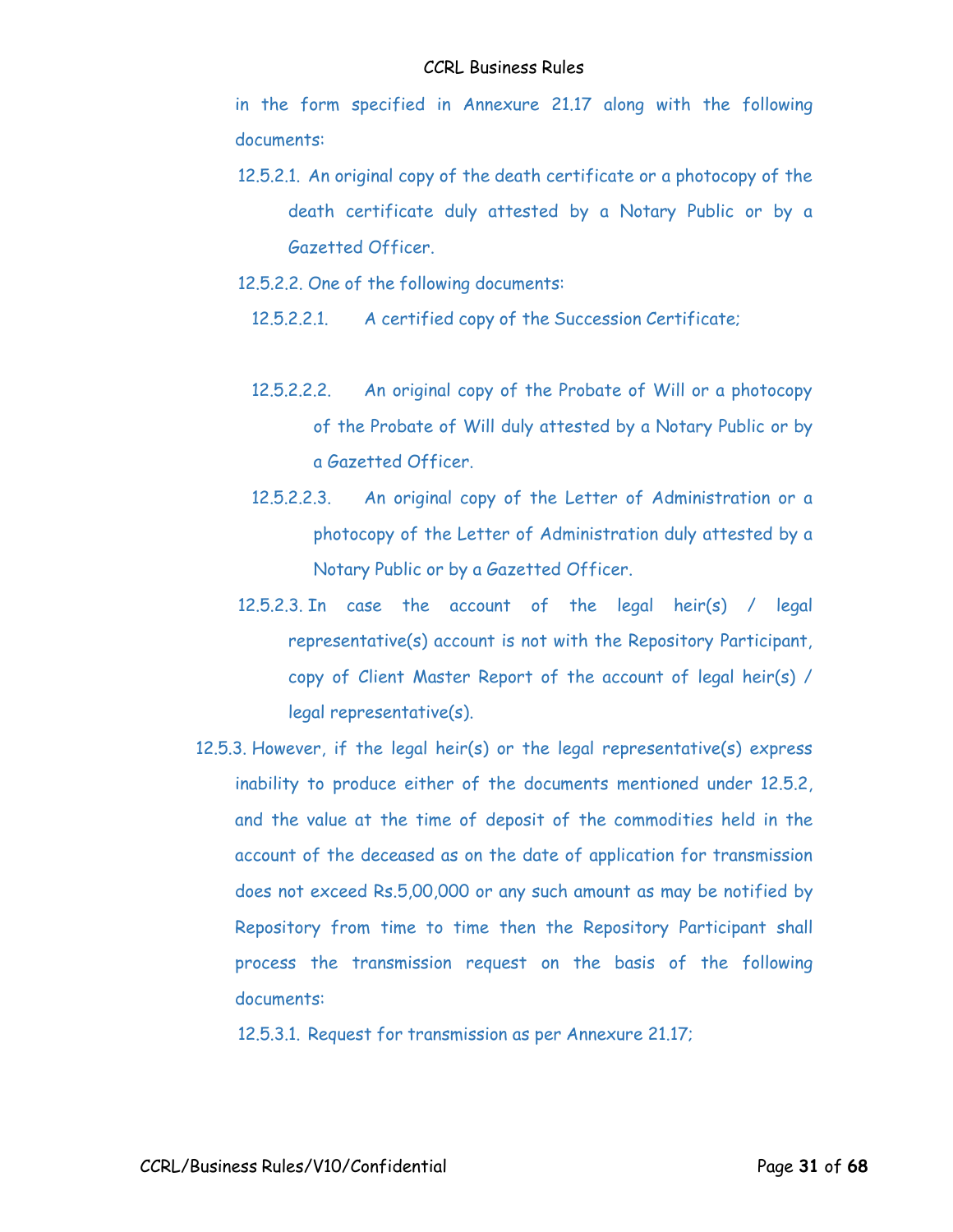- 12.5.3.2. Original copy of the death certificate or a photocopy of the death certificate duly attested by a Notary Public or by a Gazetted Officer;
- 12.5.3.3. Letter of Indemnity made on appropriate non judicial stamp paper;
- 12.5.3.4. An Affidavit made on appropriate non judicial stamp paper; and
- 12.5.3.5. No Objection Certificate(s) from all the legal heirs who do not object to such transmission.
- 12.5.3.6. As an alternate to No Objection Certificate from all legal heir(s) who do not object to such transmission specified at 12.5.3.5, a copy of Family Settlement Deed duly attested by a Notary Public or by a Gazetted Officer provided that the Family Settlement Deed clearly vest the commodities held under the eNWRs in favour of the person seeking transmission in his/her name and vesting of eNWRs in his/her name is not contingent upon any other onerous conditions in such Family Settlement Deed. Provided further that if the division of commodity as per the Family Settlement Deed is amongst more than one person, then Family Settlement Deed can be considered as an agreement amongst the legal heirs for transmission of commodities held under eNWRs to each legal heir applying for transmission.
- 12.5.3.7. In case the deceased held eNNWRs, the same shall not be transferred to the legal heir(s) or legal representatives(s) if the legal heir(s) or legal representative(s) do not have an account with the Repository Participant. The legal heir(s) or legal representative(s) shall only be allowed to withdraw the underlying commodities based on the submission of legal documents mentioned above.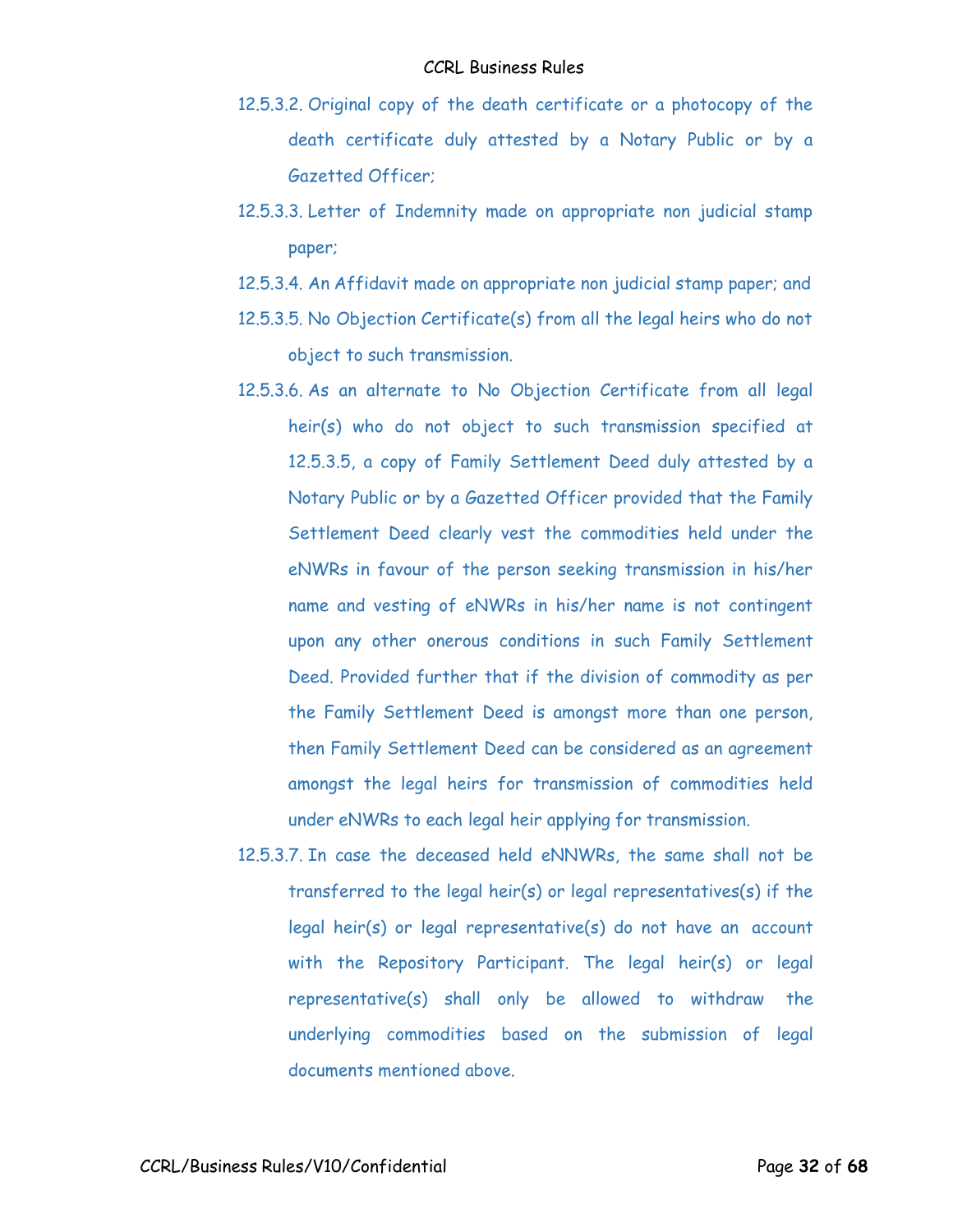- 12.5.4. The Repository Participant shall ensure that the documents submitted by the legal heir(s) or the legal representative(s) are in order, satisfy itself about identity of the legal heir(s) or the legal representative(s) mentioned in the documents and shall then effect a transfer of the balances to the account of the legal heir(s) or the legal representative(s).
- 12.5.5. After effecting the transmission or withdrawal, the Repository Participant shall close the account of the deceased.
- 12.5.6. Transmission in case of nomination In case of death of sole holder, nominee shall be required to furnish the prescribed set of documents with a written request so that the electronic balance standing to the credit of the deceased client may be transferred to the nominee. If the nominee does not have an account with the Repository, the nominee shall be required to open an account with any Repository.
- 12.5.7. If an account stands in the name of more than one person, then in the event of the death of any one of them, notwithstanding any nomination as aforesaid the electronic receipts standing to the credit of such account shall vest in the surviving account holder/s. A new account in the name of the surviving member(s) shall be opened, in the order as in the original account, on an application by the surviving member(s) based on existing documents required as per the KYC norms.
- 12.5.8. A fresh nomination request, duly signed by the surviving holders will have to be obtained for the new account and duly updated.
- 12.5.9. A uniform timeframe of 7 days after receipt for all requisite documents, shall be prescribed for processing of transmission requests.
	- 12.5.10. In the event of Death of Karta of HUF a) the name of the deceased Karta in the Repository account shall be replaced by the new Karta appointed by the members of the HUF who in such a case shall be senior most member of the family, as provided under the relevant laws.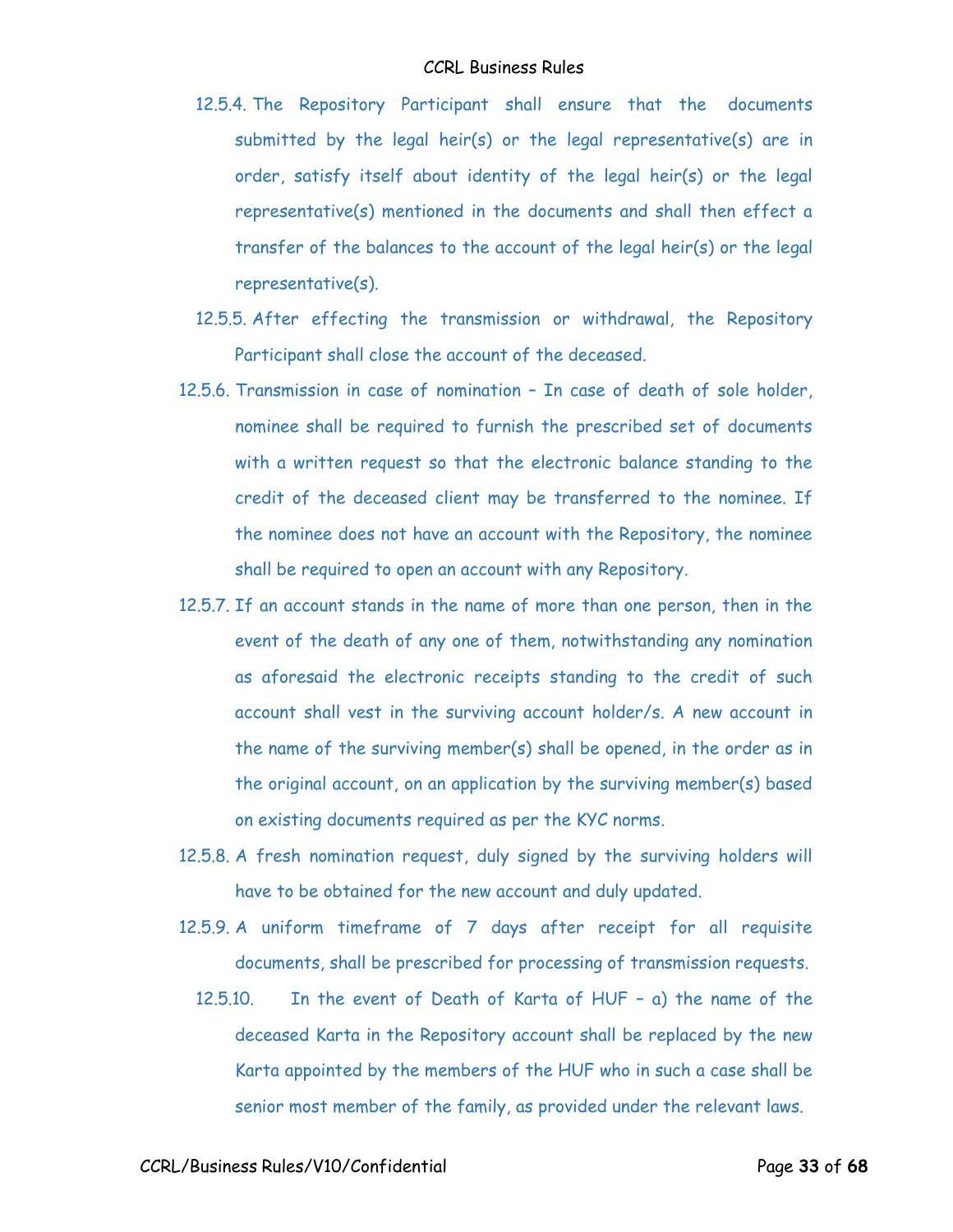12.5.10.1 The new Karta shall submit the new list of members, a notarized copy of death certificate of the deceased Karta and a no objection from the surviving members of the HUF for him/her to act as Karta of the HUF.

12.5.10.2 In the event of death of Karta of HUF, the existing Repository account need not to be closed and the same account may continue. The death of Karta shall not mean that the commodity lying with the Repository account of the HUF is deemed to have divided among coparceners, as if, the partition has taken place.

12.5.10.3 In case of delay in appointment of new Karta, the client accounts and stocks lying in warehouse shall be disposed as per provisions of the W (D&R) Act, rules & regulations made thereunder and instructions issued form-to-time in this regard.

# 12.6. Transfer of e-NWRs/e-NNWRs in an account held by Partnership firm / Association of Persons / Body of Individuals

- 12.6.1. Upon death of an individual in a partnership firm or association or persons or body of individuals, the transfer should be effected only on the basis of a Decree by a competent Court in case Continuity clause is not available in the Partnership deed of the firm.
- 12.6.2. The Repository Participant shall ensure that the documents submitted by the surviving members are in order and shall then effect a transfer of the eNWRs to the new accounts.
	- 12.6.2.1. If eNNWRs are held in the account, the same shall not be transferred to the surviving member(s). The surviving member(s) shall only be allowed to withdraw the underlying commodities based on the submission of legal documents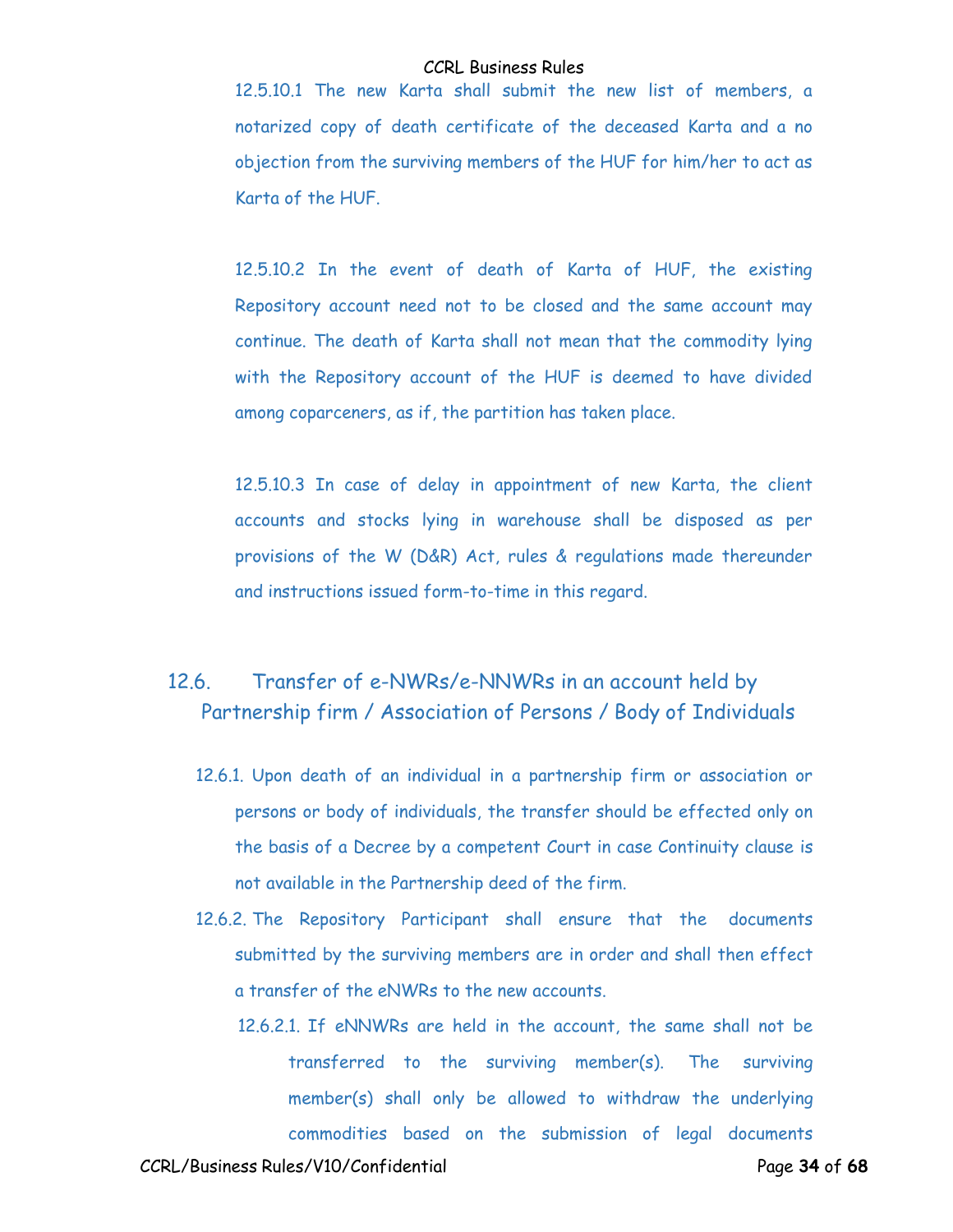mentioned above.

- 12.6.2.2. In case the account of the surviving members is not with the Repository Participant, the commodities covered under eNWR/ eNNWR can only be withdrawn by the claimants.
- 12.6.2.3. After effecting the transfer, the Repository Participant shall close the account held in the name of the partnership firm or association of persons or body of individuals.
- 12.6.2.4. The Repository Participant shall effect the request for transfer of eNWRs within seven days of receipt of complete set of requisite documents.
- 12.6.3 In case of Partition of HUF a total or partial partition shall be recognized only if a claim to that effect is made by one or more coparceners.
	- 12.6.3.1 An intimation of a total or partial partition shall be accompanied by a signed letter mentioning the names of the members and their confirmation of a partition having taken place.
	- 12.6.3.2 In case of partial partition of the HUF, if desired by one or more coparceners, the new Karta shall transfer commodity to the said coparceners who seek partition and the Repository account of the HUF shall continue. The account of such coparceners shall be treated as their individual accounts.
	- 12.6.3.3 In case of full partition of the HUF, the commodity shall be divided amongst all the coparceners in the manner specified by the applicant subject to fulfillment of clause 312.6.3.2 above and the HUF account shall cease to exist.

## 12.7. Extension of the e-NWR

- 12.7.1. The Depositor / Client shall give the Extension Request Form (ERF) only near to due date of the e-NWR subject to satisfactory shelf life of the commodity in order to extend the due date of eNWR.
- 12.7.2. The Depositor / Client shall, submit to the Warehouseman an Extension Request Form (ERF) in the format given in Annexure 21.21.
- 12.7.3. The Warehouseman shall ensure that the Depositor / Client submits a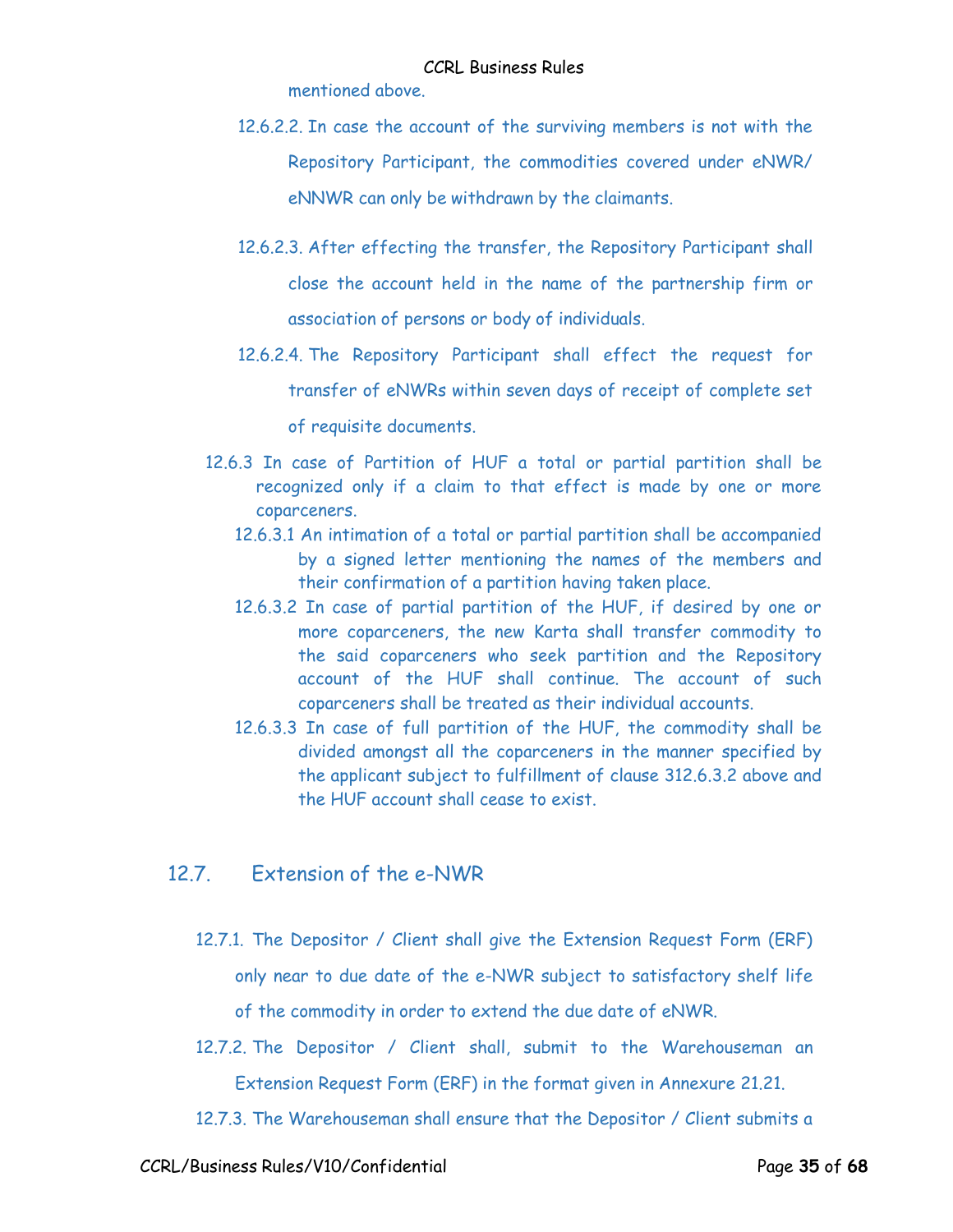separate ERF for each account maintained by the Depositor/Client with the Warehouse Service Provider/Warehouseman.

- 12.7.4. The Warehouseman shall ensure that the Depositor / Client submits a separate ERF for each e-NWR /e-NNWR maintained by the Depositor/Client with the Warehouse Service Provider/Warehouseman.
- 12.7.5. The Warehouseman shall ensure that the signature of the Depositor / Client executed on the said ERF matches with the signature(s) recorded in the Repository Participant.
- 12.7.6. The e-NWR will be extended subject to satisfactory Re-Assaying till the completion of shelf life of the commodity as per Re-Assaying results or for the period permissible as per Authority/ Repository whichever is earlier.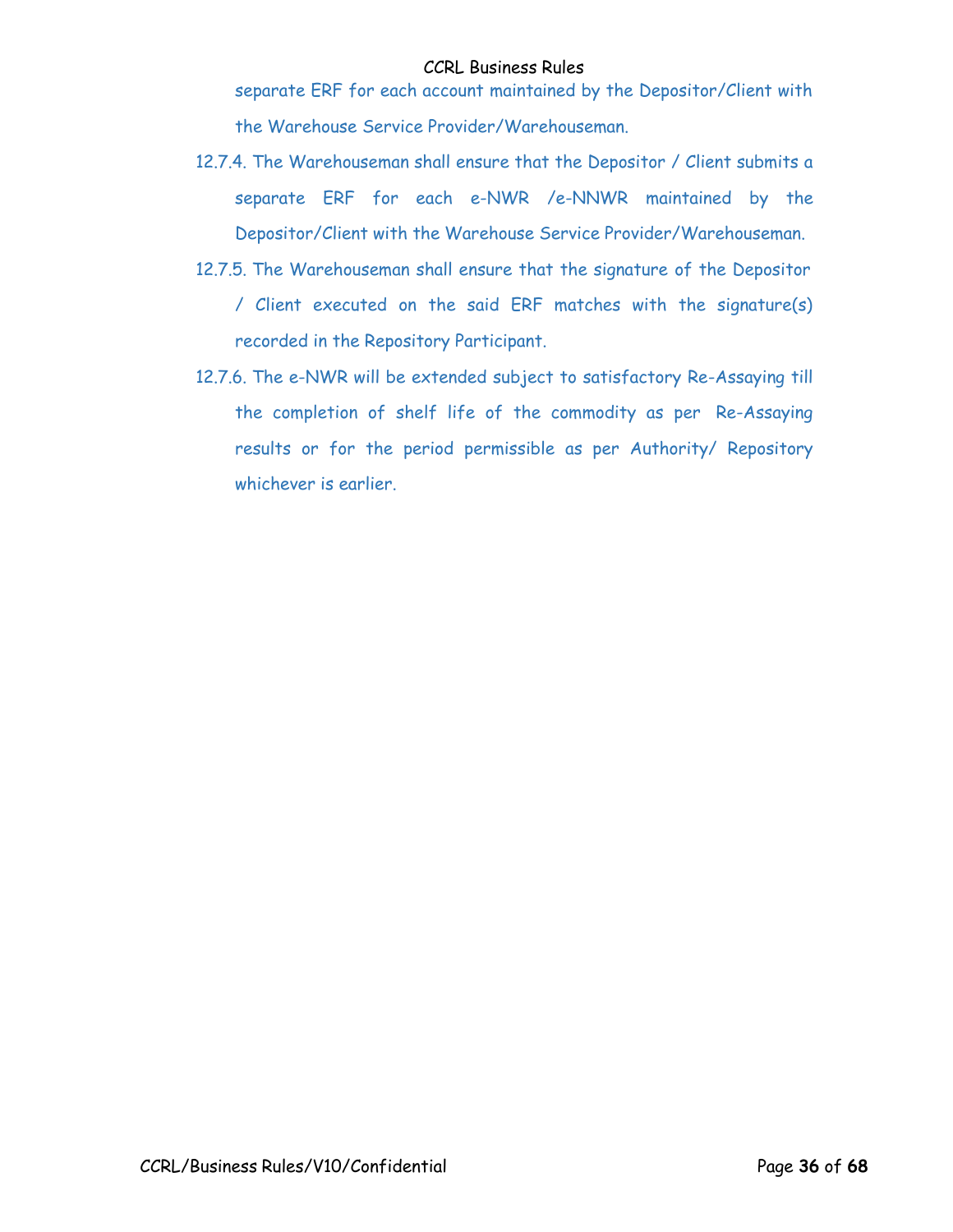### 12.8. Re-assaying

- 12.8.1. The Depositor / Client shall give the Re-Assaying Request Form (RARF) on or before the expiry / completion of shelf life of the commodity or the period permissible as per Authority/ Repository whichever is earlier.
- 12.8.2. The Depositor / Client shall, submit to the Warehouseman a RARF in the format given in Annexure 21.22.
- 12.8.3. The Warehouseman shall ensure that the Client submits a separate RARF for each account maintained by the Client with the Warehouse Service Provider/Warehouseman.
- 12.8.4. The Warehouseman shall ensure that the Depositor / Client submits a separate RARF for each e-NWR maintained by the client with the Warehouse Service Provider/Warehouseman.
- 12.8.5. The Warehouse Service Provider/Warehouseman shall ensure that the signature of the Depositor / Client executed on the said RARF matches with the signature(s) recorded in the Repository Participant Module.

## 12.9. Error correction

12.9.1. In case of any error made by the Repository Participant, Warehouse Service Provider/Warehouseman, Assayer at the time of deposit or withdrawal or conversion or re-assaying or rectification such errors may be allowed to be corrected with the approval of the Authority.

# **12.9.2. Error correction due to incorrect entry by Repository Participant**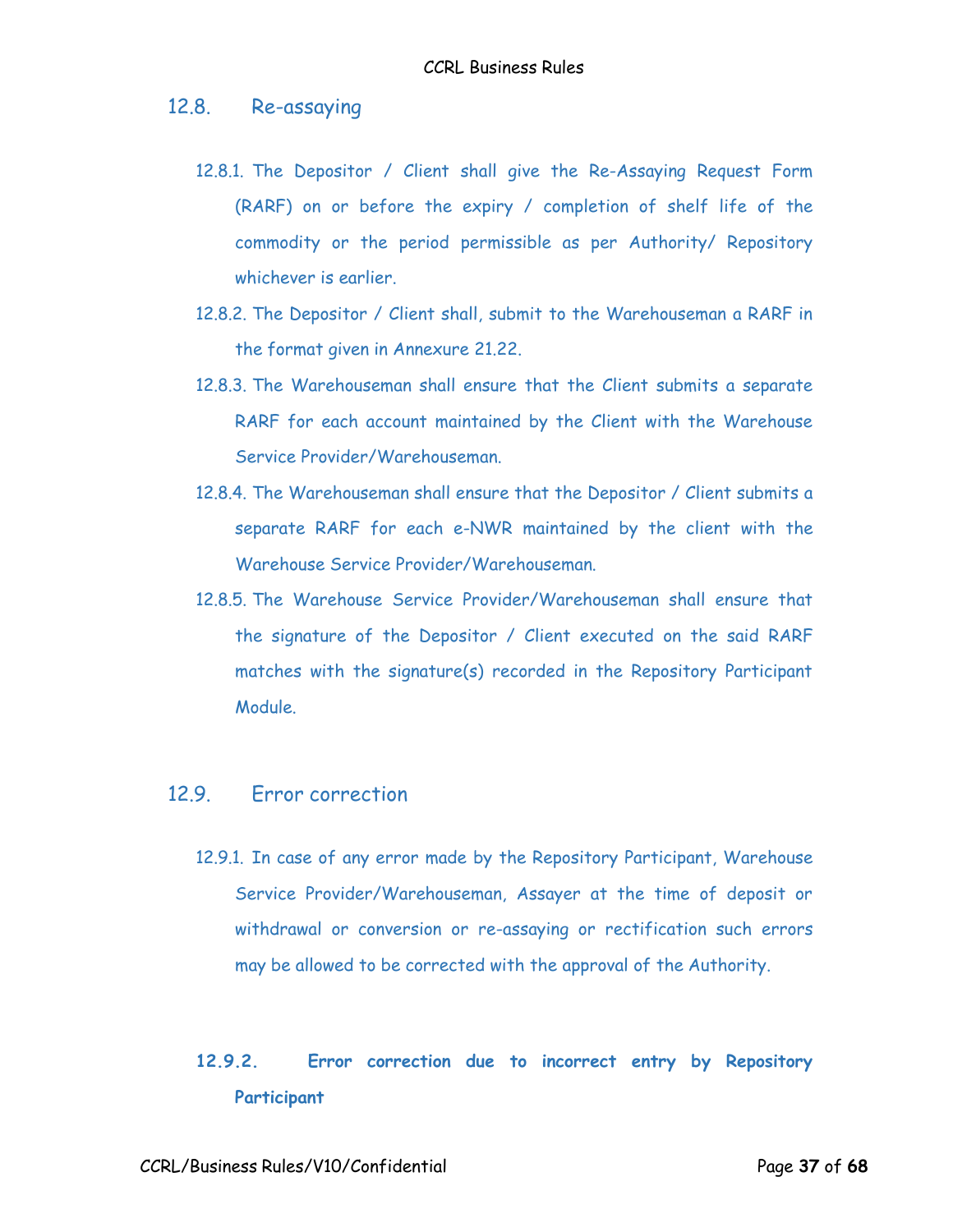- 12.9.2.1. The Depositor / Client shall give the Error Correction Request Form (ECRF) as provided in Annexure 21.19 to the Repository Participant immediately after the Depositor / Client notices the error.
- 12.9.2.2. The Client shall ensure that the said erroneous eNWR are not transferred, pledged, frozen or withdrawn partially or fully.
- 12.9.2.3. The Repository Participant shall ensure that the Depositor / Client submits a separate ECRF for each account maintained by the Client with the Repository Participant.
- 12.9.2.4. The Repository Participant shall ensure that the Depositor / Client submits a separate ECRF for each such e-NWR /e-NNWR maintained by the Depositor/Client with the Warehouse Service Provider/Warehouseman.
- 12.9.2.5. The Repository Participant shall ensure that the signature of the Depositor / Client executed on the said ECRF matches with the signature(s) recorded in the Repository Participant Module.
- **12.9.3. Error correction due to incorrect entry by Warehouse Service Provider or Warehouseman at the time of deposit or withdrawal or conversion or revalidation or re-assaying**
	- 12.9.3.1. The Depositor / Client shall give the error correction request form (ECRF) to the Warehouse Service Provider/Warehouseman immediately after the Client notices the error.
	- 12.9.3.2. The Client shall ensure that such erroneous eNNWR / eNWR are not transferred or pledged or frozen or withdrawn partially or fully.
	- 12.9.3.3. The Client shall, submit to the Warehouse Service Provider/Warehouseman an ECRF in the format given in Annexure 21.20.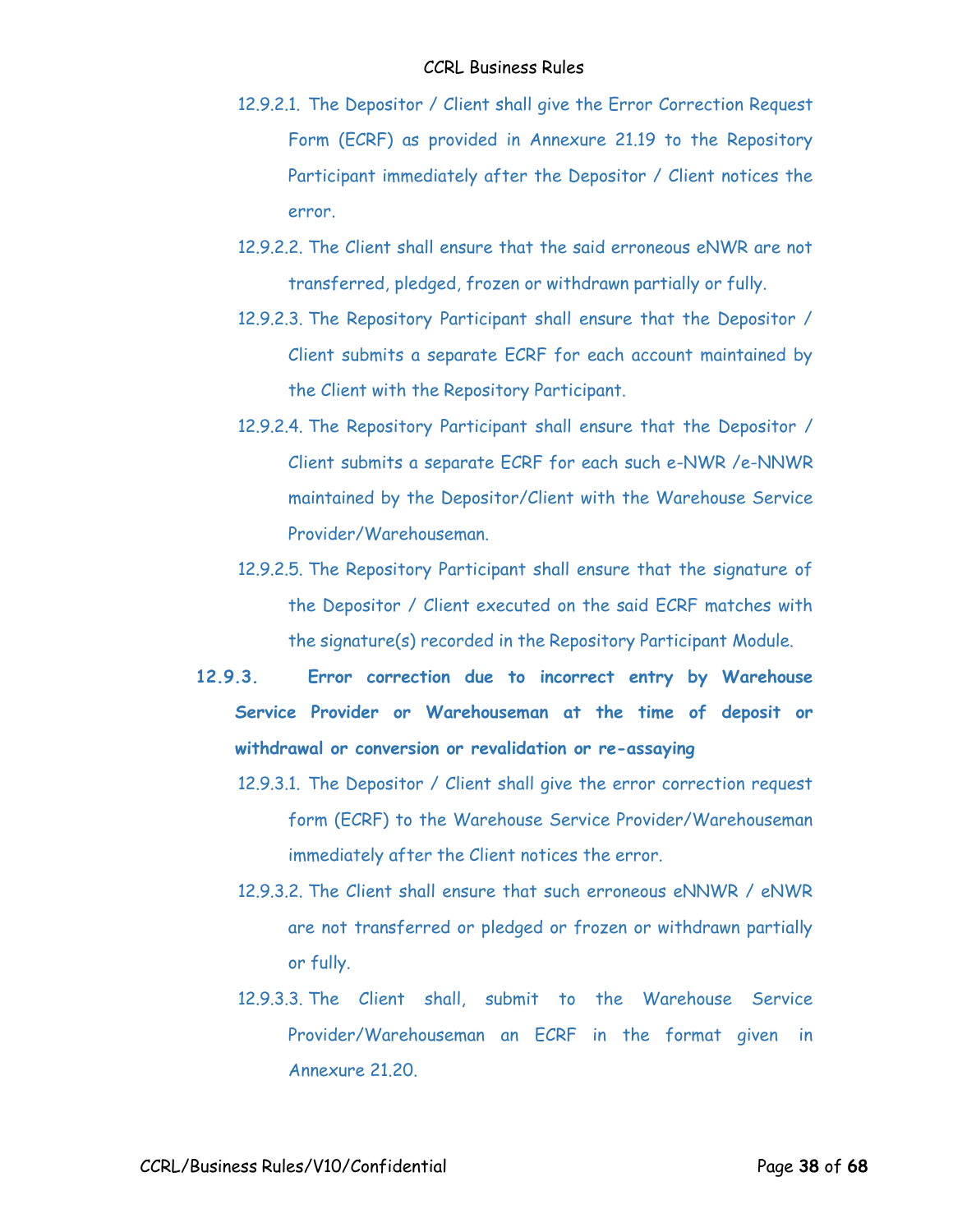- 12.9.3.4. The Warehouse Service Provider/Warehouseman shall ensure that the client submits a separate ECRF for each account maintained by the client with the Repository Participant.
- 12.9.3.5. The Warehouse Service Provider/Warehouseman shall ensure that the depositor / client submits a separate ECRF for each eNNWR / e-NWR maintained by the client with the Warehouse Service Provider/Warehouseman.
- 12.9.3.6. The Warehouse Service Provider/Warehouseman shall ensure that the signature of the depositor / client executed on the said ECRF matches with the signature(s) recorded in the Repository Participant Module.
- **12.9.4. Error correction due to incorrect entry by Assayer at the time of deposit or conversion or revalidation or re-assaying**
	- 12.9.4.1. The Depositor / Client shall give the ECRF to the Warehouse Service Provider/Warehouseman immediately after the depositor / client notices the error.
	- 12.9.4.2. The Depositor / Client shall ensure that such erroneous eNNWR / eNWR are not transferred or pledged or frozen or withdrawn partially or fully.
	- 12.9.4.3. The Depositor / Client shall, submit to the Warehouse Service Provider/Warehouseman an ECRF in the format given in Annexure 21.20.
	- 12.9.4.4. The Warehouse Service Provider/Warehouseman shall ensure that the client submits a separate ECRF for each account maintained by the client with the Repository Participant.
	- 12.9.4.5. The Warehouseman shall ensure that the signature of the depositor / client executed on the said ECRF matches with the signature(s) recorded in the Repository Participant Module.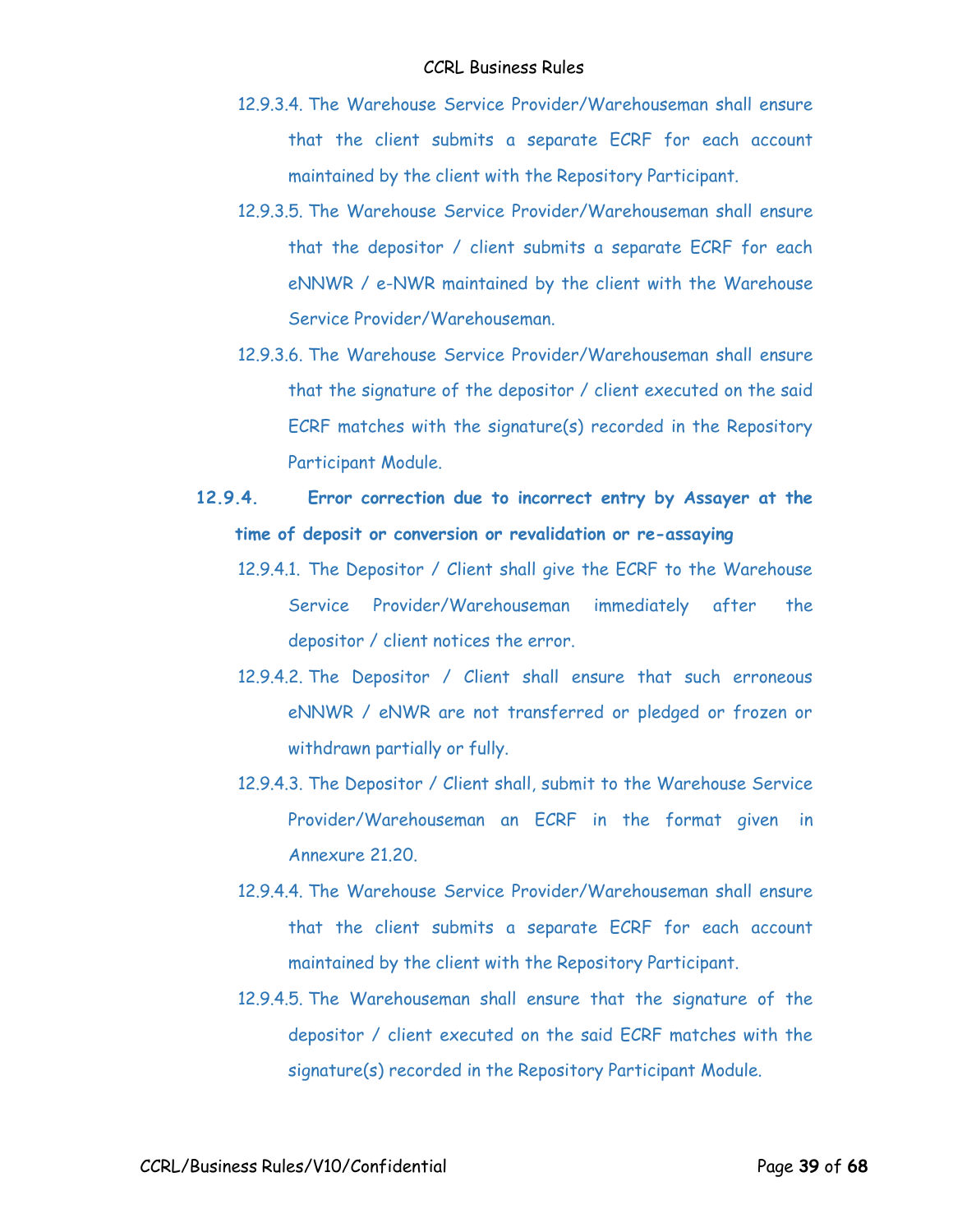- 12.9.4.6. The Warehouseman shall ensure that the request is sent to the Assayer for effecting necessary corrections.
- 12.9.4.7. All corrections will be undertaken in line with Regulations in this regard.

### 12.10. Conversion of Paper Based Warehouse receipt to eNNWR

- 12.10.1. Every Depositor / Client shall submit to the Warehouse Service Provider/Warehouseman a request for converting paper based Warehouse Receipt to eNNWR using the Conversion Request Form (CRF) along with the physical warehouse receipt. The specimen of the CRF is given in Annexure 21.11.
- 12.10.2. No conversion request shall be entertained by the Warehouse Service Provider/Warehouseman from any person other than from the depositor / client.
- 12.10.3. The Warehouse Service Provider/Warehouseman shall first ensure that the CRF submitted by its Depositor / Client is for commodities notified by Authority and admitted by the Repository as eligible for holding in the electronic form as eNNWR.
- 12.10.4. The Warehouse Service Provider/Warehouseman shall ensure that the CRF submitted by its Depositor / Client is completely filled and duly signed.
- 12.10.5. The Warehouse Service Provider/Warehouseman shall forthwith ensure to get the CRF entered in the Repository Participant Module.
- 12.10.6. The Warehouse Service Provider/Warehouseman shall ensure that a separate CRF is filled in by the Depositor / Client for each physical warehouse receipt.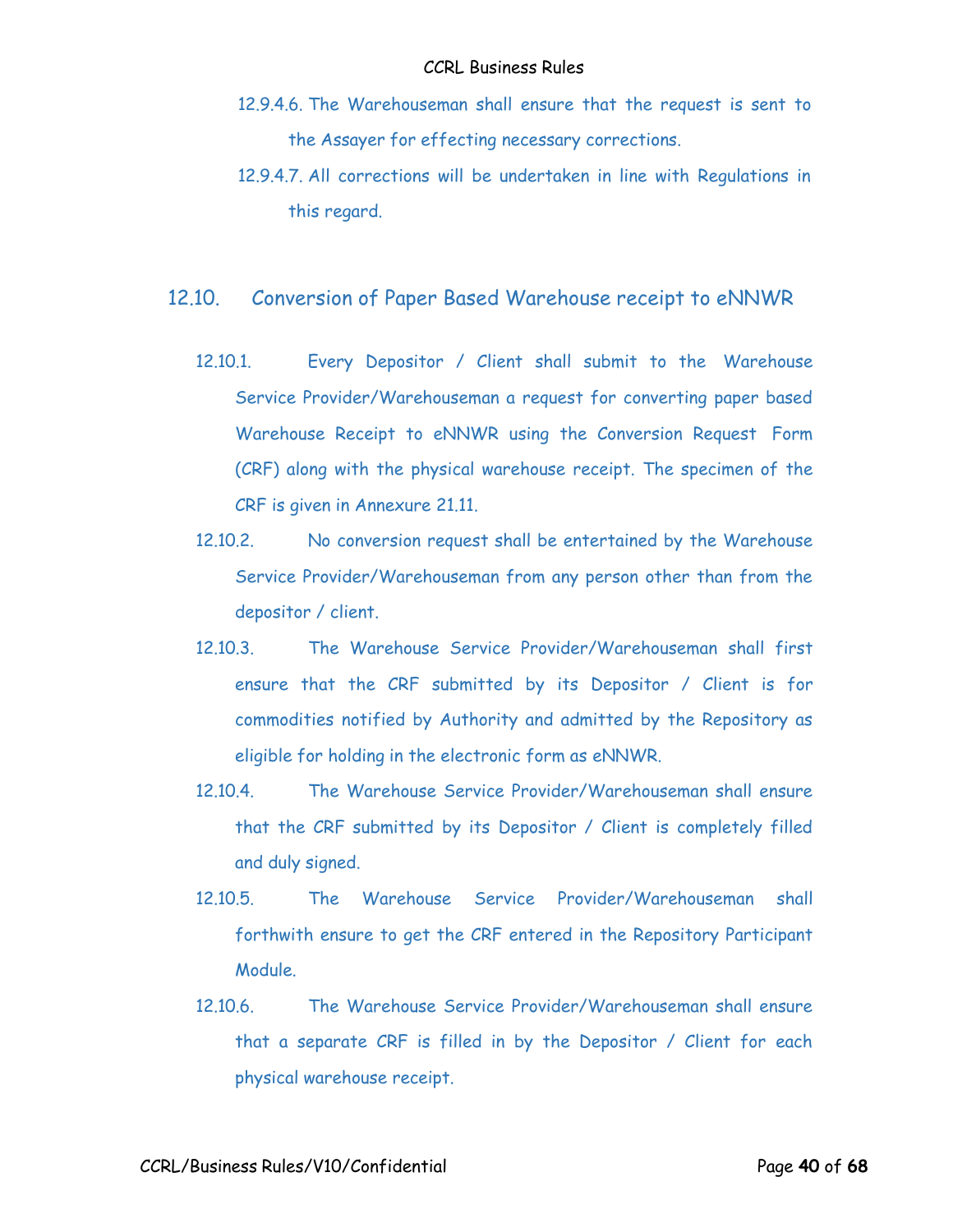- 12.41.7. The Warehouse Service Provider/Warehouseman shall ensure that the Depositor / Client submits a separate CRF for each of its paper based receipts for each of his/her account maintained with the Repository Participant.
- 12.10.8. The Warehouse Service Provider/Warehouseman shall ensure that if depositor / client opts for eNNWR with assaying, the sample as directed by the Authority or Repository is drawn from the deposit, coded and then sent to the Assayer for assaying.
- 12.10.9. The Assayer shall ensure that the grade description and other parameters as are relevant of the said commodity are correctly and accurately recorded in the Repository System after due approval by the Warehouse Service Provider/Warehouseman.
- 12.10.10. The Warehouse Service Provider/Warehouseman shall ensure that after the receipt of grade description and parameter readings from the Assayer, the CRF is updated as approved and accepted by the Warehouse Service Provider/Warehouseman.

# **12.11. Conversion of Paper Based Negotiable Warehouse receipt to eNWR**

- 12.11.1. Every Client shall submit to the Warehouseman a request for converting paper based Negotiable Warehouse Receipt into eNWR using the Conversion Request Form (CRF) along with the physical warehouse receipt. The specimen of the CRF is given in Annexure 21.11.
- 12.11.2. No conversion request shall be entertained by the Warehouse Service Provider/Warehouseman from a person other than from the Client.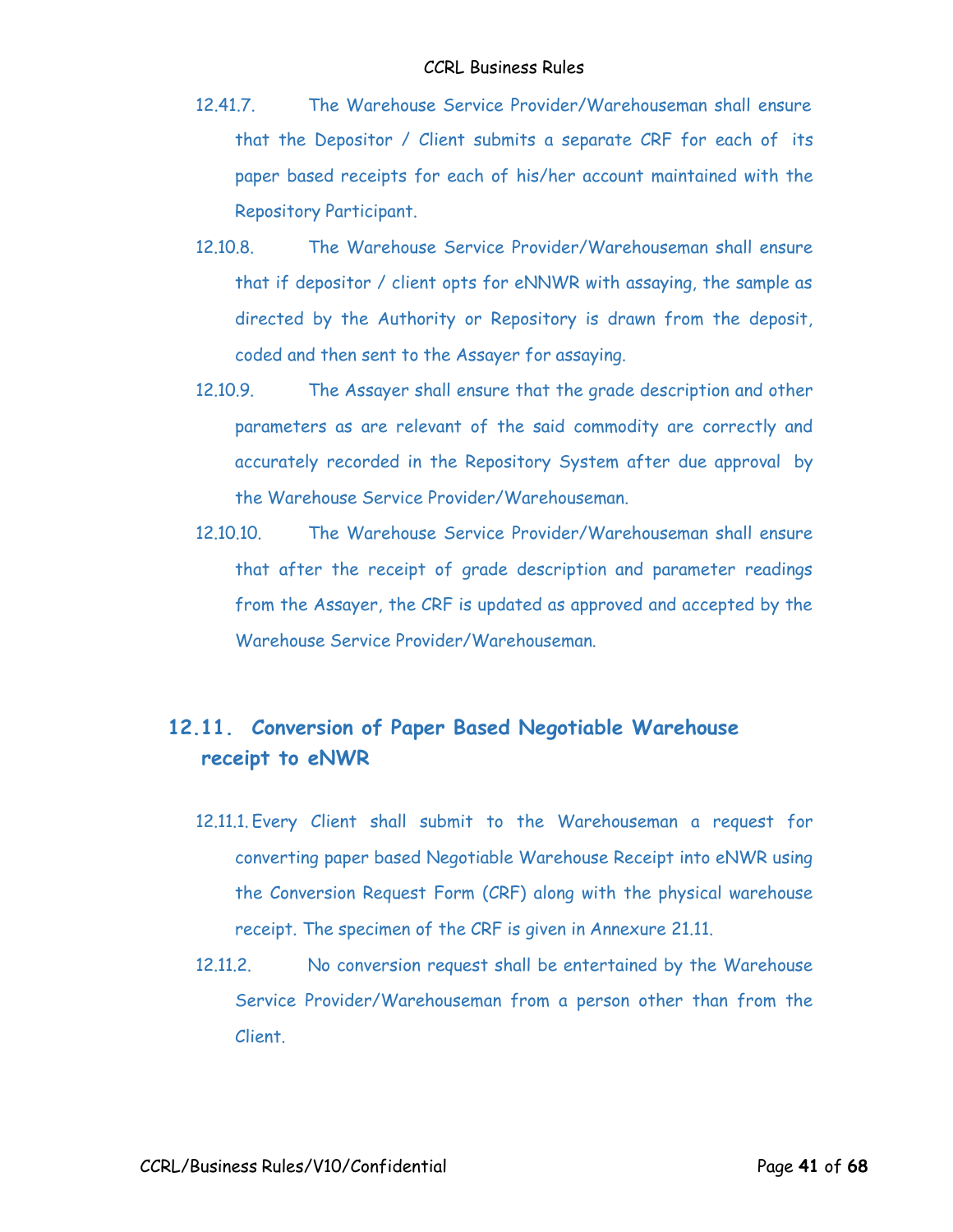- 12.42.3. The Warehouse Service Provider/Warehouseman shall ensure that the CRF submitted by its Client is completely filled and duly signed.
- 12.11.4. The Warehouse Service Provider/Warehouseman shall forthwith ensure to get the CRF entered the Repository Participant Module.
- 12.11.5. The Warehouse Service Provider/Warehouseman shall ensure that a separate CRF is filled in by the Client for each physical Negotiable Warehouse Receipt.
- 12.11.6. The Warehouse Service Provider/Warehouseman shall ensure that the Client submits a separate CRF for each paper based NWR under each of its accounts maintained with the Repository Participant.
- 12.11.7. The Assayer shall ensure that the grade description and other parameters as are relevant of the said commodity as originally assayed for issuance of Paper based NWR are correctly and accurately recorded in the Repository System duly accepted by the Warehouseman.
- 12.11.8. The Warehouse Service Provider/Warehouseman shall ensure that after the receipt/ entry of grade description and parameter readings from the Assayer, the CRF is updated as approved and accepted by Warehouse service provider or warehouseman.

### 12.12. Conversion of eNNWR to eNWR

12.12.1. Every Depositor / Client shall submit to the Warehouse service provider or warehouseman a request for converting eNNWR into eNWR using the Conversion Request Form (CRF). The specimen of the CRF is given in Annexure 21.11.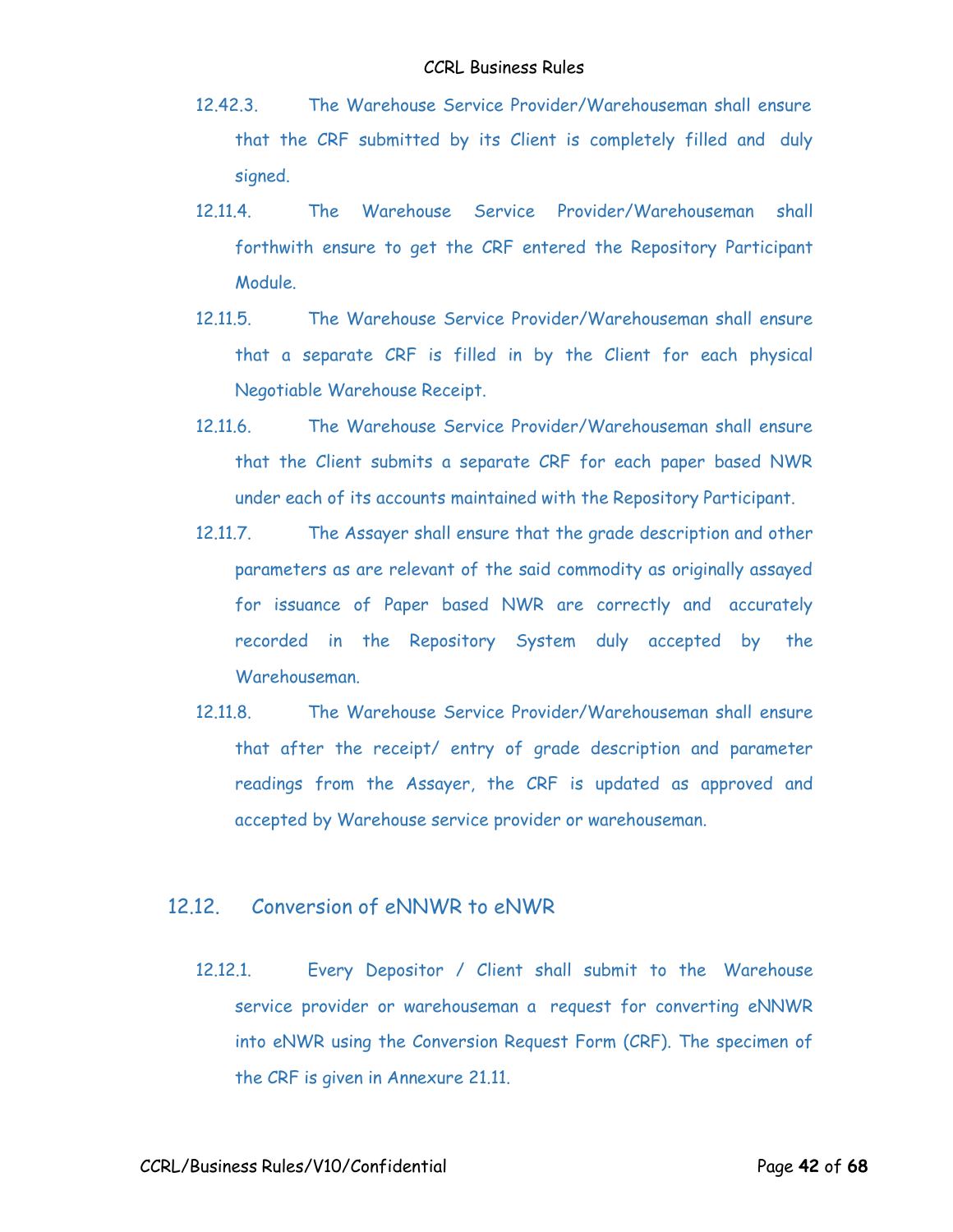- 12.12.2. No conversion request shall be entertained by the Warehouse service provider or warehouseman from a person other than from the depositor / client.
- 12.12.3. The Warehouse service provider or warehouseman shall first ensure that the CRF submitted by its Depositor / Client is against a valid and active eNNWR.
- 12.12.4. The Warehouse service provider or warehouseman shall ensure that the CRF submitted by its Depositor / Client is completely filled and duly signed.
- 12.12.5. The Warehouse service provider or warehouse shall forthwith ensure to get the details of CRF entered in the Repository System.
- 12.12.6. The Warehouse service provider or warehouseman shall ensure that a separate CRF is filled in by the Depositor / Client for distinct eNNWR under each of its accounts maintained with the Repository Participant.
- 12.12.7. The Warehouse service provider or warehouseman shall ensure that the sample as directed by the Repository is drawn from the deposit, coded and then sent to the Assayer for assaying in case the e-NNWR is maintained without assaying.
- 12.12.8. The Assayer shall ensure that the grade description and other parameters as are relevant of the said commodity are correctly and accurately recorded in the Repository System duly accepted by the Warehouse service provider or warehouseman.
- 12.12.9. The Warehouse service provider or warehouseman shall ensure that after the receipt of grade description and parameter readings from the Assayer, the CRF is updated as approved and accepted by Warehouseman and fresh eNWR is issued.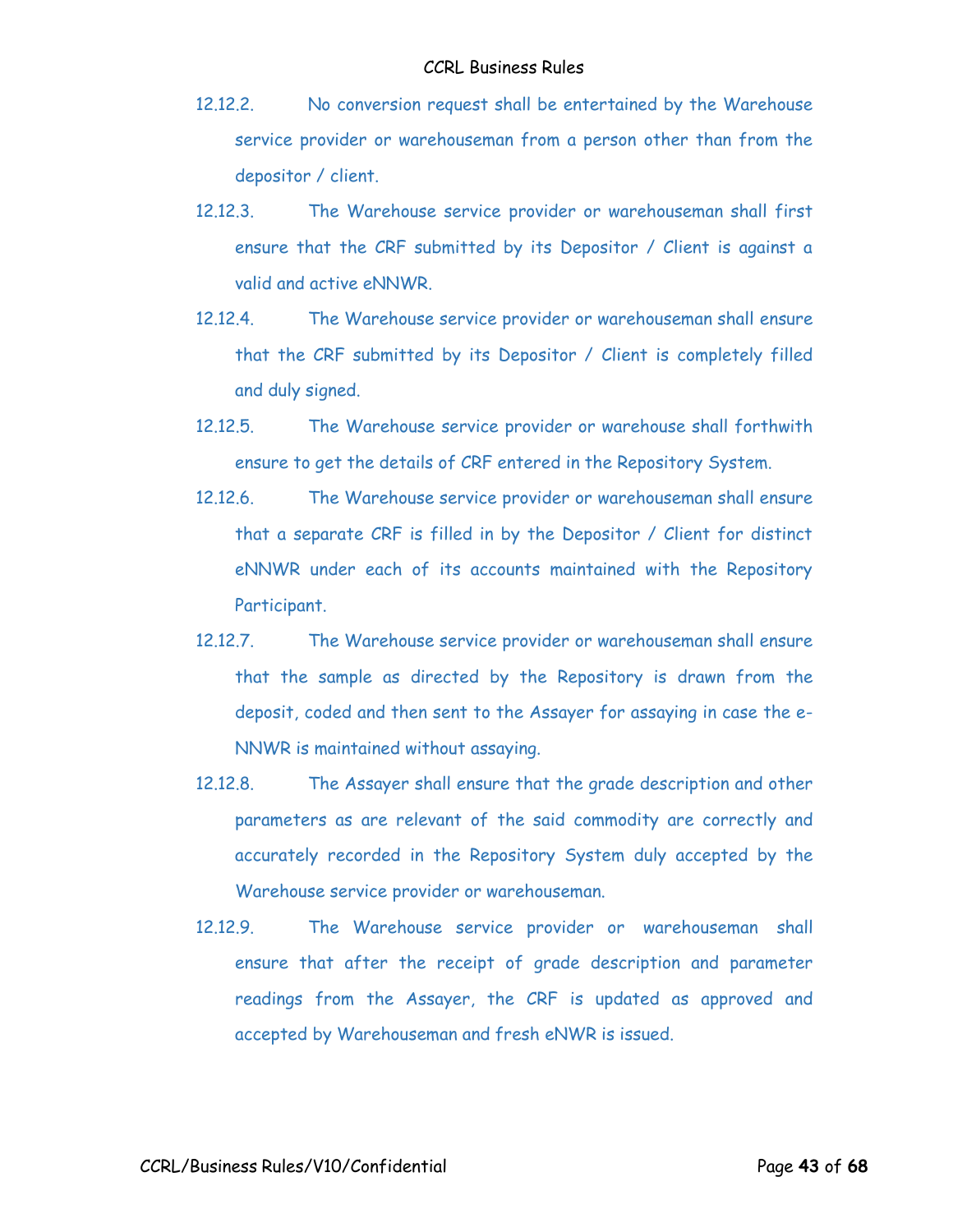## 12.13. Failure of extension of eNWR

- 12.13.1. In general an eNWR cannot be converted into eNNWR, except by way of a specific request or in the following cases:
- 12.13.2. If a commodity is stored in the Warehouse beyond its expiry date / shelf life, the eNWR evidencing the storage of said commodity would lose its characteristic of eNWR but the Depositor may opt to continue to store such commodity in the Warehouse and the Warehouseman may accept the same in case such expired commodity does not have an adverse impact on other goods stored in the Warehouse. In such an eventuality, the grade designation and the parameters would not allow the commodity to qualify for an eNWR and receipt for such an expired commodity would automatically become nonnegotiable.
- 12.13.3. If, on error correction the grade designation and the parameters do not allow the commodity to qualify as an eNWR, it will be converted into an eNNWR and will carry the characteristics of eNNWR.
- 12.13.4. Depositor / Client shall note that such eNNWR will not be negotiable in nature and hence cannot be transferred. Such eNNWR can only be withdrawn by the Depositor / Client.
- 12.13.5. If such eNNWR is under pledge, and the pledgee chooses to invoke the pledge, the eNNWR (which was an eNWR at the time of creation of such pledge) shall be allowed to be transferred only once as a risk mitigation measure for the pledgee i.e. the Financial Institution, for sale in a Market and thereafter the underlying commodity will be allowed only to be withdrawn.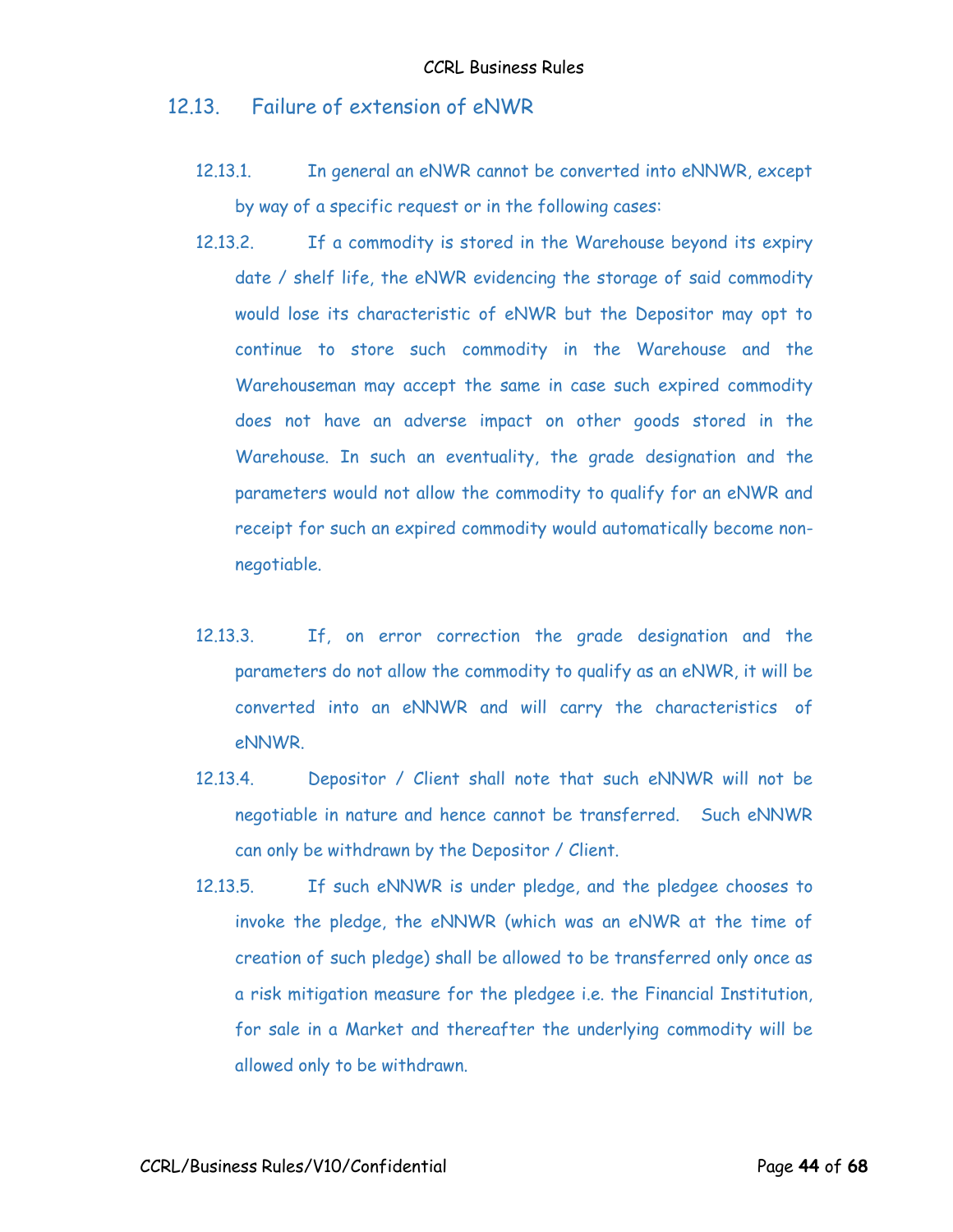- 12.13.6. If such eNNWR is under pledge and the pledgee chooses to conduct an eAuction on the said commodities, the winning bidder (buyer) of the eNNWR will be allowed only to withdraw.
- 12.13.7. If such eNNWR is under pledge and the pledge is closed or released, the depositor / client can only withdraw the underlying commodity under such eNNWR.
- 12.14. Freezing / Un-freezing of an account of a Client and / or Commodity and / or eNNWR/eNWR and /or partial quantity under an eNNWR/eNWR with a Repository Participant/Warehouseman
	- 12.14.1. Freezing of an account and / or Commodity and / or eNNWR/eNWR and / or partial quantity of an eNNWR/eNWR held with a Repository Participant
		- 12.14.1.1.A Depositor/Client may freeze its account and/or the commodity and/or eNNWR and / or eNWR partially or fully by making a request in the form specified in Annexure 21.10 to its Repository Participant
		- 12.14.1.2. Provided however that, the Client shall submit such a request to its Repository Participant, at least one clear working day prior to the date of freeze.
		- 12.14.1.3. The Repository Participant, before executing the instruction received from its Client as per Rule 12.8.11 into the Repository System, it shall ensure that the form is duly filled in and the signature(s) of the Client(s) is/are valid.
		- 12.14.1.4. The Repository Participant shall freeze the account of its Depositor / Client and/or the Commodities held through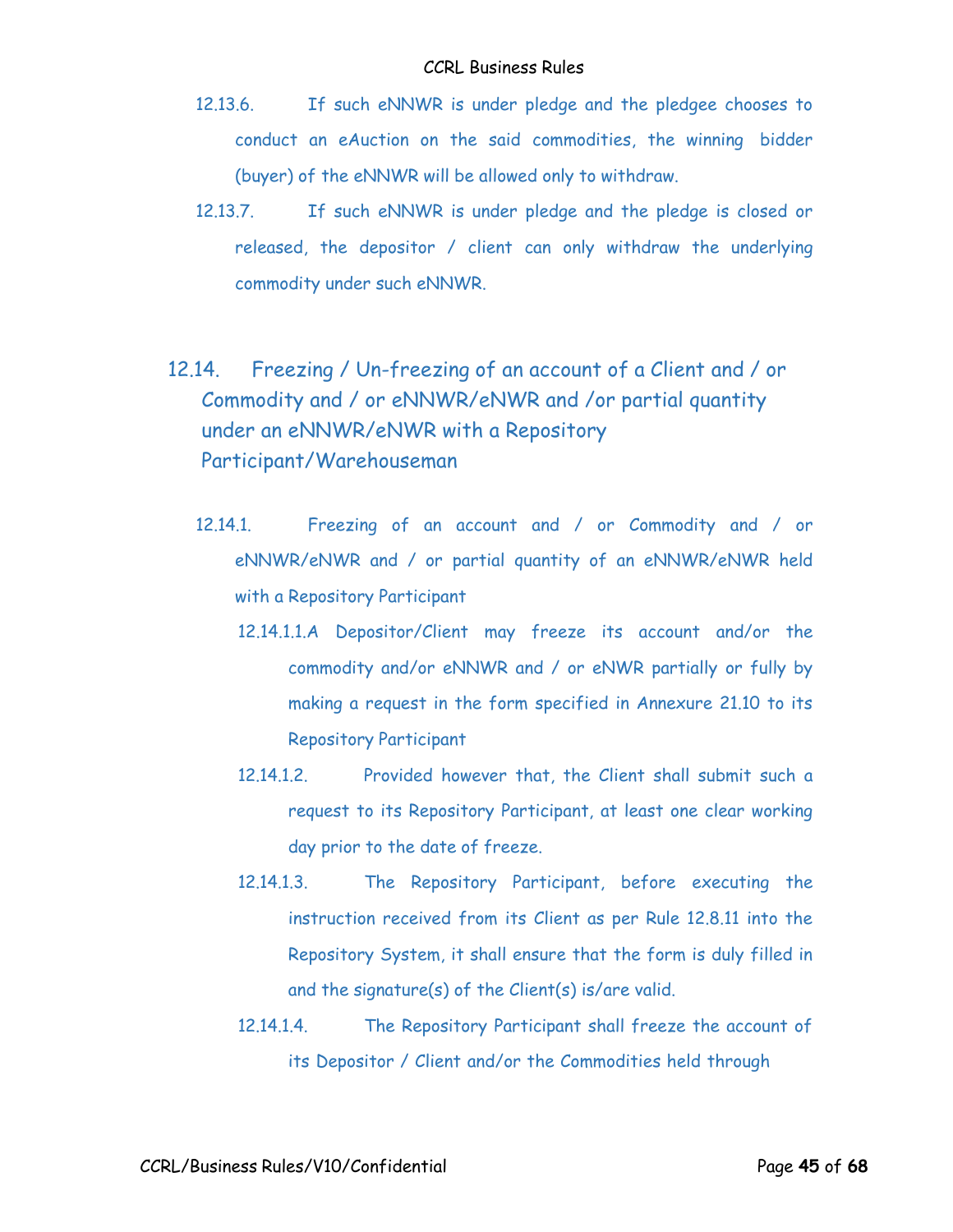eNNWR / eNWR partially or fully through the Repository Participant Module on receipt of:

- 12.14.1.4.1. Instructions from its Depositor / Client as per Rule 12.15.1.1 or
- 12.14.1.4.2. Orders received from the Central or State Government, the Securities and Exchange Board of India; or Warehousing Development Regulatory Authority or
- 12.14.1.4.3. Any order passed by a court, tribunal, or any other statutory authority.
- 12.14.2. Freezing of an account and / or Commodity and / or eNNWR/eNWR and / or partial quantity of an eNNWR/eNWR held with Warehouse Service Provider or Warehouseman
	- 12.14.2.1. Repository shall freeze the account of its Depositor / Client and/or the Commodities and or stocks covered under eNNWR and /or eNWR partially or fully, on receipt of:
		- 12.14.2.1.1. Instructions from its Depositor / Client as per Rule 12.15.1.1; or
		- 12.14.2.1.2. Orders received from the Central or State Government, the Securities and Exchange Board of India or Warehousing Development Regulatory Authority; or
		- 12.14.2.1.3. Any order passed by a court, tribunal, or any other statutory authority; or
		- 12.14.2.1.4. On the basis of the orders passed by the Disciplinary Action Committee as set out in Clause 24 of the Bye Laws.

12.14.3. Freezing of eNWR in favour of clearing member of an Authorized Commodity exchange with appropriate executed Contract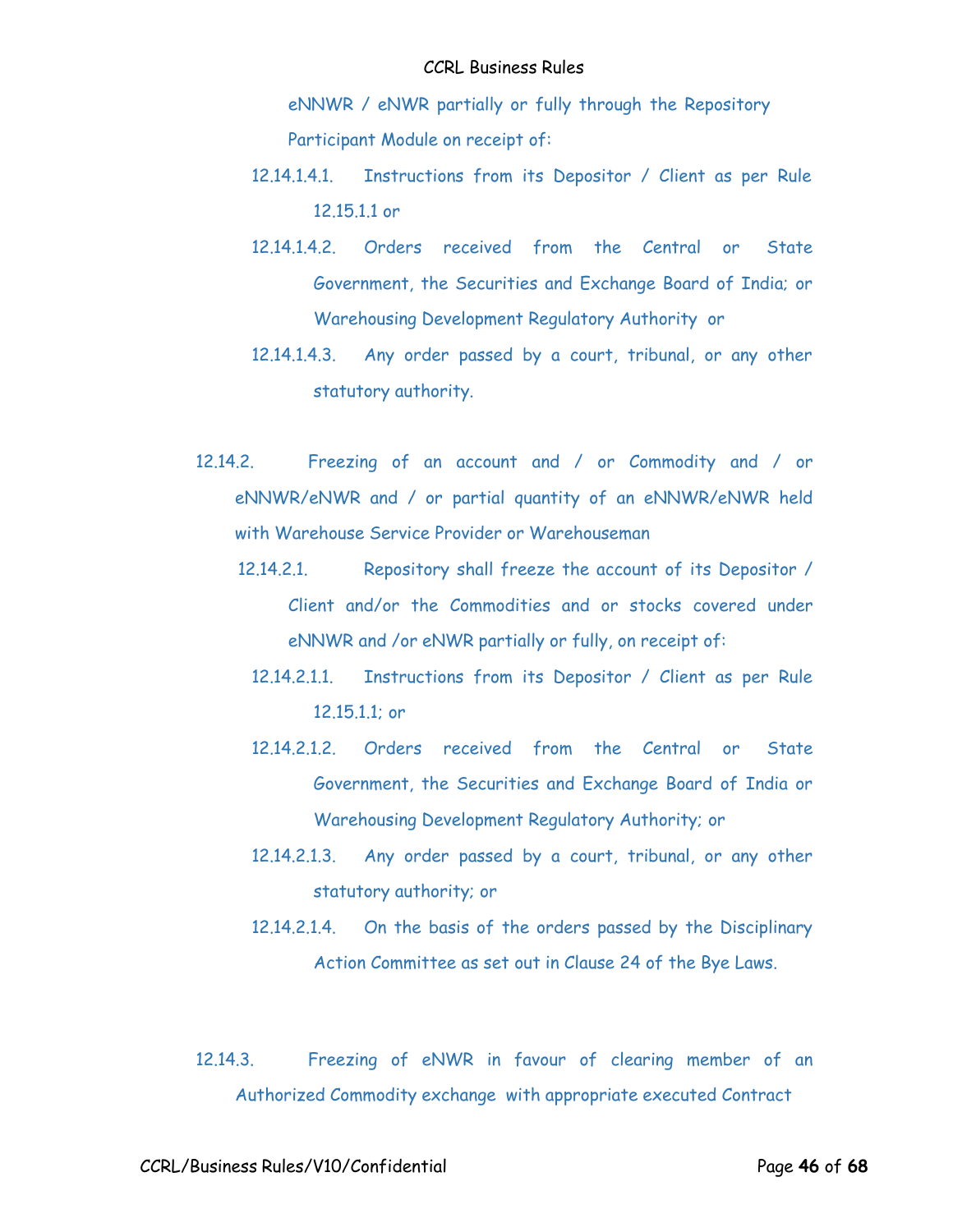- 12.14.3.1. A Depositor/Client may give an instruction to the Repository Participant to freeze specific quantity of commodities or eNWRs in its account till a pre-determined time and in a manner as may be prescribed by the Repository such that it can be unfrozen or can be debited from and credited to the account of a Clearing Member of an Authorized Commodity Exchange with appropriate executed contract.
- 12.14.3.2. Upon receipt of instructions from the Depositor / Client as specified at 12.14.3.1, the Repository shall execute the request for freezing eNWR partially or fully in its account till the pre-determined time prescribed by the Repository.
- 12.14.3.3. Upon receipt of instructions from the Clearing Member of an authorized Commodity Exchange with appropriate executed contract, the Repository shall execute the request for debiting the specific quantity of commodities or less to the extent frozen by the Client in its account as per Rule 12.14.3.1 and crediting the eNWR partially or fully to the account of the concerned Trading Member or his authorized client.
	- 12.14.3.3.1. In case of the requirement as noted above is less than the quantity frozen by the Depositor / Client in its account as per Rules 12.14.3.1, and the Depositor / Client has frozen eNWR partially or fully in favour of Clearing Member, Repository Participant will unfreeze the eNWR partially or fully and thereafter debit the account of the Depositor / Client and credit the same to the account of the concerned Trading Member or his authorized Client.
- 12.14.3.4. In case no instruction is received from the Clearing Member prior to the pre-determined time, the Repository shall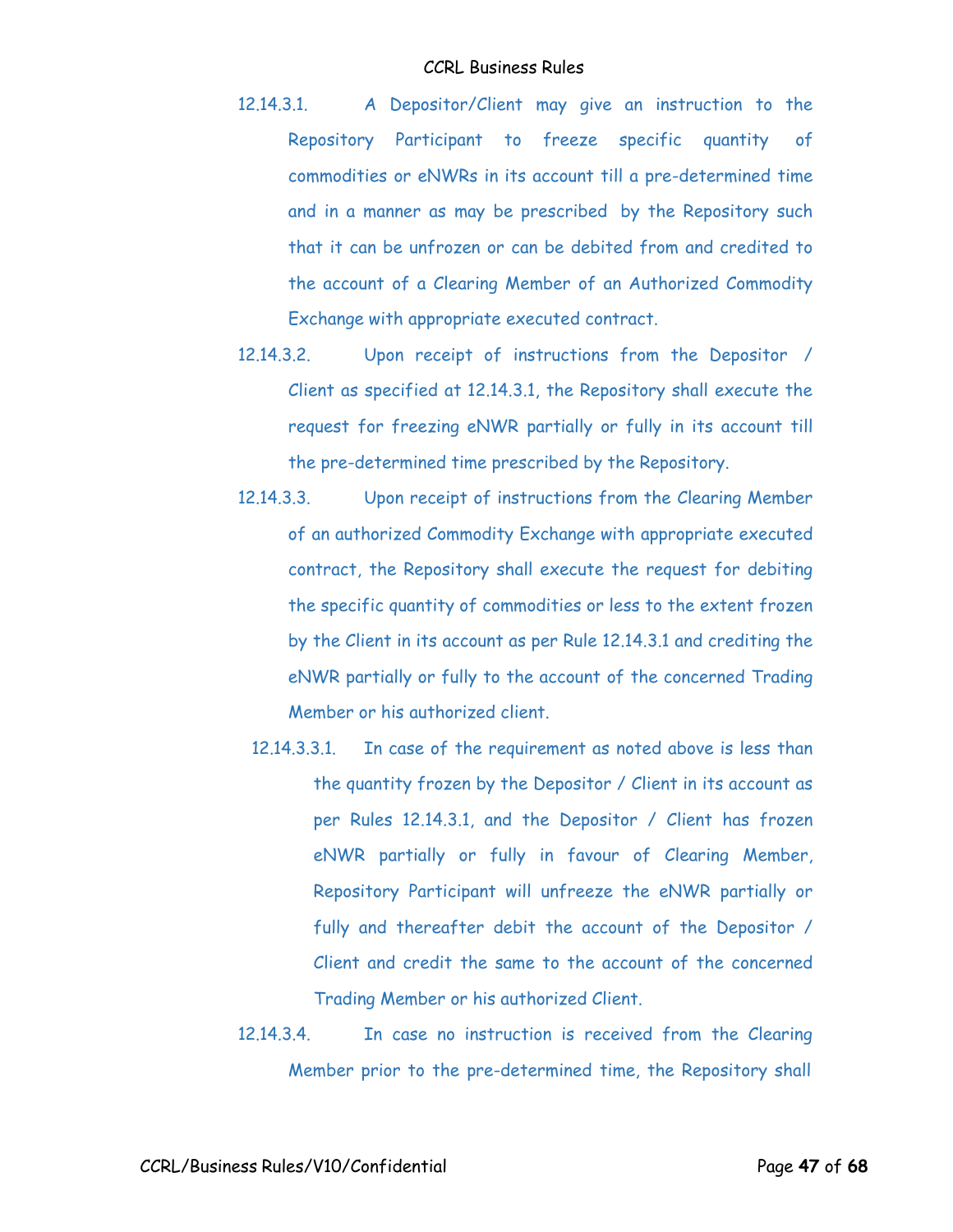unfreeze the specific eNWR partially or fully in the account of the Client as per Rule 12.14.3.1.

- **12.14.4. Unfreezing of an account and / or Commodity and / or eNNWR/eNWR and / or partial quantity of an eNNWR/eNWR with the Repository Participant.**
	- 12.14.4.1. Depositors/Clients may unfreeze their account and/or the commodity and/or eNNWR and / or eNWR partially or fully which was earlier frozen on their request by making a request in the form specified in Annexure 21.10, to its Repository Participant.
	- 12.14.4.2. Provided however that, the Client shall submit such requests to its Repository Participant, at least one clear working day prior to the date of unfreeze.
	- 12.14.4.3. The Repository Participant, before executing the instruction received from its Depositor / Client as per Rule 12.14.4.1 into the Repository Participant Module, shall ensure that the form is duly filled in and the signature(s) of the Client(s) is/are valid.
	- 12.14.4.4. The Repository Participant shall unfreeze the account of its Depositor / Client and/or the Commodities held through eNNWR / eNWR partially or fully through the Repository Participant Module, on receipt of:
		- 12.14.4.4.1. Instructions from its Depositor / Client as per Rule 12.14.4.1; or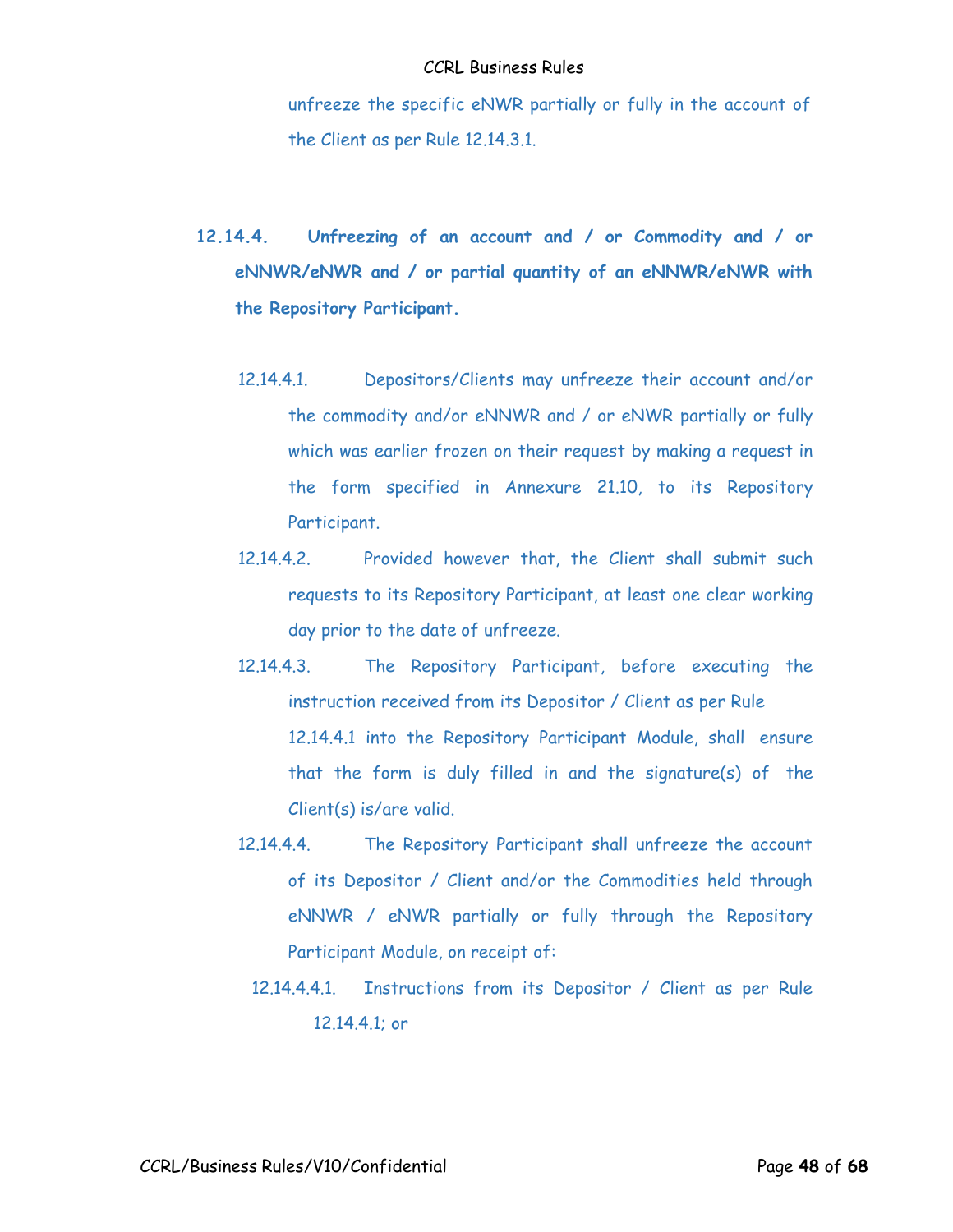- 12.14.4.4.2. Freeze revoking orders received from the Central or State Government, the Securities and Exchange Board of India or Warehousing Development Regulatory Authority; or
- 12.14.4.4.3. Any freeze revoking order passed by a court, tribunal, or any other statutory authority.
- 12.14.5. Unfreezing of an account and / or Commodity and / or eNNWR/eNWR and / or partial quantity of an eNNWR/eNWR with the Warehouse Service Provider or Warehouseman.
	- 12.14.5.1. Repository shall unfreeze the account of its Depositor / Client and/or the Commodities and /or eNNWR and /or eNWR partially or fully held with the Warehouse Service Provider or Warehouseman, on receipt of:
		- 12.14.5.1.1. Instructions from its Depositor / Client as per Rule 12.14.4.1; or
		- 12.14.5.1.2. Unfreezing orders received from the Central or State Government, the Securities and Exchange Board of India or Warehousing Development Regulatory Authority; or
		- 12.14.5.1.3. Any unfreezing order passed by a court, tribunal, or any other statutory authority; or
		- 12.14.5.1.4. On the basis of the unfreezing orders passed by the Disciplinary Action Committee as set out in Clause 24 of the Bye Laws.

## 12.15. Pledge / Depledge / Invocation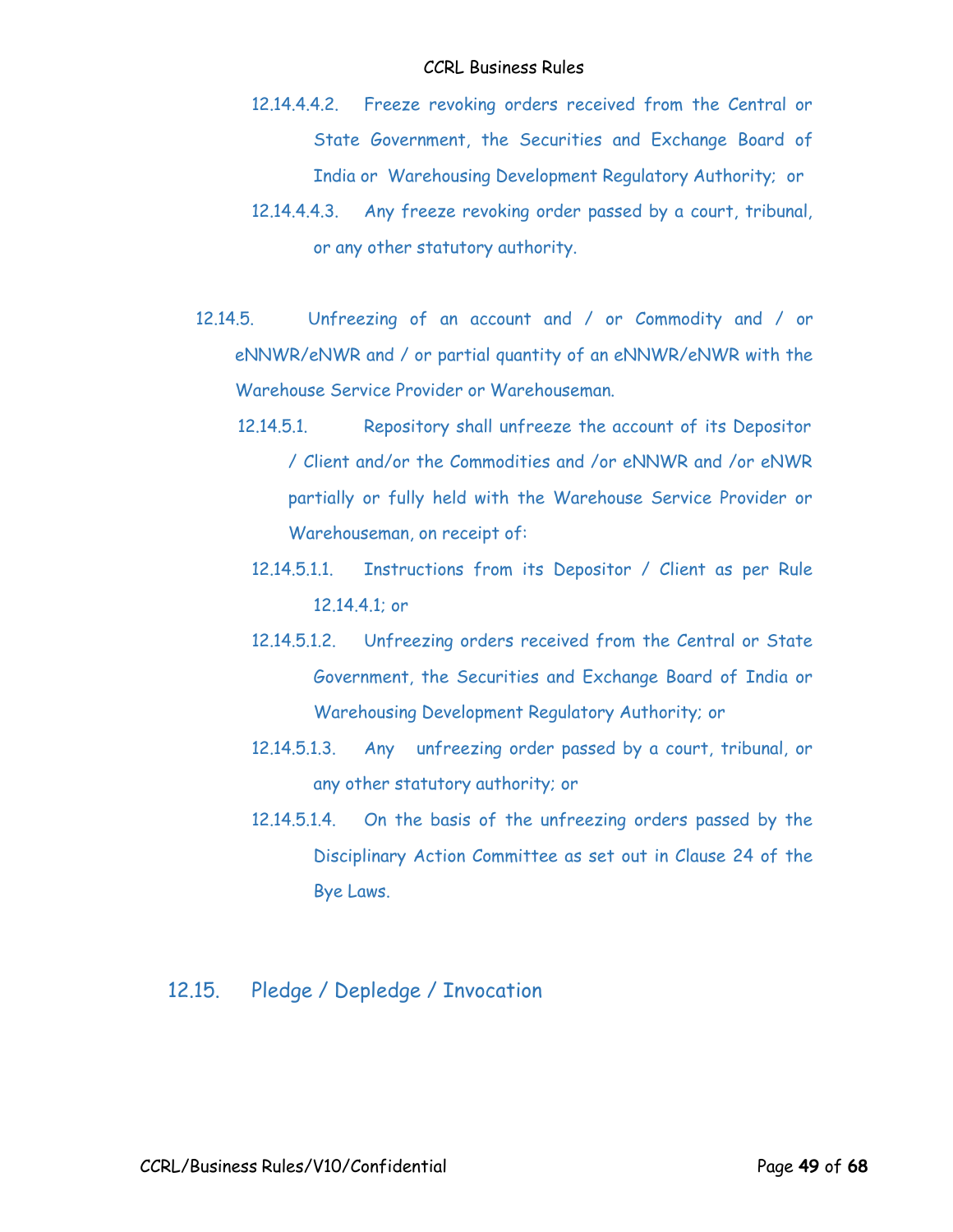- 12.15.1. The Client / Depositor (pledgor) shall request its Repository Participant for creation of pledge by submitting the pledge creation form as per Annexure 21.7.
- 12.15.2. The Warehouse Service Provider or Warehouseman shall approve pledge request created by the pledgor except in cases where Clearing House / Clearing Corporation is the pledgee. At the time of Pledge request, the Clearing Corporation / Clearing House would be provided information on the pending warehouse charges on account of the pledgor, to enable the CC/CH to take an informed decision on the stock given as collateral.
- 12.15.3. The Repository Participant of the pledgee shall provide confirmation for creation of pledge in favor of the pledgee immediately on receipt of the pledge creation request /confirmation form as laid out in Annexure 21.7 from the pledgee. If however, the pledgee has given standing instructions to its Repository Participant to accept any pledge, the pledge request confirmation need not be specifically insisted upon by the Repository Participant from the Pledgee.
- 12.15.4. On receipt of the confirmation of request for creation of pledge from the Repository Participant of the Pledgee and confirmation for creation of pledge to Pledgor through his Repository Participant, the Repository may create the pledge. The pledgor may choose to cancel the pledge before the same is accepted by the pledgee. In such an event the eNWRs would stand released as free and unencumbered eNWR.
- 12.15.5. The Repository Participant of the pledgor or the Repository Participant of the pledgee shall request closure of pledge as per the form prescribed in Annexure 21.8 respectively, as the case may be.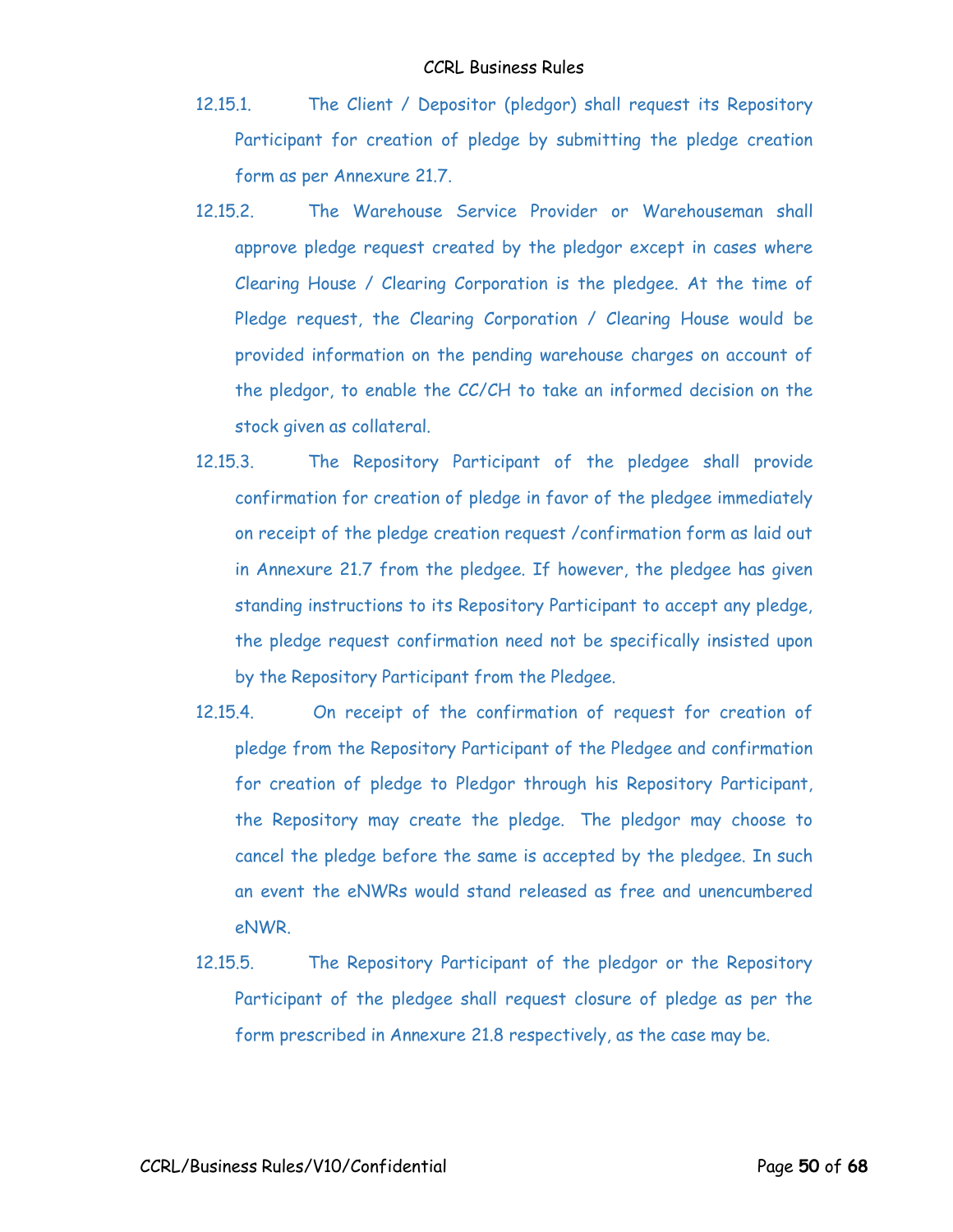- 12.15.6. For the pledge closure request received from the pledgor through its Repository Participant, the pledgee shall submit his confirmation of closure of pledge through his Repository Participant.
- 12.15.7. However that for the pledge closure request received from the pledgee, the Repository may close the pledge without insisting for separate confirmation for closure of pledge from pledgor or its Repository Participant.
- 12.15.8. In case when the pledge closure request is received from the pledgor, on receipt of confirmation of closure of pledge from the pledgee, through its Repository Participant, then only Repository may close the pledge.
- 12.15.9. The pledgee through its Repository Participant shall request invocation of pledge as per the form as per Annexure 21.9.
- 12.15.10. On receipt of the request for invocation of pledge from the pledgee through its Repository Participant, the Repository may execute invocation and amend its records.
- 12.15.11. The aforementioned forms submitted by the pledgor and pledgee shall be checked by the respective Repository Participant to ensure the completeness of the form and validity of the signature of the pledgor or pledgee before the requests on these forms are executed.

## **12.16. Rectification of erroneous transfers**

### 12.16.1. The Repository Participant

From where the erroneous transfer emanated, may request as per Annexure 21.15, to initiate such preventive measures including restraining the receiving Client from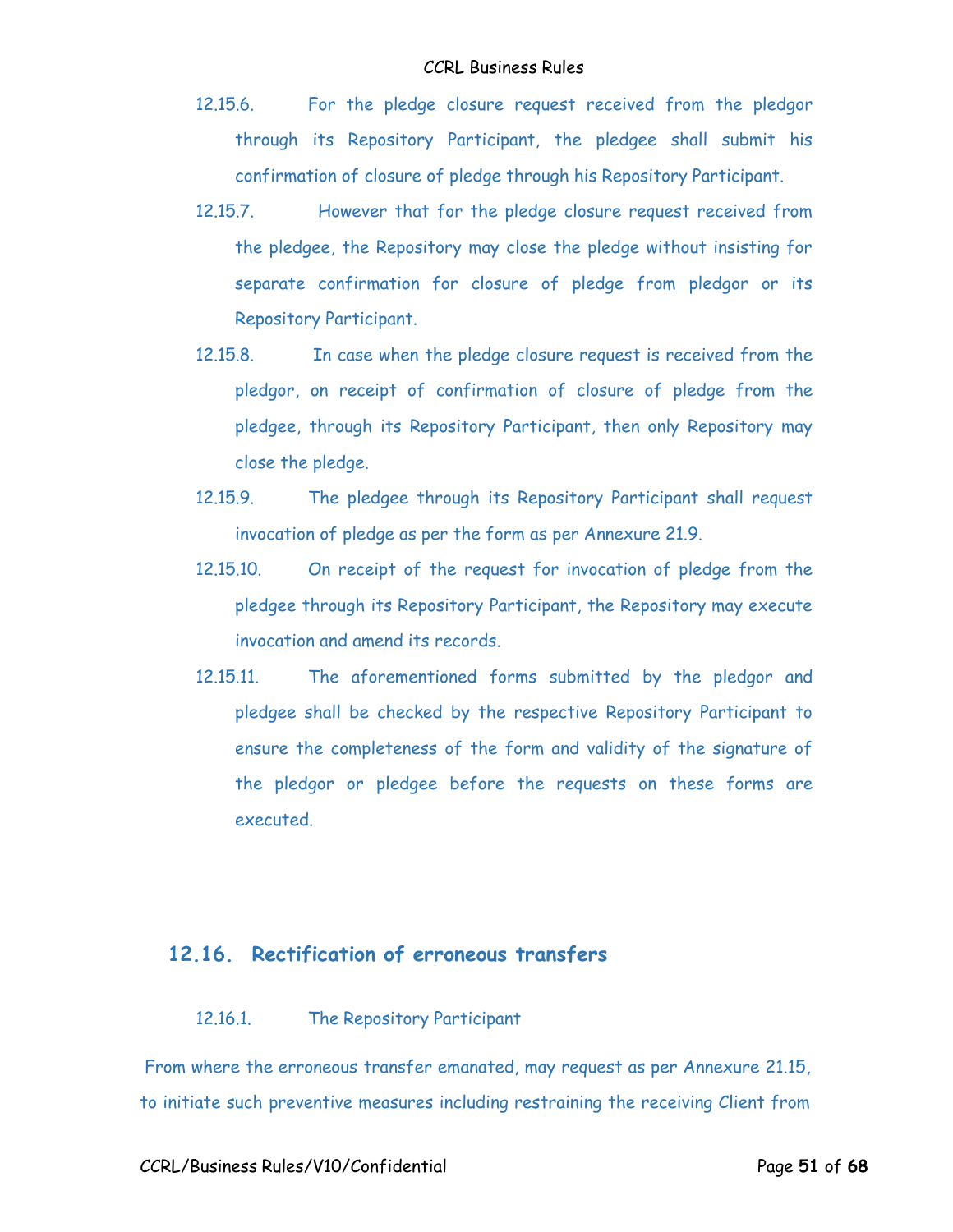transferring and/or creating any interest / rights / encumbrance in favor of any third person(s) with respect to the eNWR partially or fully transferred erroneously.

- 12.16.2. The Repository Participant making such a request shall furnish an indemnity to the Repository in the form specified in Annexure 21.16.
- 12.16.3. The Repository reserves the right to advise the Repository Participant of the receiving Depositor / Client to initiate preventive measures for a period of seven business days or such number of days as may be decided by the Repository on a case by case basis, by restraining the receiving Depositor / Client from transferring and/or creating any interest / rights / encumbrance in favour of any third person(s) with respect to the eNWR; partial or full, transferred erroneously.
- 12.16.4. The Repository Participant shall comply with such procedures as may be prescribed by the Repository from time to time, for rectification of such erroneous transfers.
- 12.16.5. Upon the Repository Participant complying with the procedure as per Rule 12.10.4, the Repository may advise the Repository Participant of the receiving Client to initiate reversal of commodity transferred erroneously.
- 12.16.6. Provided however that if the Repository Participant fails to comply with Rule 12.16.4 within the period as specified under Rule 12.16.3, the Repository may advise the Participant of the receiving Client to revoke the restraining instructions as given under 12.16.3.
- 12.16.7. The Repository may impose a penalty on the Repository Participant for furnishing any incorrect information under Rule 18.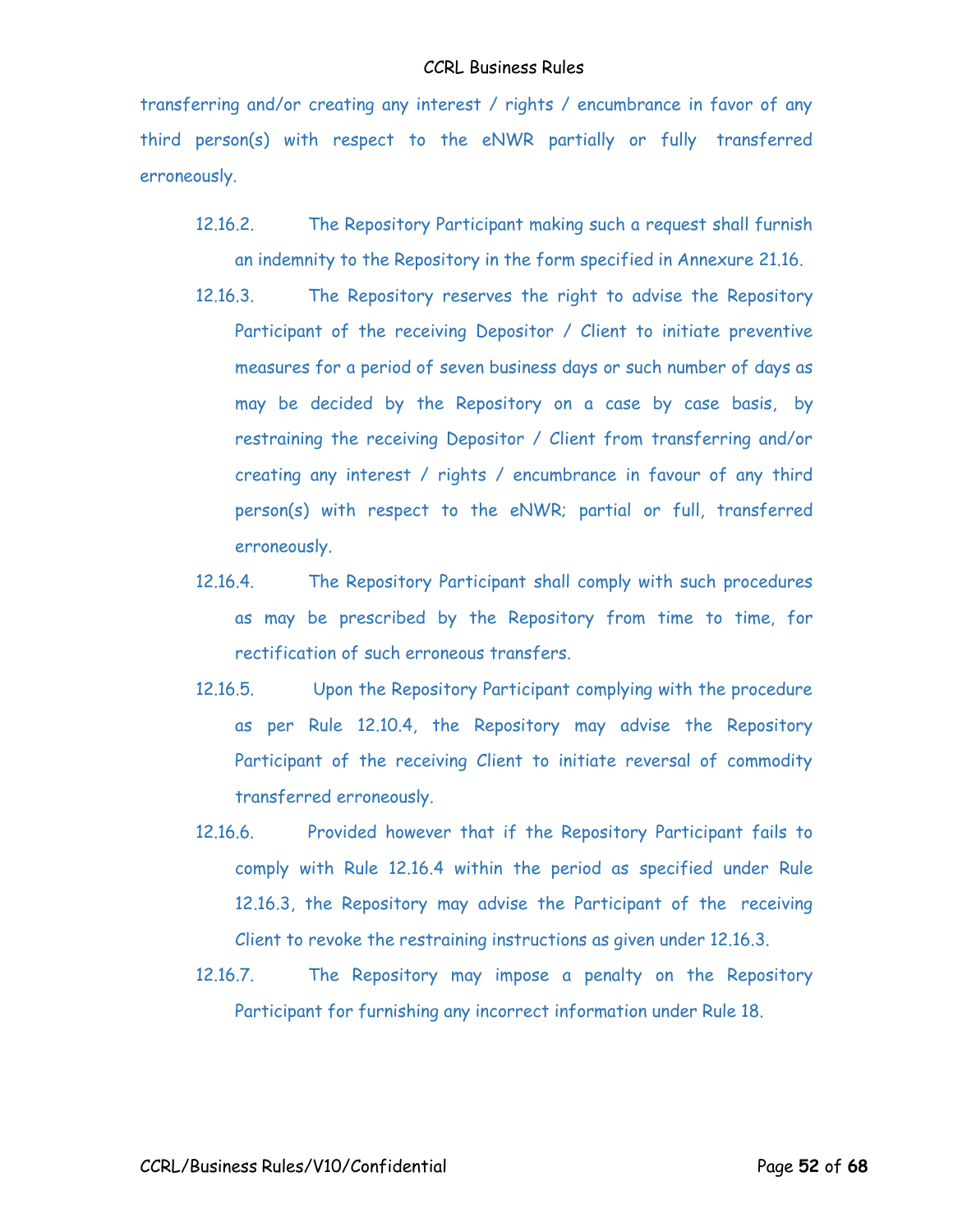### 12.17. eAuction

- 12.17.1. Instruction in respect of eAuction be executed by the Repository Participant on receipt of a duly filled eAuction Request for Quotation (RFQ) instruction form from Depositors / Clients or Pledgee or Warehouseman as per Annexure 21.12.
- 12.17.2. Instruction in respect of eAuction be executed by the Repository Participant on receipt of a duly filled in eAuction bid request form from prospective bidder as per Annexure 21.13.
- 12.17.3. The Repository Participant should check for the completeness of the forms and validity of the signature of the Depositor / Client or Pledgee or Warehouse Service Provider or Warehouseman or bidder before the instructions are executed.
- 12.17.4. Upon the Repository Participant complying with the procedure as per Rule 12.17.1 and 12.17.2, the Repository may advise the Repository Participant of the bidding Client about the bidder being a winning bidder.
- 12.17.5. On receipt of confirmation of the winning bidder the Repository may execute completion of auction and amend its records.

### **12.18. Closure of Account**

- 12.18.1. A Depositor / Client desiring to close an account shall make an application in the form specified in Annexure 21.18.
- 12.18.2. The Repository Participant shall ensure that the form is complete and the signature of the Depositor / Client is valid.
- 12.18.3. The Repository Participant shall execute the request for closure into the Repository Participant Module within 30 days from the date of receipt of request for closure.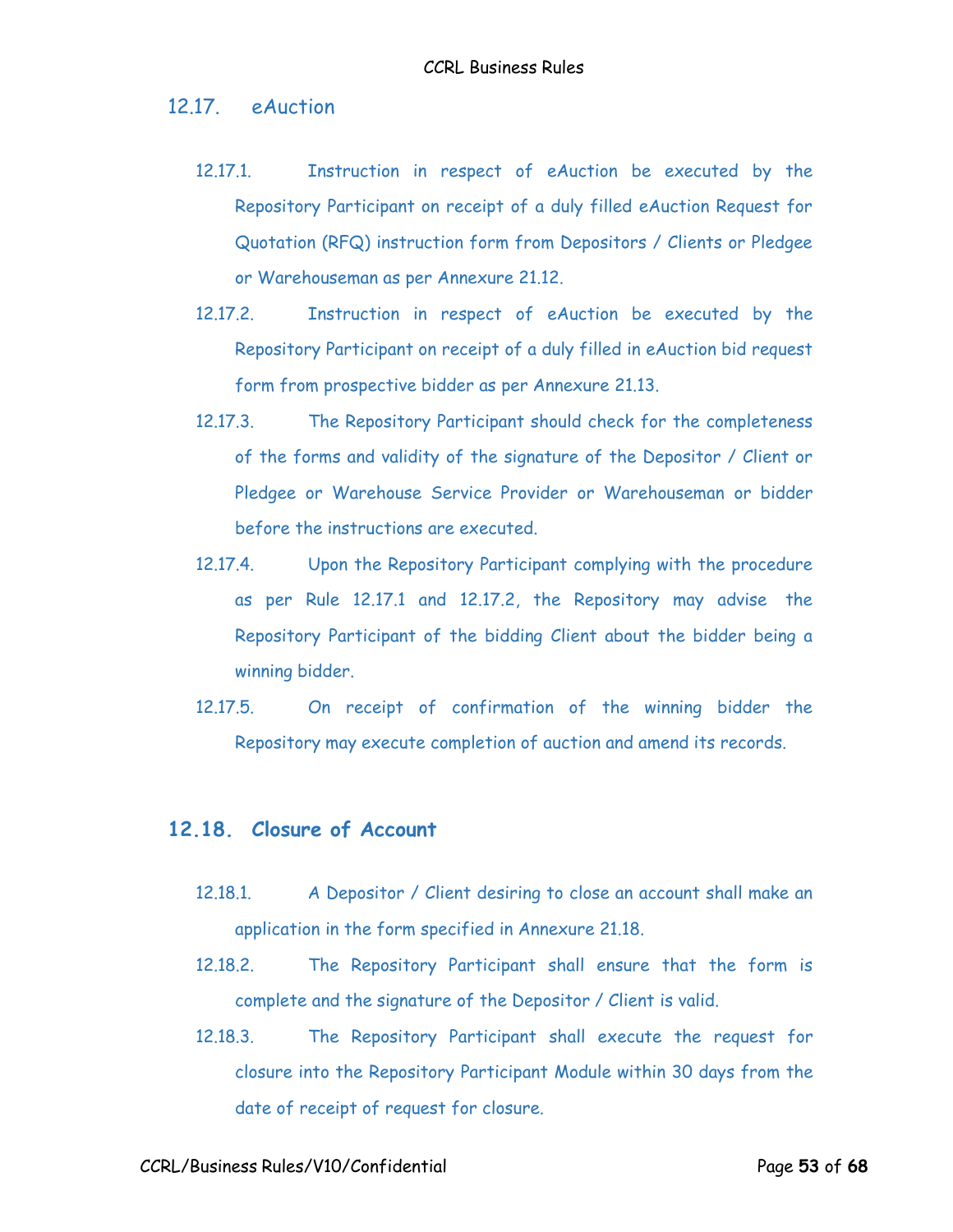- 12.18.4. Provided that in case there are pending deposit requests or eNNWRs or eNWRs that cannot be transferred or withdrawn due to any restrictions, the Repository Participant shall execute the request for closure for the remaining eNWRs, if any.
- 12.18.5. In case of the Depositor / Client holding eNNWRs the Depositor / Client will be mandatorily required to withdraw the commodities as eNNWR cannot be transferred before the account is closed.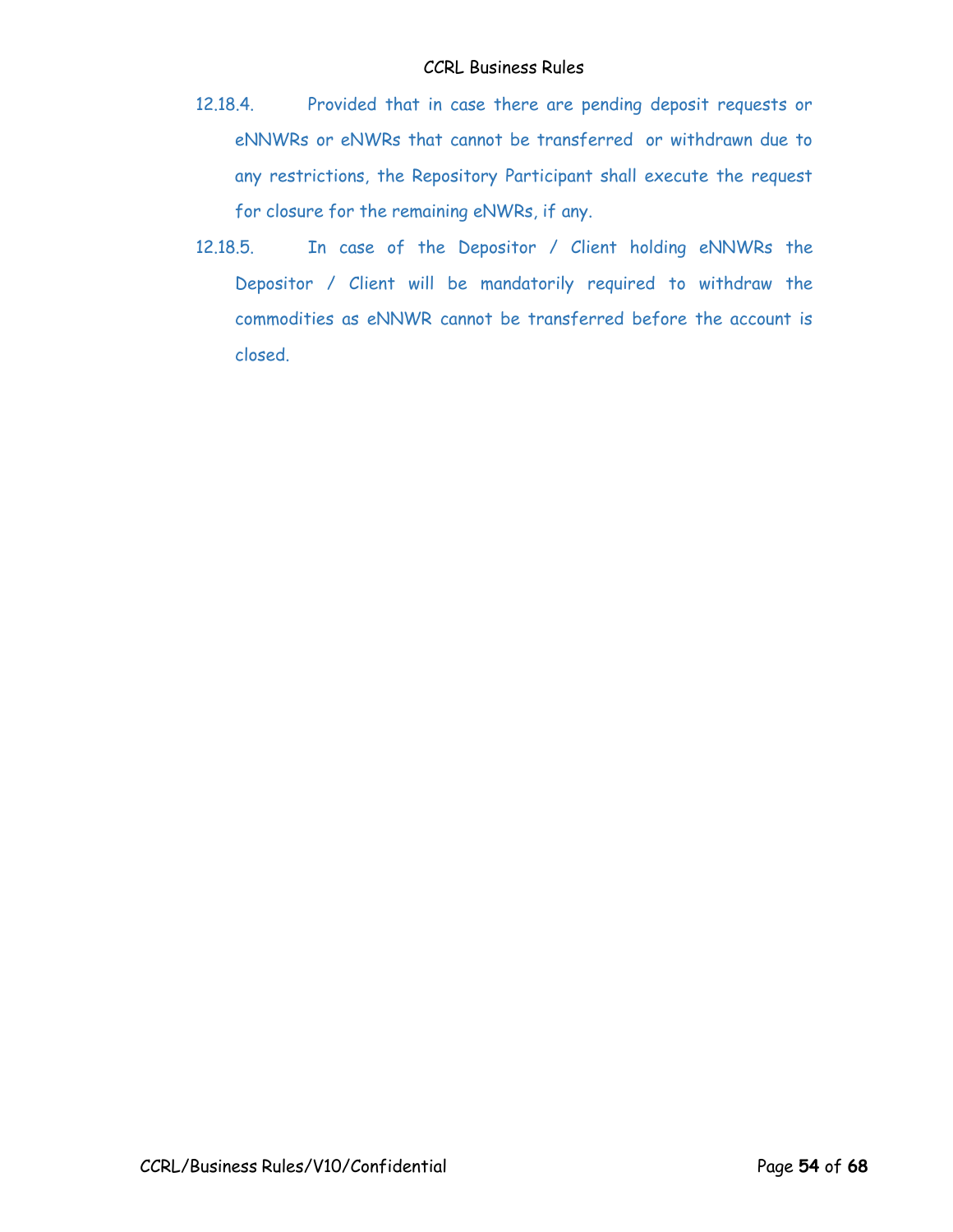# **13.Conduct of business with the Commodity Exchange based Contracts**

- 13.1. Admission of a Clearing Member of a Commodity Exchange as Repository Participant
- 13.2. Clearing Member Account
	- 13.2.1. A Clearing Member may deal in the Repository System as a Repository Participant for ensuring smooth delivery obligations of his Clients. Repository may prescribe the forms to be obtained for making the Clearing Members of Commodity Exchanges as its Repository Participants. The Repository may accept these members fulfilling all their prescribed qualifications as a full fledged Repository Participants or as Repository Participant to the extent of executing the delivery obligations of the Clients who have stored the stocks in Warehouses registered by the Authority and generated eNWR which are traded on a Commodity Exchange.
	- 13.2.2. The Repository shall facilitate trading and settlement of Electronic Negotiable Warehouse Receipts on Approved Commodity Exchanges through the Repository System in the manner approved by the respective regulators and carried out on the Exchange platform. Further, procedure to be followed by the Clearing Members of the exchange, as Repository participants of Repository for accessing the Repository System would be governed by the guidelines prescribed by the Authority and the SEBI, as the case may be. The Repository shall permit the need based access to the Exchange as approved by the Regulator of Exchange and the Authority.
	- 13.2.3. The Exchange in consultation with the Repository shall prescribe the process for the purpose of affecting the deliveries of stocks under eNWR for Exchange related Settlement with prior approval of the Authority.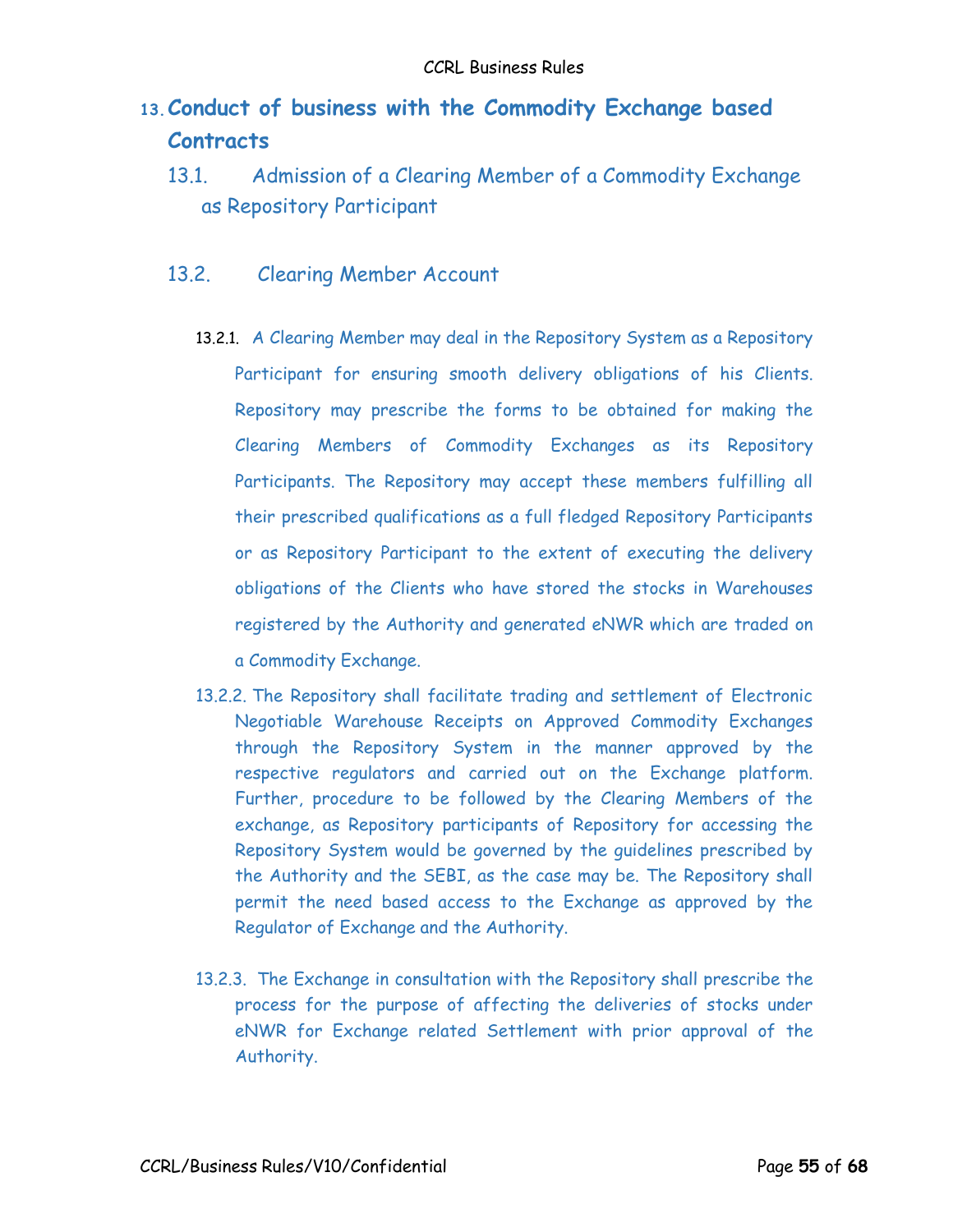# **14. Manner of advice, statements and reports from Repository**

### 14.1. Repository Participant

14.1.1. The Repository may send advises, communiques, circulars or statements directly to the Repository Participants relating to operational issues, on an adhoc basis under intimation to the Authority.

### 14.2. Warehouse Service Providers / Warehouseman

- 14.2.1. The Repository shall electronically send all deposit requests, withdrawal requests and balance held with the Repository to the Warehouse Service Providers / Warehouseman, on a daily basis.
- 14.2.2. The Warehouse Service Providers / Warehouseman shall confirm the pending deposits and withdrawal requests to the Repository, on a daily basis.
- 14.2.3. The Repository may send advises, communiques, circulars or statements directly to the Warehouseman / Warehouse Service Providers relating to operational issues, on an adhoc basis under intimation to Authority.

## 14.3. Depositors / Clients

14.3.1. The Repository Participant shall furnish a statement of accounts including transaction statement and holdings statement to every Depositor / Client, who has opened an account with it, giving the details of all the transactions and balances, in the accounts of the Depositors /Clients. Such a statement shall be furnished to the Clients atleast once a Month. A specimen of such statement is attached as Annexure 21.23.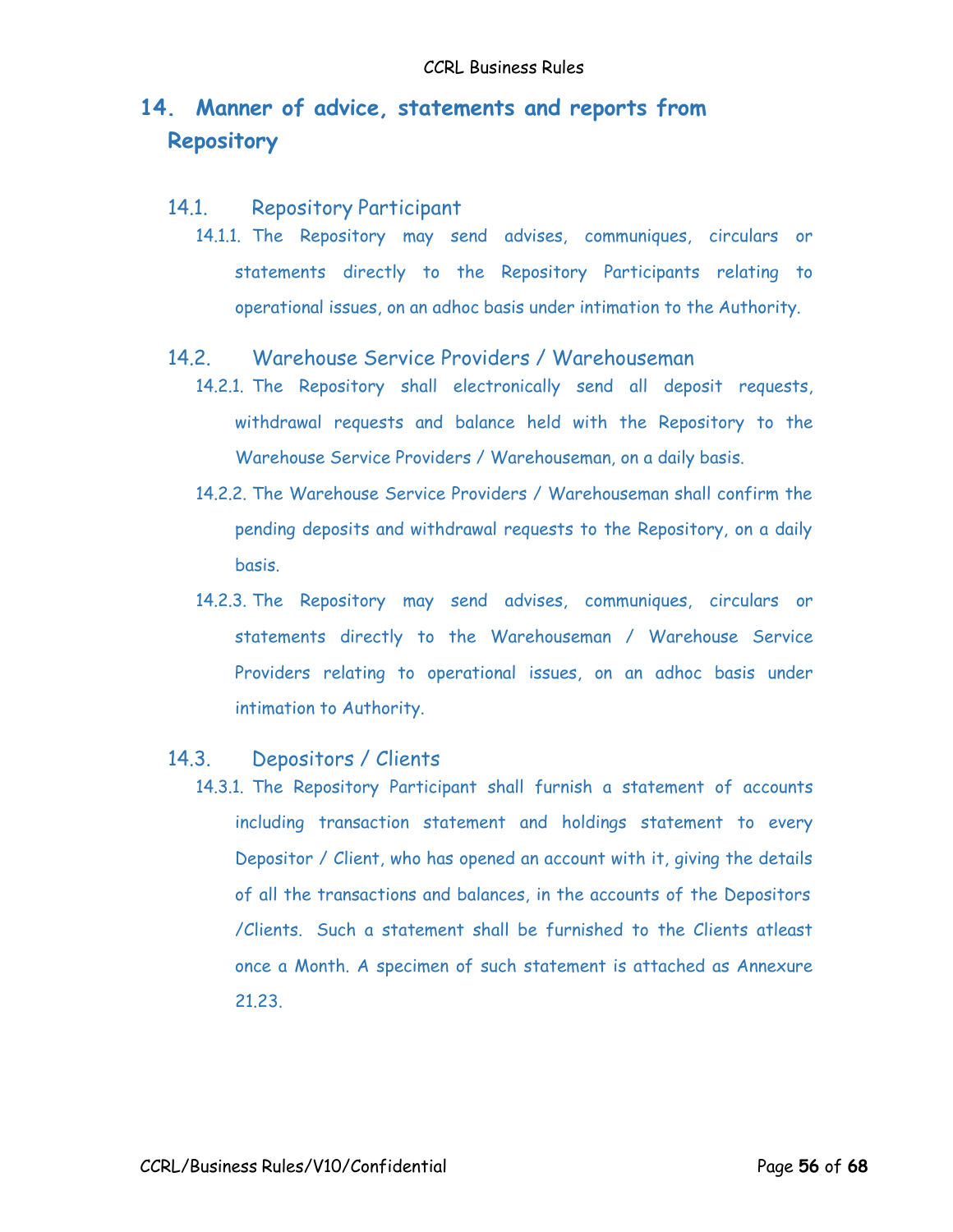- 14.3.2. Provided however, if there is no transaction in the account, or if the balance has become Nil during the year, the Repository shall send one statement of holding annually to such Clients and shall resume sending the transaction statement as and when there is a transaction in the account.
- 14.3.3. The Repository Participant may provide statement of accounts including transaction statement and holdings statement to the Clients in electronic form as a default option, or if opted by the Depositor / Client. However, if Depositor / Client is desirous of receiving such statements in physical form, Repository Participant shall be duty bound to provide the same.
- 14.3.4. Provided that if a Repository Participant does not have the facility of providing such statements in the electronic mode, then the Repository Participant shall be obliged to forward such statement in physical form.
- 14.3.5. For providing statement of accounts including transaction statement and holdings statement in electronic form, the Repository Participant must ensure that:
- 14.3.6. Such statement is provided to the Client in physical form if the Repository Participant is not able to provide such statement to its Clients by email or on website due to any reason (including bounced emails).
- 14.3.7. Such statement should be password protected if the Repository Participant is providing the same through email.
- 14.3.8. If the Repository Participant is providing such statement through website:
	- 14.3.8.1. Implement Secure Socket Layer (SSL) security for Internet facility featuring site authentication, encrypted communication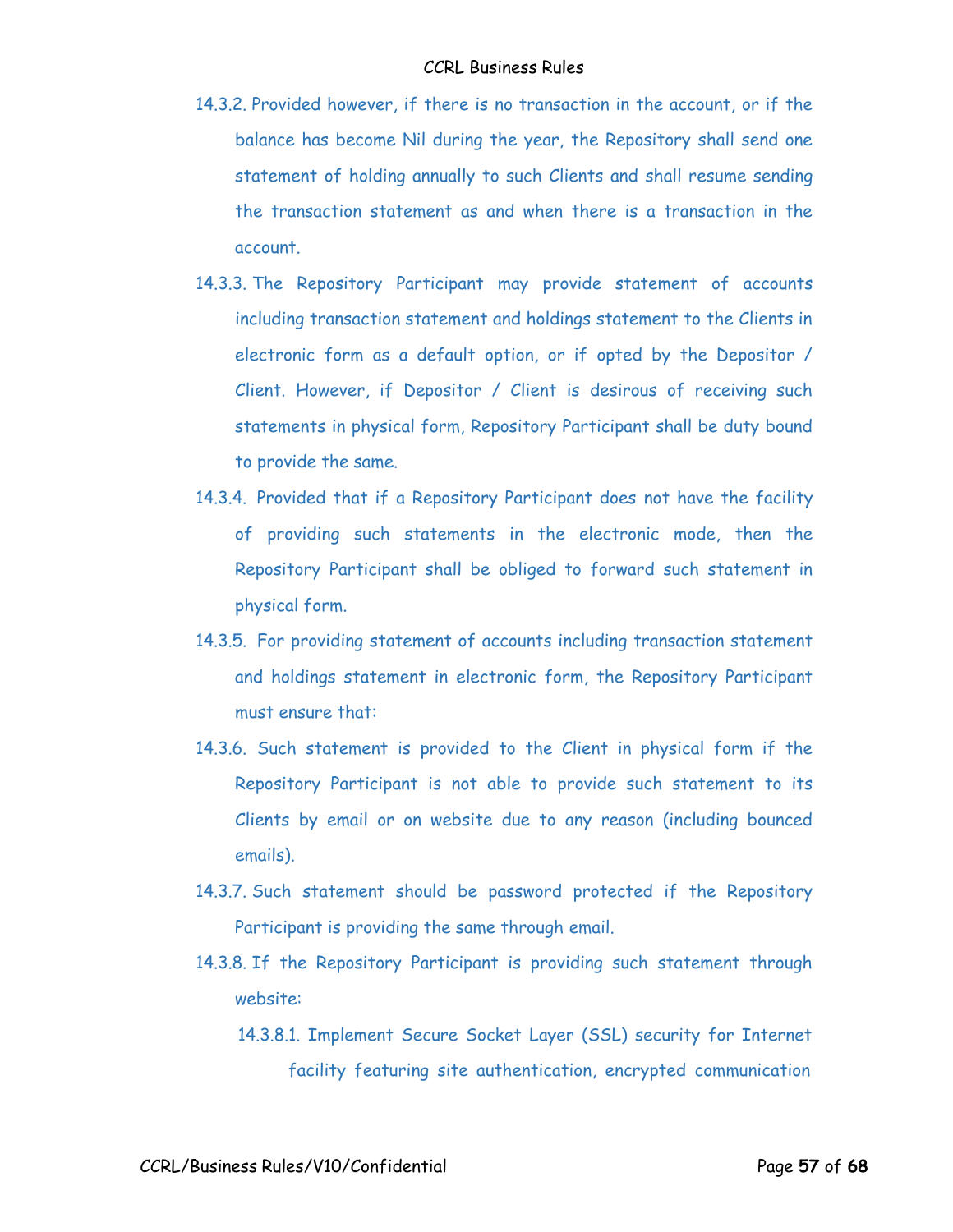and appropriate Client authentication so as to restrict the access of such statement only to the Client.

- 14.3.8.2. Such statement should be made available on the website for a period of at least 12 months.
- 14.3.9. Repository Participant or Depositor / Client can terminate such arrangement by giving 10 days prior notice.
- 14.3.10. The Repository may directly send to Clients chosen at random, the details of holdings in the accounts of those Depositors / Clients, to facilitate cross checking with the transaction statement including statement of accounts, if any, furnished by the Repository Participant.
- 14.3.11. The Repository may directly send statement of account including transaction statement and holdings statement to Depositors / Clients and in such cases Repository Participants are not required to send such statement of account as per Rule 14.3.1, 14.3.2, 14.3.3 and Rights and Obligations Document as specified at Annexure 21.23.
- 14.3.12. Provided that whenever the Depositor / Client requests for such a statement, the Repository Participant shall be duty bound to provide the same.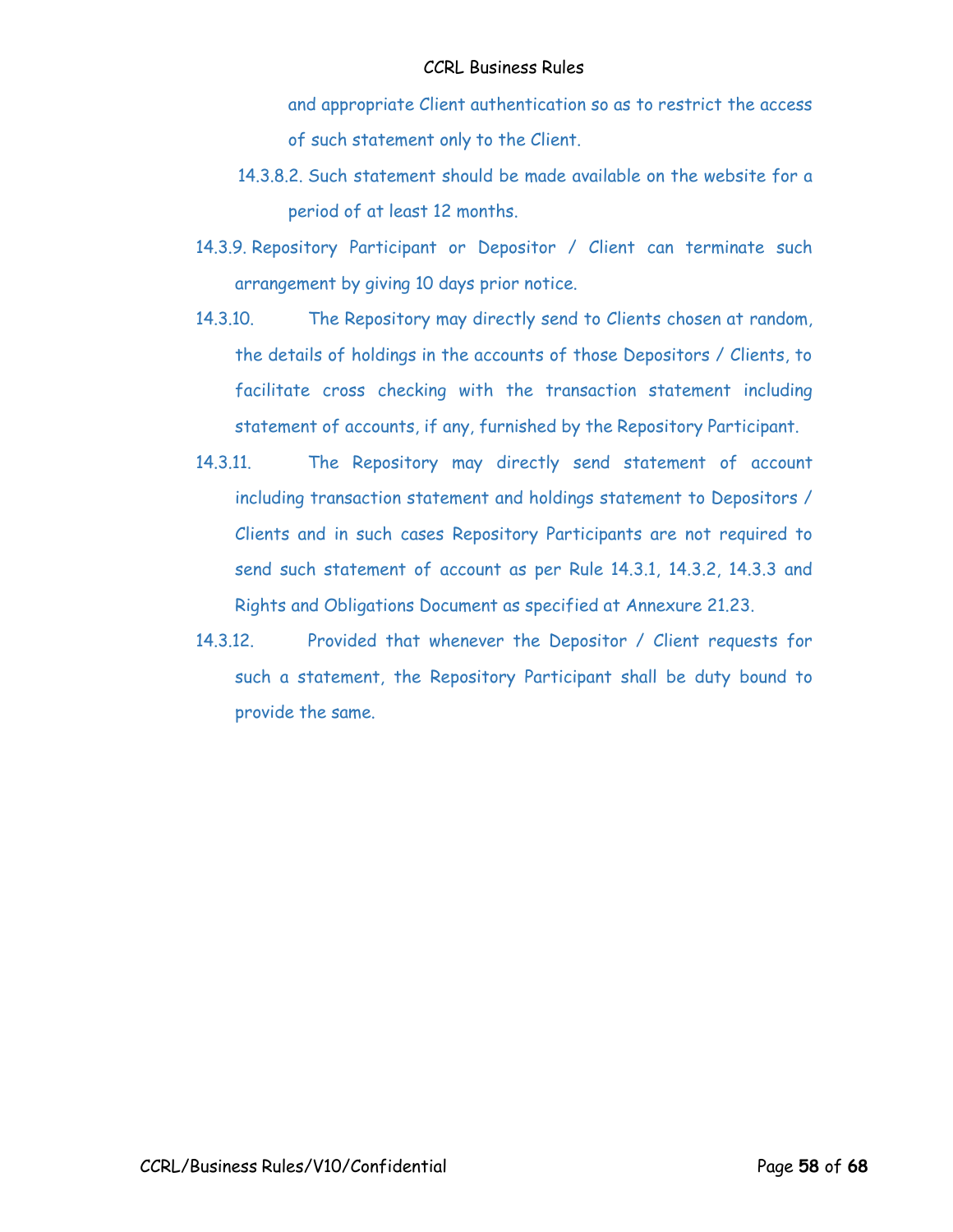## **15. Reconciliation of Records**

- 15.1. Reconciliation between the Repository Participant and the Repository
	- 15.1.1. The Repository shall effect internal reconciliation of its accounts on a daily basis through the Repository Participants.

# 15.2. Reconciliation between the Warehouse Service Providers / Warehouseman and the Repository

- 15.2.1. The Repository shall electronically provide the Warehouse Service Providers / Warehouseman the total balances held in its system as free balance, pending deposit balance and pending withdrawal balance for each Commodity on a daily basis, for reconciliation purposes.
- 15.2.2. The Warehouse Service Providers / Warehouseman shall reconcile the balances electronically provided by the Repository with its records.
- 15.2.3. If Warehouse Service Provider / Warehouseman confirms, "YES" message will be sent to the Authority in prescribed format in real time.
- 15.2.4. If Warehouse Service Provider / Warehouseman confirms "NO", the Repository and Warehouse Service Provider / Warehouseman will identify to the level of that eNWR or eNNWR and the Client due to which the reconciliation mismatch has originated and then inform the Authority along with the reasons thereof. In the meantime, the said eNWR/eNNWR – Client combination will be frozen for further debits till satisfactory completion of reconciliation.
- 15.2.5. If Warehouse Service Provider / Warehouseman does not log in to Repository System escalation message will be sent to the Authority by the prescribed time.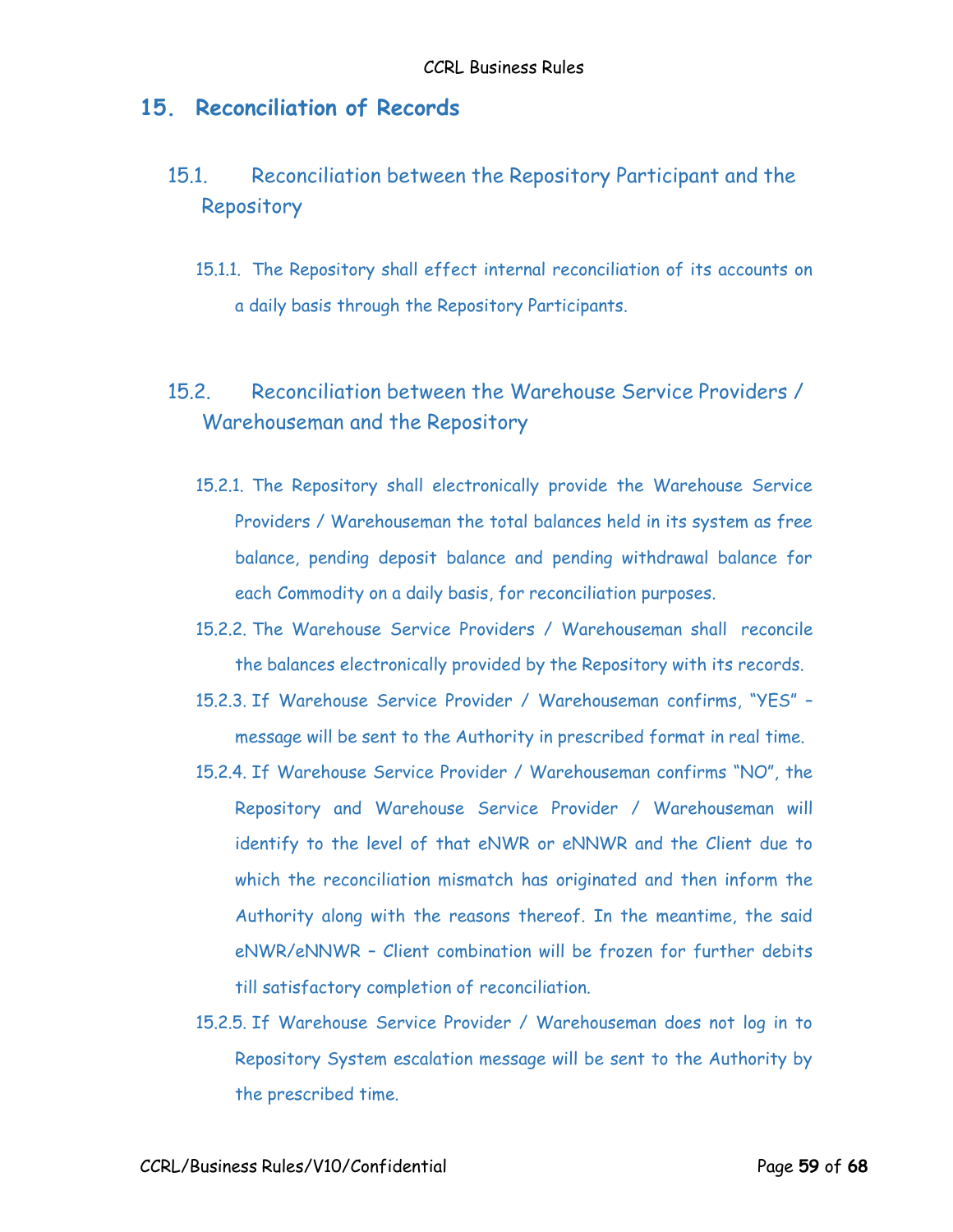- 15.2.6. On any given day, the Warehouse Service Provider / Warehouseman will be allowed to conduct the day to day business operations in that Repository if it reconciles satisfactorily the Commodity position with the Repository.
- 15.2.7. If a particular Warehouse Service Provider / Warehouseman stores multiple commodities or same commodity with different bag / package sizes, then each such distinct record would be shown as different line item.
- 15.2.8. Physical Stock Reconciliation will be "as on date and time" Report, data up to Report generation time will be displayed.
- 15.2.9. This Reconciliation will be run at a prescribed time on each working day of the Repository.
- 15.2.10. The Repository shall electronically provide the entire Depositors' / Clients' / Clearing Members' / Clearing Corporations' details to the Warehouse Service Provider / Warehouseman for facilitating internal reconciliation of records. Where the Depositors' / Clients' / Clearing Members' / Clearing Corporations' account details are required on a particular date, the same shall be provided within fifteen days of such date or fifteen days from the date of making such request whichever is later.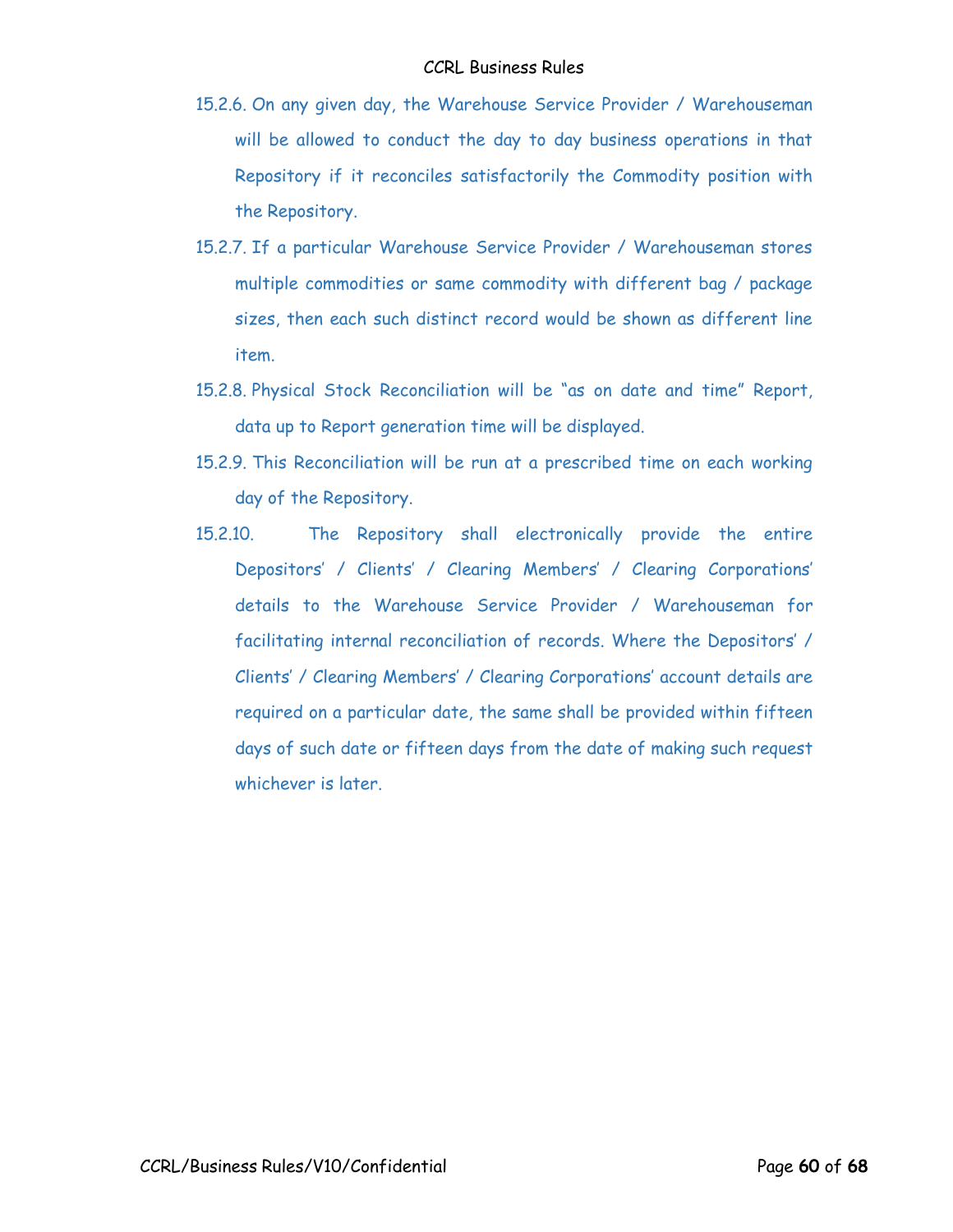# **16. Records**

- 16.1. Records to be maintained by Repository Participant
	- 16.1.1. Every Repository Participant of the Repository shall maintain the following records relating to its business for a period of five years:
		- 16.1.1.1. Delivery/Receipt Instructions given by its Clients.
		- 16.1.1.2. Forms submitted by the Depositors / Clients to the Repository Participant for:
			- 16.1.1.2.1. Opening of accounts with the Repository Participant;
			- 16.1.1.2.2. Closing of accounts with the Repository Participant;
			- 16.1.1.2.3. Freezing of accounts with the Repository Participant;
			- 16.1.1.2.4. Unfreezing of accounts with the Repository Participant.
		- 16.1.1.3. Copies of correspondence from the Clients on the basis of which Clients' details were updated in the Repository Participant Module;
		- 16.1.1.4. Record of all actions taken on the exception reports, generated by the system;
		- 16.1.1.5. A register showing details of grievances received from the Clients and their present status. The following details may be specified in this regard:
			- 16.1.1.5.1. name of the Client;
			- 16.1.1.5.2. reference number of the Client;
			- 16.1.1.5.3. date;
			- 16.1.1.5.4. particulars of complaints;
			- 16.1.1.5.5. actions taken by the Repository Participant;
		- 16.1.1.6. if the matter is referred to arbitration, then the particulars including the present status thereof.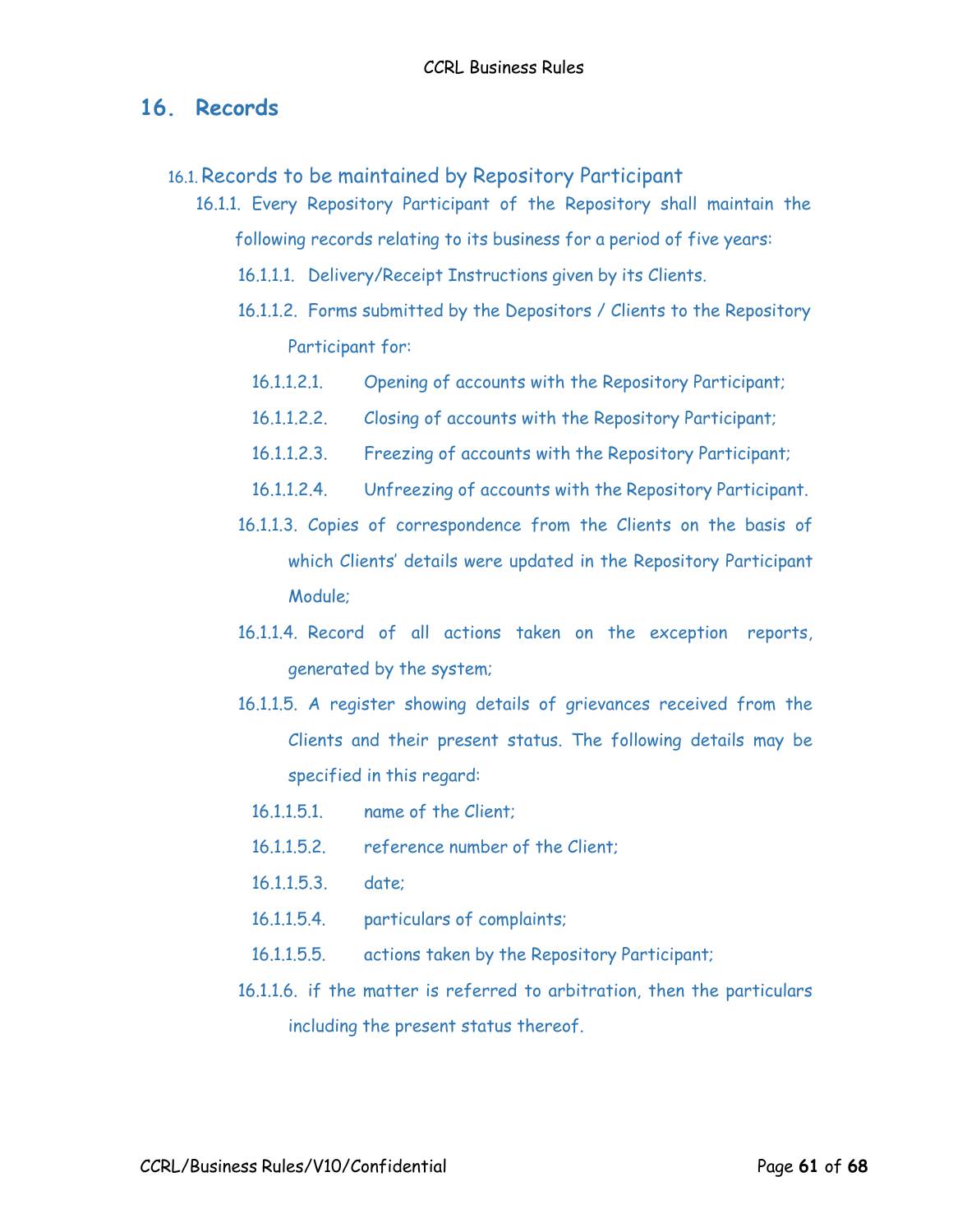- 16.1.1.7. instructions from the Clearing Member authorising the transfer of eNWRs from the pool account of the Clearing Member to the accounts of its Depositors / Clients
- 16.1.1.8. The forms received in respect of pledge of commodity;
- 16.1.1.9. The forms received in respect of transmission of commodity.
- 16.1.1.10.The following records pertaining to deposit and withdrawal of commodities shall be kept by the Repository Participants until the process of deposit or withdrawal is completed:
	- 16.1.1.10.1. Deposit Request Form (DRF) submitted by the Depositor / Client;
	- 16.1.1.10.2. Withdrawal Request Form (WRF) submitted by the Depositor / Client
	- 16.1.1.10.3. The Repository Participant shall intimate to the Repository, the place where the above records are kept and available for audit/inspection.
- 16.1.1.11. The above requirements relating to maintenance of records shall apply not only to the records of the Repository Participant's principal office but also any branch office and to any nominee company owned or controlled by the Repository Participant for the purpose of conducting the business of the Repository Participant relating to the operations of the Repository.

## 16.2. Manner of keeping records

16.2.1. The records specified in Rules 16.1 above may be maintained either in physical or in electronic form. Where the records are kept by the Repository Participant in electronic form, it shall do so with the prior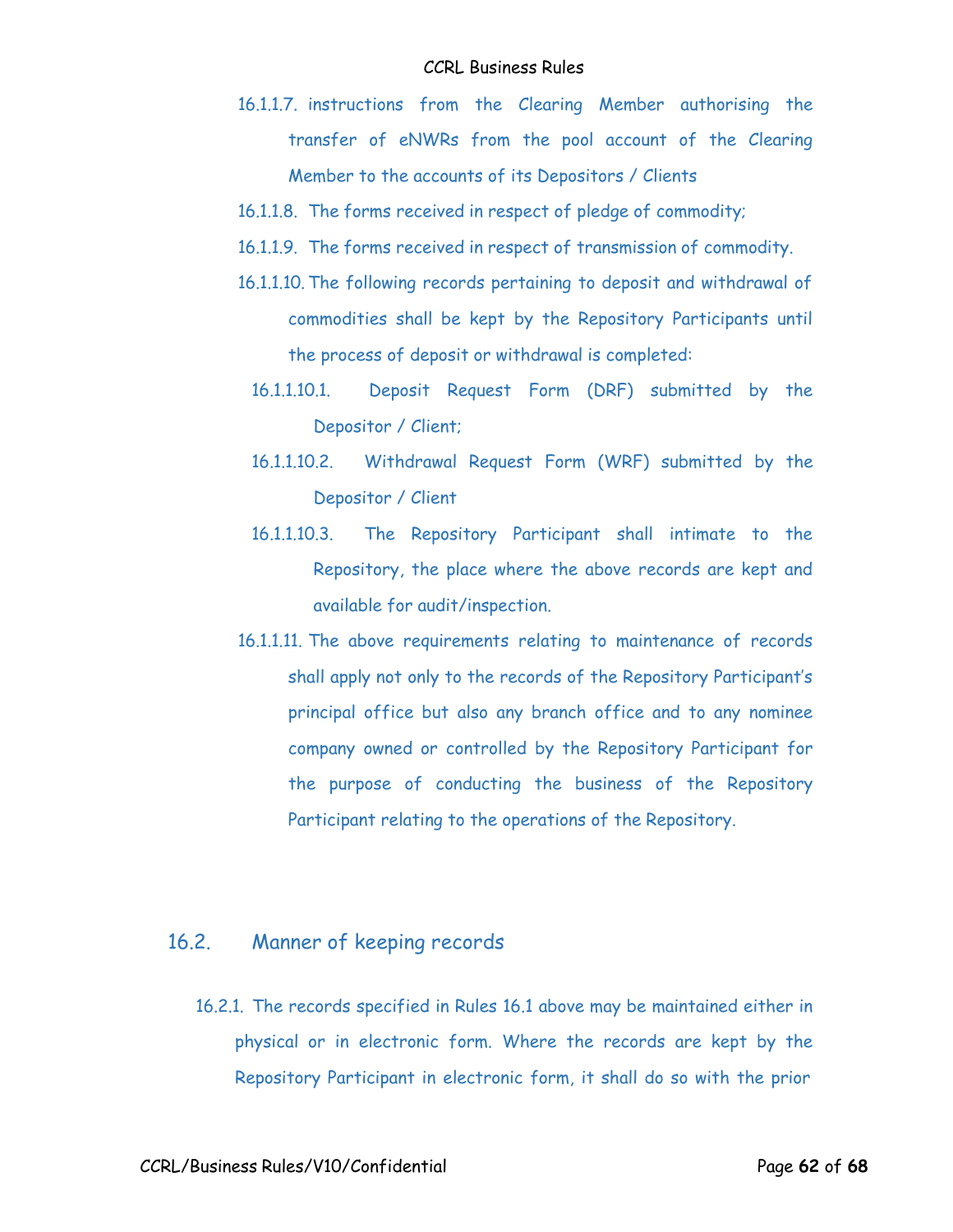approval of the Repository and shall ensure that the integrity of the data processing systems is maintained at all times and take all precautions necessary to ensure that the records are not lost, destroyed or tampered with and ensure that sufficient backup of records is available at all times at a different place. However, the prior approval of the Repository is not required if the Repository Participant has been permitted to receive instructions from the Client in an electronic form in the manner specified in the first proviso to Rule 12.2.2 and 12.3.2.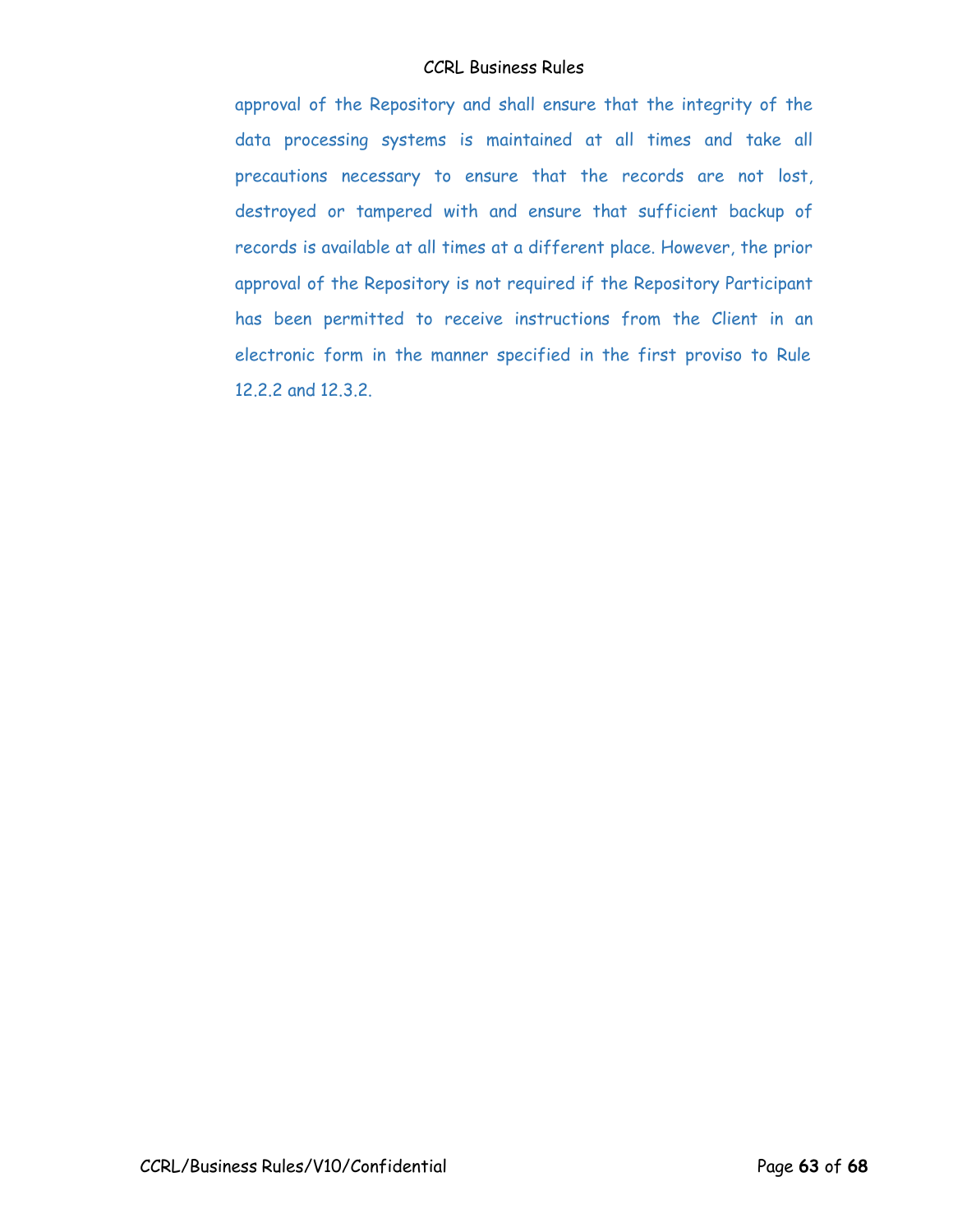## **17. Depositor / Client Protection Reserve**

## 17.1. Establishment of Depositor / Client Protection Reserve

17.1.1. The Executive Committee may establish a "Depositor / Client Protection Reserve" (DPR). Contribution to the DPR will be the amounts that may be decided by the Board of Repository from time to time. The amounts in the DPR shall be utilised to make good the claims, which may be submitted by the Depositors/Clients who have suffered pecuniary losses arising from the negligence of the Repository or by the Repository Participant while carrying out the instructions of the Depositor/Client. The DPR may be operated and administered by a Committee (DPR Committee), which will have a maximum of five members to be appointed by the Board of Repository from time to time.

## 17.2. Sources of DPR

17.2.1. Contribution to the DPR will be the amounts that may be decided by the Board of Repository from time to time including the fines & Penalties imposed by the Repository

## 17.3. Nature of Claims

- 17.3.1. The DPR shall be utilised to compensate the following:
	- 17.3.1.1. For any loss suffered by a Client arising from the negligence of the Repository Participant and or the Repository while carrying out the instructions of the Depositor / Client.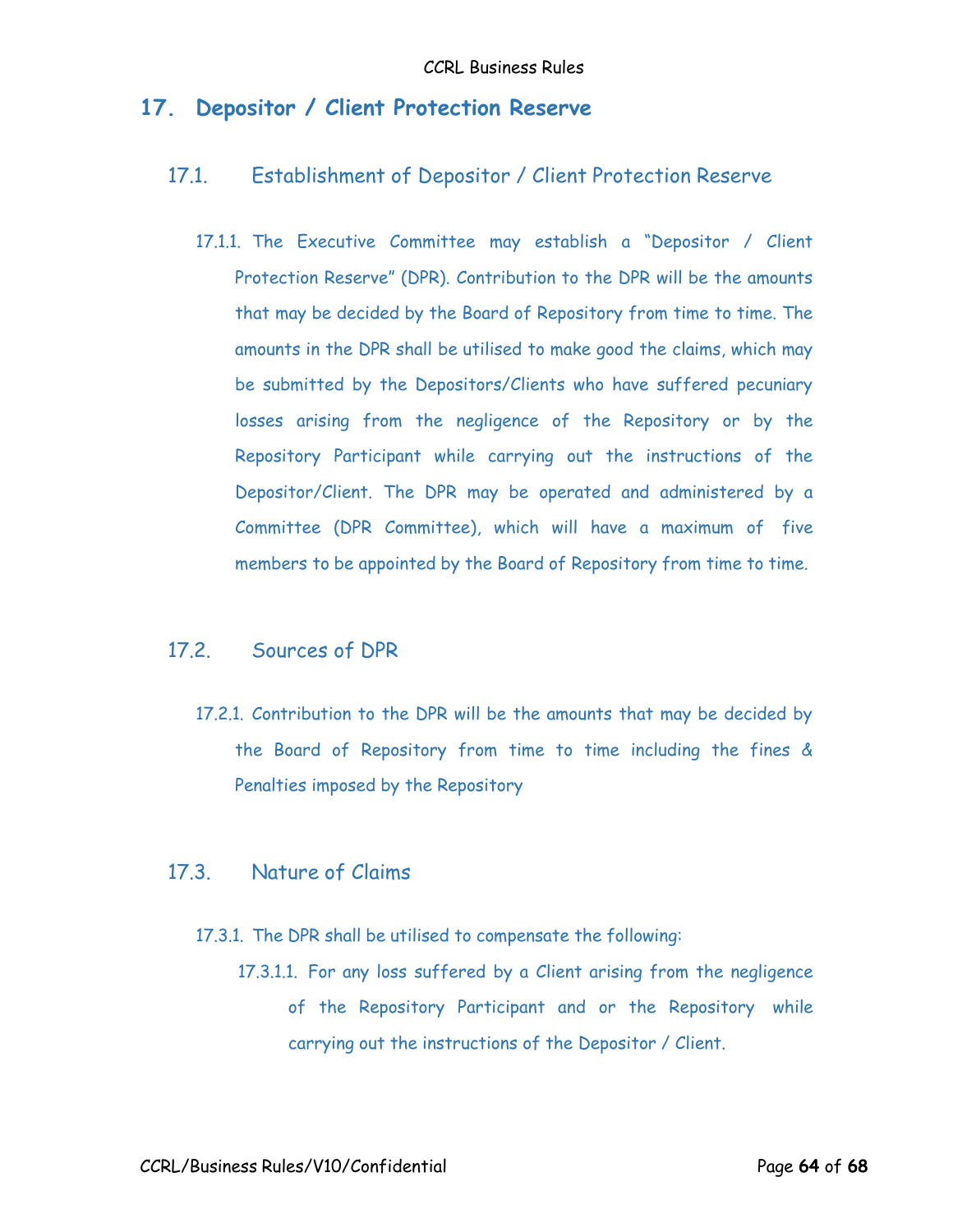17.3.1.2. for any losses the Depositors/Clients might incur, as a result of non-performance by the Repository Participant .

### 17.4. Claims not to be admitted

- 17.4.1. Claims of persons, who have not availed the services of the Repository by opening an account with any of its Repository Participant, shall not be admitted.
- 17.4.2. Claims which are above Rs.5 lakh in value.

## 17.5. Procedure for making Claims

- 17.5.1. Any Depositor / Client who has suffered any loss arising from negligence and/or as a result of non-performance by the Repository Participant while carrying out the instructions of the Depositors / Clients shall first approach the concerned Repository Participant to make good the loss.
- 17.5.2. The claim(s) of the Depositors / Clients shall be admitted under DPR only as a last recourse, when a Repository Participant is no longer able to fulfill his financial obligation.
- 17.5.3. A claim for compensation shall be in writing, giving full details of all relevant facts of the case duly supported by copies of documents relevant thereto.
- 17.5.4. Any Depositor / Client wishing to make a claim shall also give an undertaking in writing in the prescribed format, to be bound by the decision of the DPR Committee, whose decision shall be final and binding.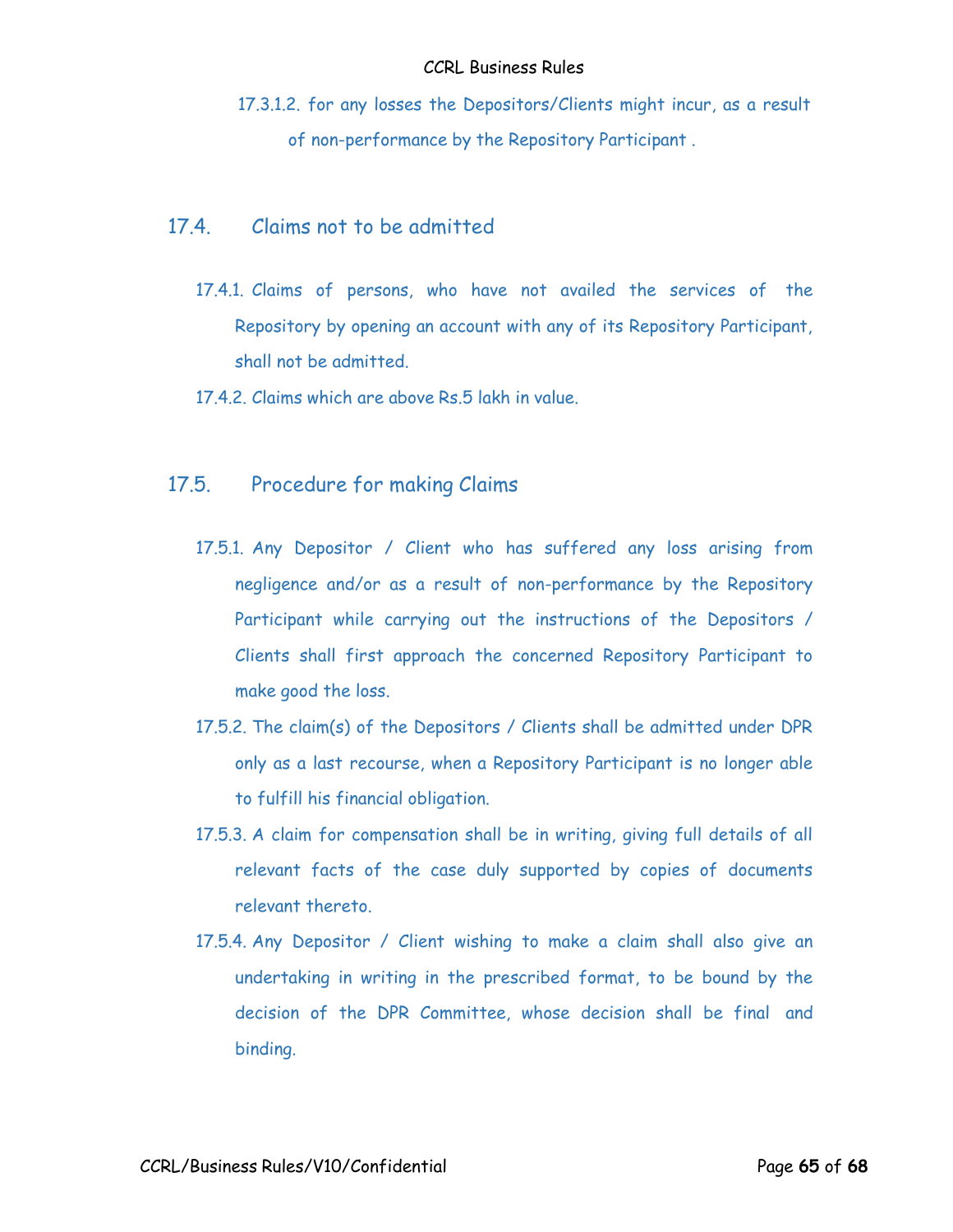- 17.5.5. In the event of multiple claims received from a Depositor / Client under Rule 17.5.2 above, the sequence of admission of claims shall be in chronological order in which they were received and subject to the extent specified under Rule 17.6.1.
- 17.5.6. Any Depositor / Client whose claim has been admitted under Rule 17.5.2 above, the DPR Committee may require the person to produce and deliver any documents and statements of evidence as may be necessary to establish or support his claim. In the event of default on the part of such Depositor / Client in this regard, the DPR Committee may at its discretion disallow or reject the claim either wholly or in part as it may deem fit.
- 17.5.7. The DPR Committee while disallowing or rejecting (whether wholly or partly) a claim for compensation shall serve notice of such disallowance or rejection on the claimant.
- 17.5.8. The DPR Committee, if satisfied that the claim was based on the default actually committed, may allow the claim and act accordingly.
- 17.5.9. The DPR Committee shall have an absolute discretion as regards the mode and method of assessing the nature of the claim including its genuineness and shall likewise at its discretion accept, reject or partially grant or allow claims and make payment thereof subject to the limits herein mentioned, as it may deem fit and proper.
- 17.5.10. While the DPR Committee may settle the claims of the Depositors /Clients out of the DPR, the Executive Committee may initiate necessary legal proceedings to recover the amount from the Repository Participant and replenish the DPR.

## 17.6. Quantum of Compensation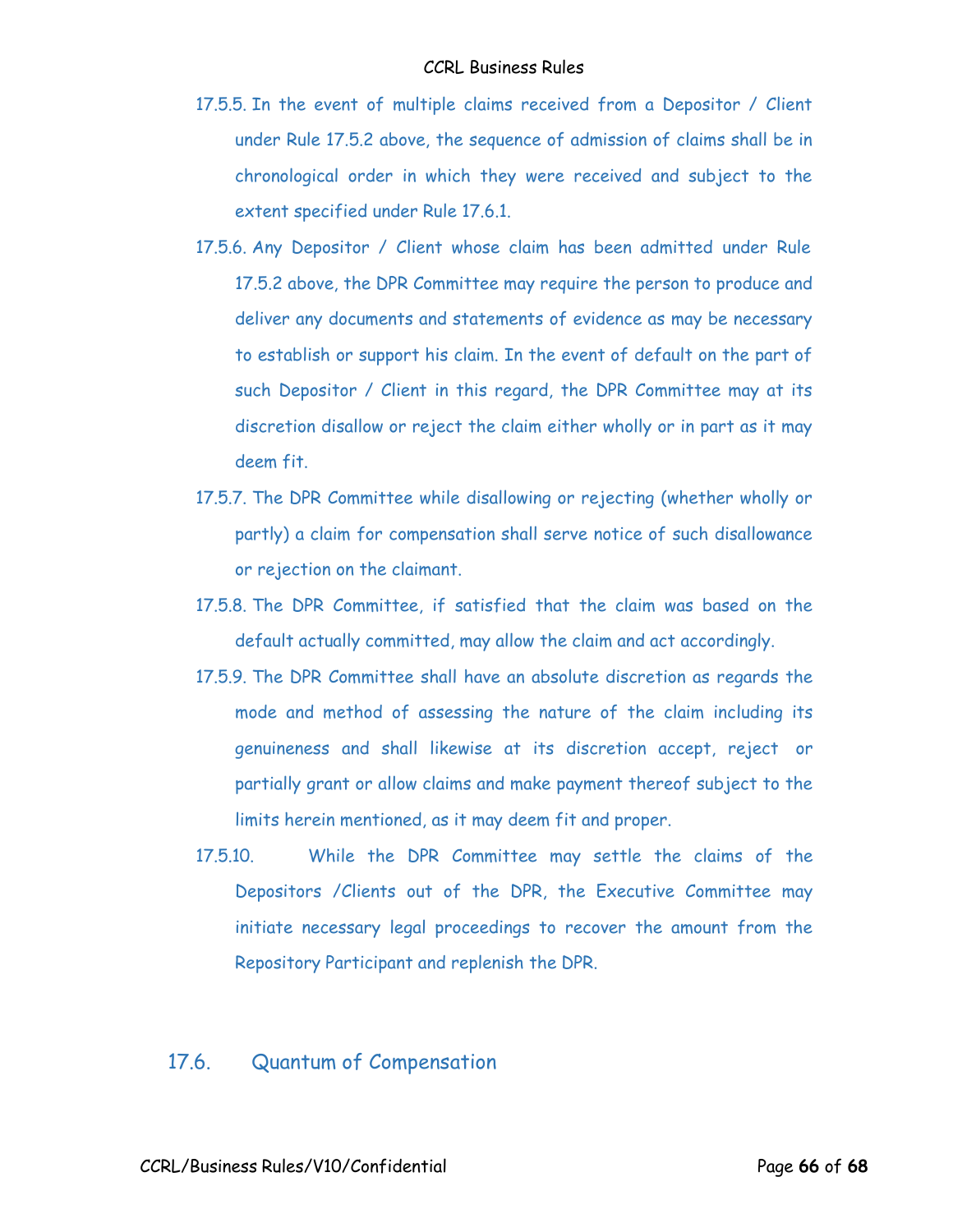- 17.6.1. The DPR may be utilised by the DPR Committee to compensate any loss suffered by any Depositor / Client arising from negligence of the Repository Participant and/or the Repository up to a limit of Rs.5,00,000/- (Rupees Five lakh only) and/or such other limit as may be determined by the DPR Committee from time to time.
- 17.6.2. The DPR Committee may from time to time either generally or in respect of a particular claim determine the limit. However, where the limit is raised in respect of a particular claim, the DPR Committee shall record in writing, its reasons thereof.
- 17.6.3. The amount of compensation payable in respect of any claim shall be reduced by the amount or value of any compensation or benefits received by the Depositor / Client from any other source in respect of such claim.
- 17.6.4. In case the Depositor / Client receives compensation from any other source and the DPR Committee also pays the compensation without the knowledge of the payment by any other source in respect of the same claim, the DPR Committee shall recover from such Depositor / Client an amount equivalent to the compensation received by him from such other source provided that the amount so recovered shall not exceed the amount of compensation received by such Depositor / Client from the DPR.
- 17.6.5. In the event that any Depositor / Client has received compensation from the DPR in respect of a claim based on the negligence on the part of a Repository Participant, the DPR Committee shall take all steps necessary to recover from such Repository Participant the amount of compensation so paid together with interest thereon from the date of payment of compensation to the Depositor / Client at such rate as the DPR Committee may decide from time to time.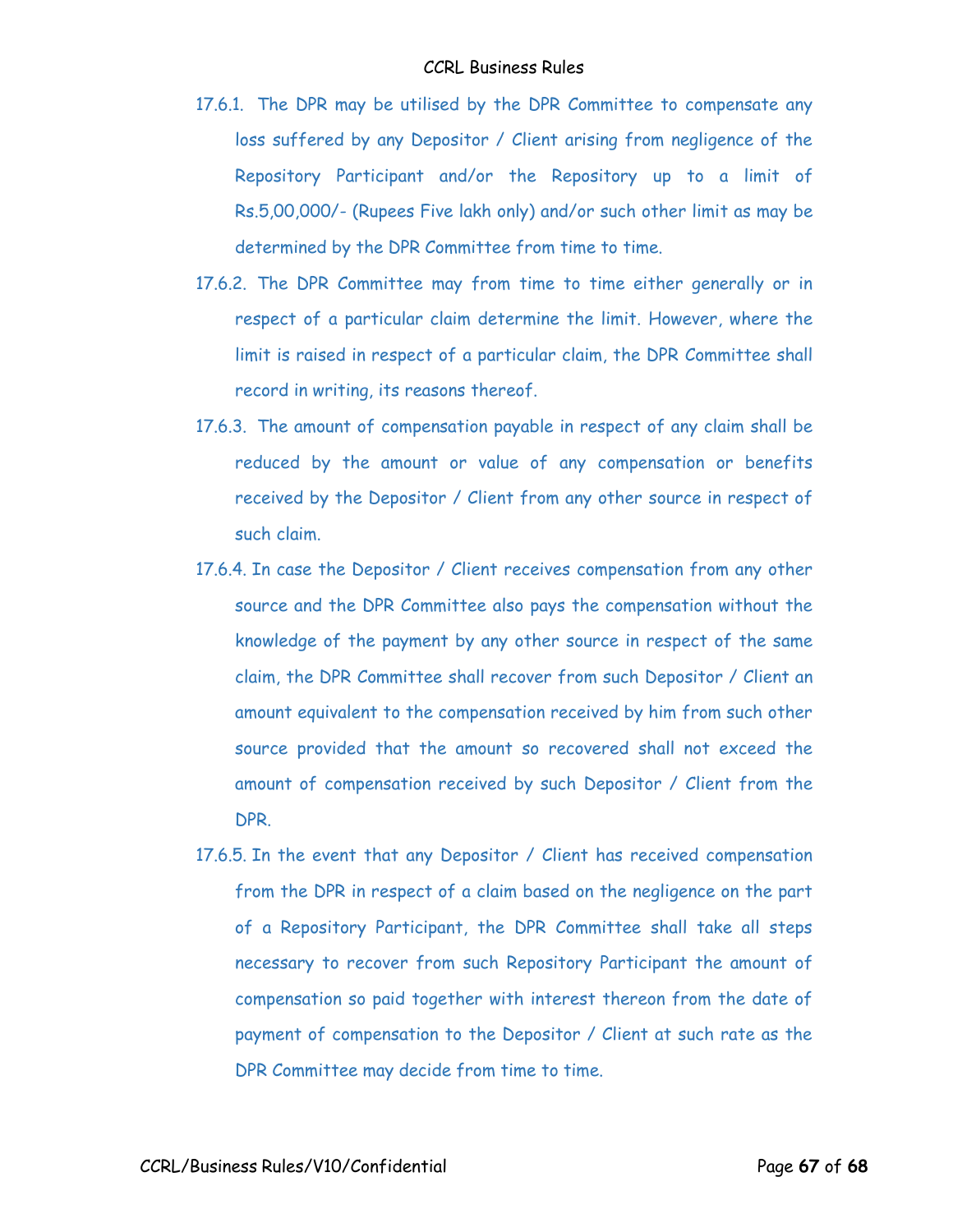17.6.6. Every decision by the DPR Committee in regard to any claim made by a Depositor / Client shall be conclusive and binding.

## 17.7. Claim not to affect Legal Proceedings

17.7.1. The rejection or partial acceptance of any claim by the DPR Committee or grant of any compensation to a claimant shall not preclude or debar such claimant to pursue his claim for dues against the Repository Participant in any court of law or otherwise howsoever or other legal action on other grounds or causes of action of whatsoever nature. Provided however that, the net claim of any such claimant against the Repository Participant shall stand reduced to the extent of the compensation received by it from the DPR. The DPR Committee shall have the right to be subrogated to the extent of compensation so paid by the Repository Participant. In the event of the claimant receiving his full dues from any source other than the DPR, the claimant shall refund the amount of claim received by him from the DPR and in the event of the claimant not so refunding the money, the DPR Committee shall have the right to recover the same from the claimant.

## 17.8. Alteration of Procedure

17.8.1. The DPR Committee may, in their discretion alter, modify or repeal the procedure as they may consider necessary.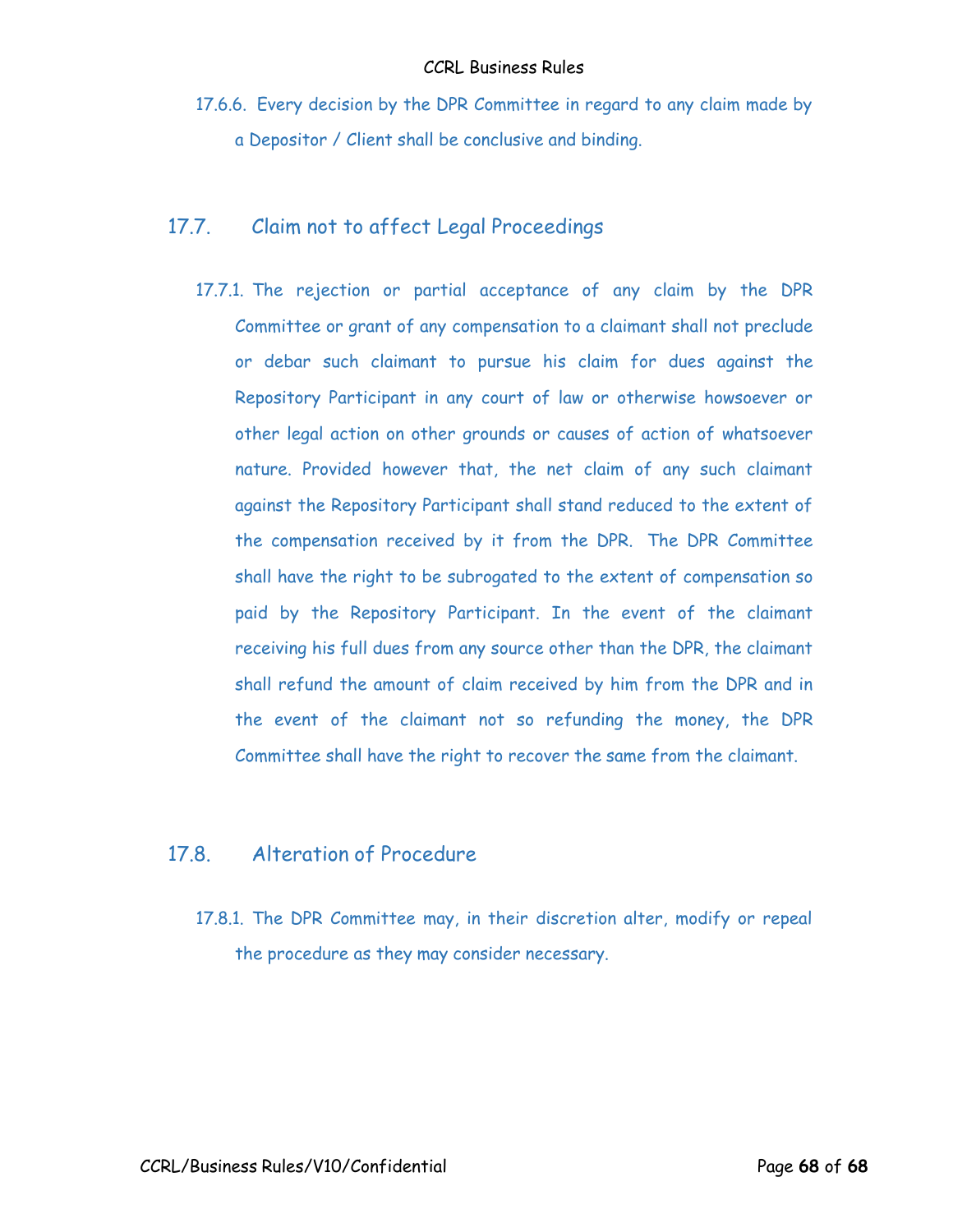## **18. Penalties**

- 18.1.No Repository Participant shall carryout activities in a fraudulent manner, or indulge in any unfair practices including manipulation. Without prejudice to the generality of the provisions contained, no Repository Participant shall indulge in any wrongful transactions in or on behalf of Depositor / Client instructions, indulge in any act, which is calculated to create a false or misleading appearance of electronic balances, which are not genuine, delay in updation of electronic balance of commodities in the name of User, indulge in falsification of its books, accounts and records for the purpose of any manipulation. The Repository in terms of Bye Law No. 24of the Bye Laws of the Repository may, in its sole discretion or as per the directives of the Authority, take suitable disciplinary /administrative action, in the nature of financial penalties, levies, charges, suspension, expulsion, etc., as deemed fit, for any non-compliance observed for the Repository Participant activities.
- 18.2. For non-compliances observed during inspection, where fines are levied in terms of Bye Law No. 24 of the Bye Laws of the Repository, the fine will be communicated to the Repository Participant and in addition, the Repository Participant would be required to report compliance within the stipulated time frame.
- 18.3. The Repository Participant shall pay the fine within 15 working days of the communication. In case the Repository Participant continues to default after paying the penalty, the matter will be referred to Disciplinary Action Committee.
- 18.4. Compliance reported by the Repository Participant will be verified during the subsequent inspection. In case the compliance reported by the Repository Participant is found to be false, the matter will be referred to Disciplinary Action Committee.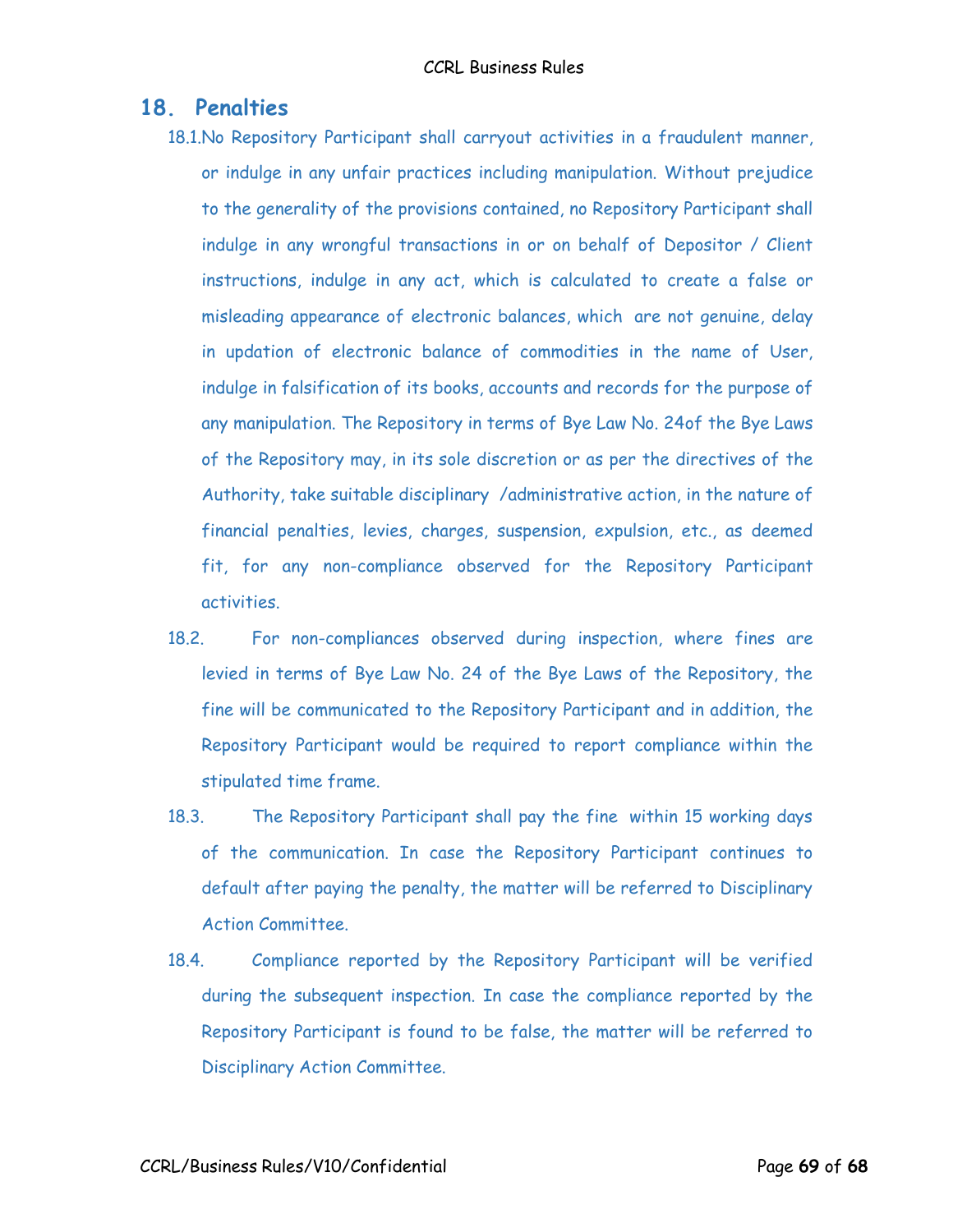# **19. Rules of Arbitration**

19.1.The Repository shall maintain a panel of arbitrators who will be appointed by Repository from amongst persons who have experience of handling arbitration matters in the relevant field and the Arbitration proceedings shall be held in accordance with the provisions of The Arbitration and Conciliation Act, 1996 as amended from time to time.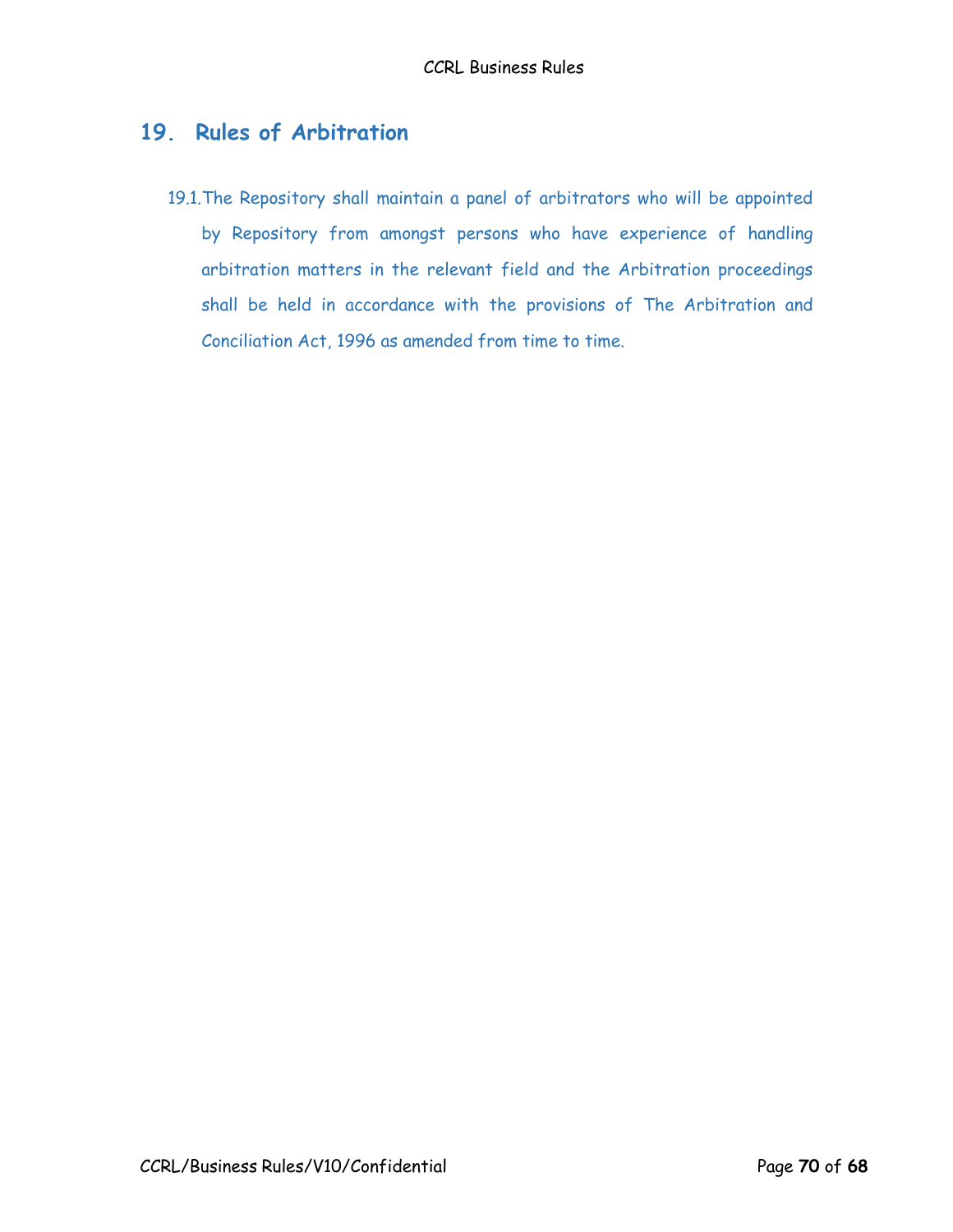# **20. Termination / Surrender of Registration Certificate of Repository Participants**

- 20.1. No Repository Participant shall accept any fresh application from any person for opening a new Client account, or any Deposit Request Form or Form for creation of pledge, with effect from the date of receipt of notice of the termination of being an Repository Participant, issued by the Repository to the Repository Participant, or from the date incorporated in the notice of termination of being an Repository Participant issued by the Repository, or, from the effective date of the order of the Repository Participant's Expulsion passed by the Disciplinary Action Committee; or from the date of the receipt of the order of the Repository Participant's expulsion by the Disciplinary Action Committee; whichever is later; or from the date of the receipt of the order of cancellation of Repository Participant's registration certificate.
- 20.2. The Repository Participant shall intimate all its Depositors / Clients that, it intends to close down its repository operations, within a period of seven days from the date of receipt of notice of the termination of being an Repository Participant issued by the Repository to the Repository Participant, or from the date incorporated in the notice of termination of being an Repository Participant issued by the Repository, or, from the effective date of the order of Repository Participant's expulsion passed by the Disciplinary Action Committee ; or from the date of the receipt of the order of Repository Participant's expulsion by the Disciplinary Action Committee; whichever is later ;or from the date of the receipt of the order of cancellation of Repository Participant's registration certificate.
- 20.3. The Repository Participant shall along with the intimation as stated in Rule 20.2, provide a latest transaction statement to all its Depositors / Clients, with a direction to confirm their holdings, if any, and shall inform